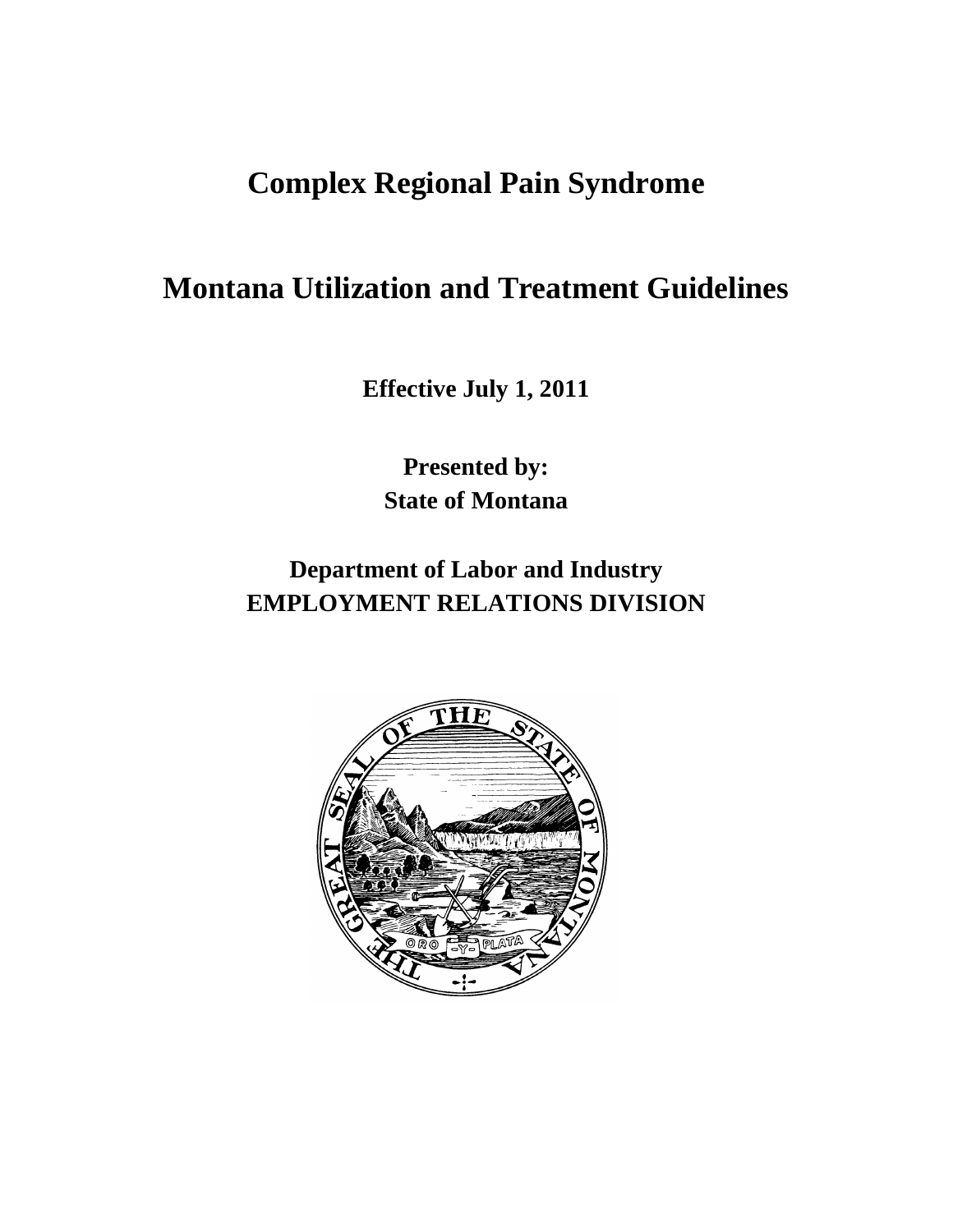# **A. Table of Contents**

| A. Table of Contents |  |
|----------------------|--|
|                      |  |
|                      |  |
|                      |  |
|                      |  |
|                      |  |
|                      |  |
|                      |  |
|                      |  |
|                      |  |
|                      |  |
|                      |  |
|                      |  |
|                      |  |
|                      |  |
|                      |  |
|                      |  |
|                      |  |
|                      |  |
|                      |  |
|                      |  |
|                      |  |
|                      |  |
|                      |  |
|                      |  |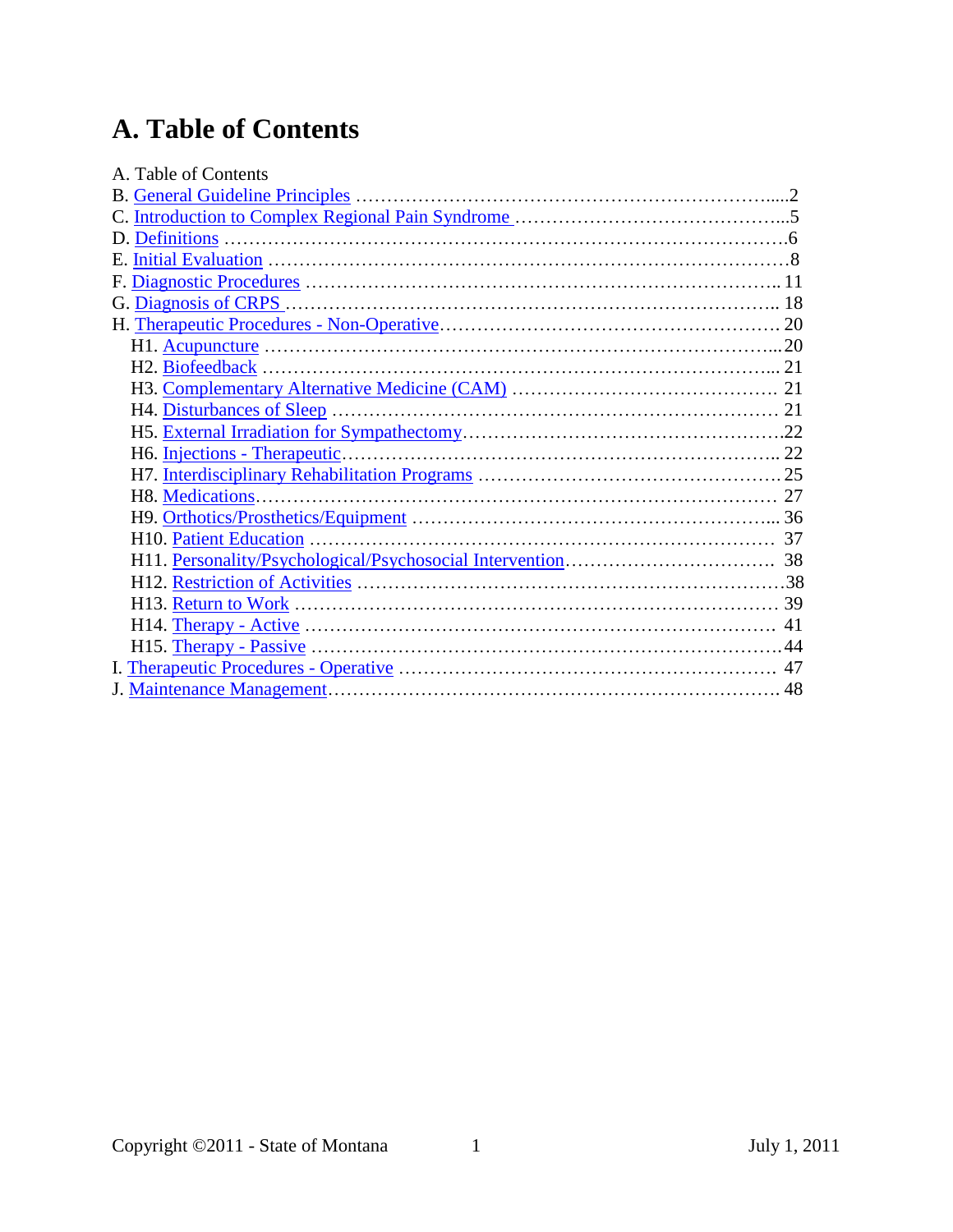# <span id="page-2-0"></span>**B. General Guideline Principles**

The principles summarized in this section are key to the intended implementation of these guidelines and critical to the reader's application of the guidelines in this document.

**1. APPLICATION OF GUIDELINES** The Department provides procedures to implement medical treatment guidelines and to foster communication to resolve disputes among the providers, payers, and patients through the Administrative Rules of Montana. In lieu of more costly litigation, parties may wish to request an independent medical review from the Department's Medical Director prior to submitting a Petition for a Workers' Compensation Mediation Conference.

**2. EDUCATION** of the patient and family, as well as the employer, insurer, policy makers and the community should be the primary emphasis in the treatment of complex regional pain syndrome pain and disability. An education-based paradigm should start with communication providing reassuring information to the patient. A more in-depth education within a treatment regime employing functional restorative and innovative programs of prevention and rehabilitation is optimal. A treatment plan should address issues of individual and/or group patient education as a means of facilitating self-management of symptoms and prevention.

**3. TREATMENT PARAMETER DURATION** Time frames for specific interventions commence once treatments have been initiated, not on the date of injury. Obviously, duration will be impacted by patient compliance, as well as availability of services. Clinical judgment may substantiate the need to accelerate or decelerate the time frames discussed in this document.

**4. ACTIVE INTERVENTIONS** emphasizing patient responsibility, such as therapeutic exercise and/or functional treatment, are generally emphasized over passive modalities, especially as treatment progresses. Generally, passive interventions are viewed as a means to facilitate progress in an active rehabilitation program with concomitant attainment of objective functional gains.

**5. ACTIVE THERAPEUTIC EXERCISE PROGRAM** goals should incorporate patient strength, endurance, flexibility, coordination, and education. This includes functional application in vocational or community settings.

**6. FUNCTIONAL IMPROVEMENT GOALS** should be consistently addressed. Positive patient response results are defined primarily as functional gains that can be objectively measured. Objective functional gains include, but are not limited to, positional tolerances, range of motion, strength, endurance, activities of daily living, cognition, psychological behavior, and efficiency/velocity measures that can be quantified. Subjective reports of pain and function should be considered and given relative weight when the pain has anatomic and physiologic correlation. Anatomic correlation must be based on objective findings.

**7. RE-EVALUATION TREATMENT EVERY 3 TO 4 WEEKS** If a given treatment or modality is not producing positive results within 3 to 4 weeks, the treatment should be either modified or discontinued. Reconsideration of diagnosis should also occur in the event of poor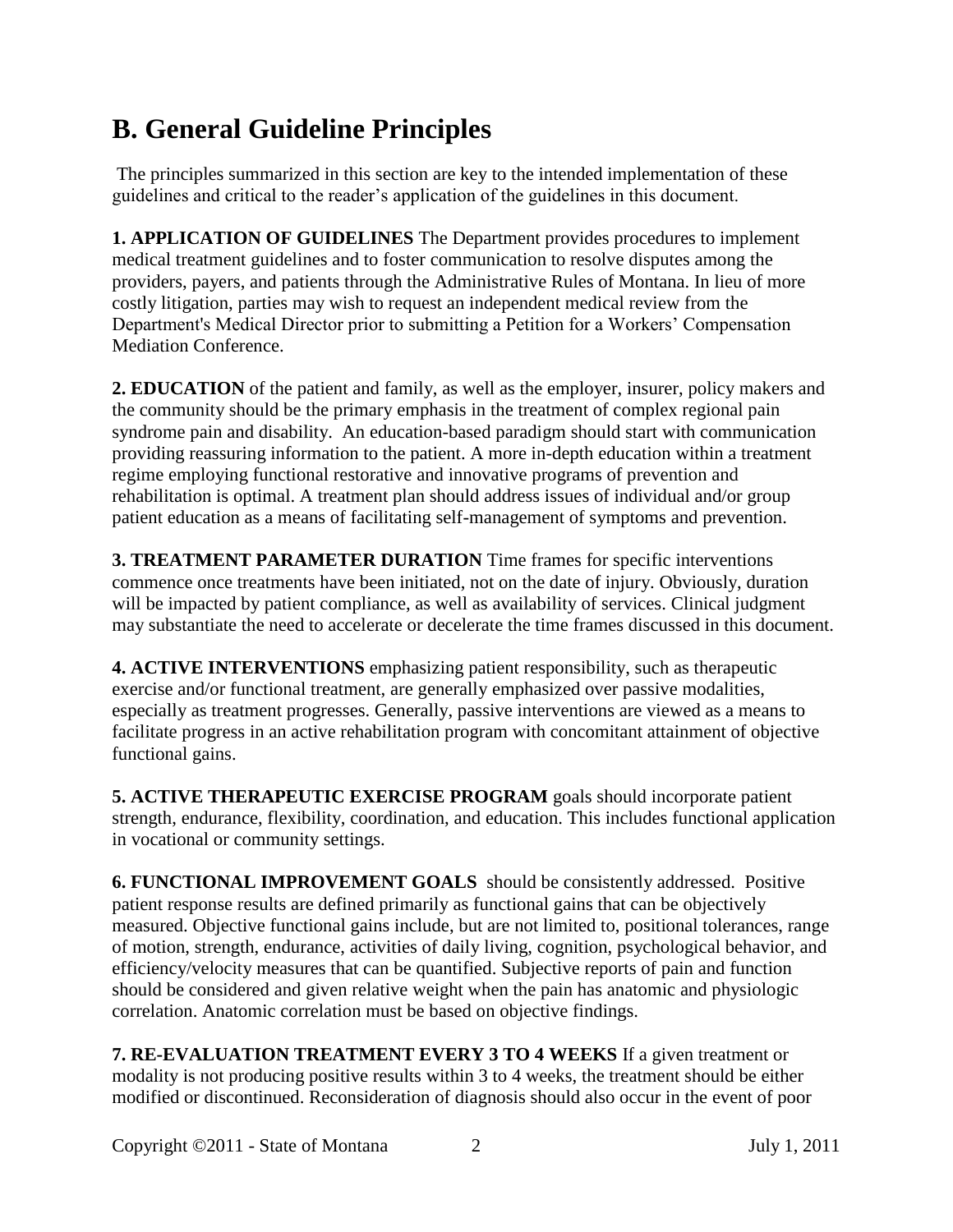response to a seemingly rational intervention.

**8. SURGICAL INTERVENTIONS** Surgery should be contemplated within the context of expected functional outcome and not purely for the purpose of pain relief. The concept of "cure" with respect to surgical treatment by itself is generally a misnomer. All operative interventions must be based upon positive correlation of clinical findings, clinical course and diagnostic tests. A comprehensive assimilation of these factors must lead to a specific diagnosis with positive identification of pathologic conditions.

**9. SIX-MONTH TIME FRAME** The prognosis drops precipitously for returning an injured worker to work once he/she has been temporarily totally disabled for more than six months. The emphasis within these guidelines is to move patients along a continuum of care and return-towork within a six-month time frame, whenever possible. It is important to note that time frames may not be pertinent to injuries that do not involve work-time loss or are not occupationally related.

**10. RETURN-TO-WORK** is therapeutic, assuming the work is not likely to aggravate the basic problem or increase long-term pain. The practitioner must provide specific written physical limitations and the patient should be released to return to work with specific physical activity limitations clearly spelled out per the specific job requirement. Release to "sedentary" or "light duty" is not a specific physical limitation. The following physical limitations should be considered and modified as recommended: lifting, pushing, pulling, crouching, walking, using stairs, overhead work, bending at the waist, awkward and/or sustained postures, tolerance for sitting or standing, hot and cold environments, data entry and other repetitive motion tasks, sustained grip, tool usage and vibration factors. Even if there is residual chronic pain, return-towork is not necessarily contraindicated.

The practitioner should consider all of the physical demands of the patient's job position before returning the patient to full duty and should request clarification of the patient's job duties. Clarification should be obtained from the employer or, if necessary, including, but not limited to, a health care professional with experience in ergonomics, an occupational health nurse, a physical therapist, an occupational therapist, a vocational rehabilitation specialist, or an industrial hygienist.

**11. DELAYED RECOVERY** Strongly consider a psychological evaluation, if not previously provided, as well as initiating interdisciplinary rehabilitation treatment and vocational goal setting, for those patients who are failing to make expected progress 6 to 12 weeks after an injury. The Department recognizes that 3 to 10% of all industrially injured patients will not recover within the timelines outlined in this document despite optimal care. Such individuals may require treatments beyond the limits discussed within this document, but such treatment will require clear documentation by the authorized treating practitioner focusing on objective functional gains afforded by further treatment and impact upon prognosis.

## **12. GUIDELINE RECOMMENDATIONS AND INCLUSION OF MEDICAL EVIDENCE**

Guidelines are recommendations based on available evidence and/or consensus recommendations. When possible, guideline recommendations will note the level of evidence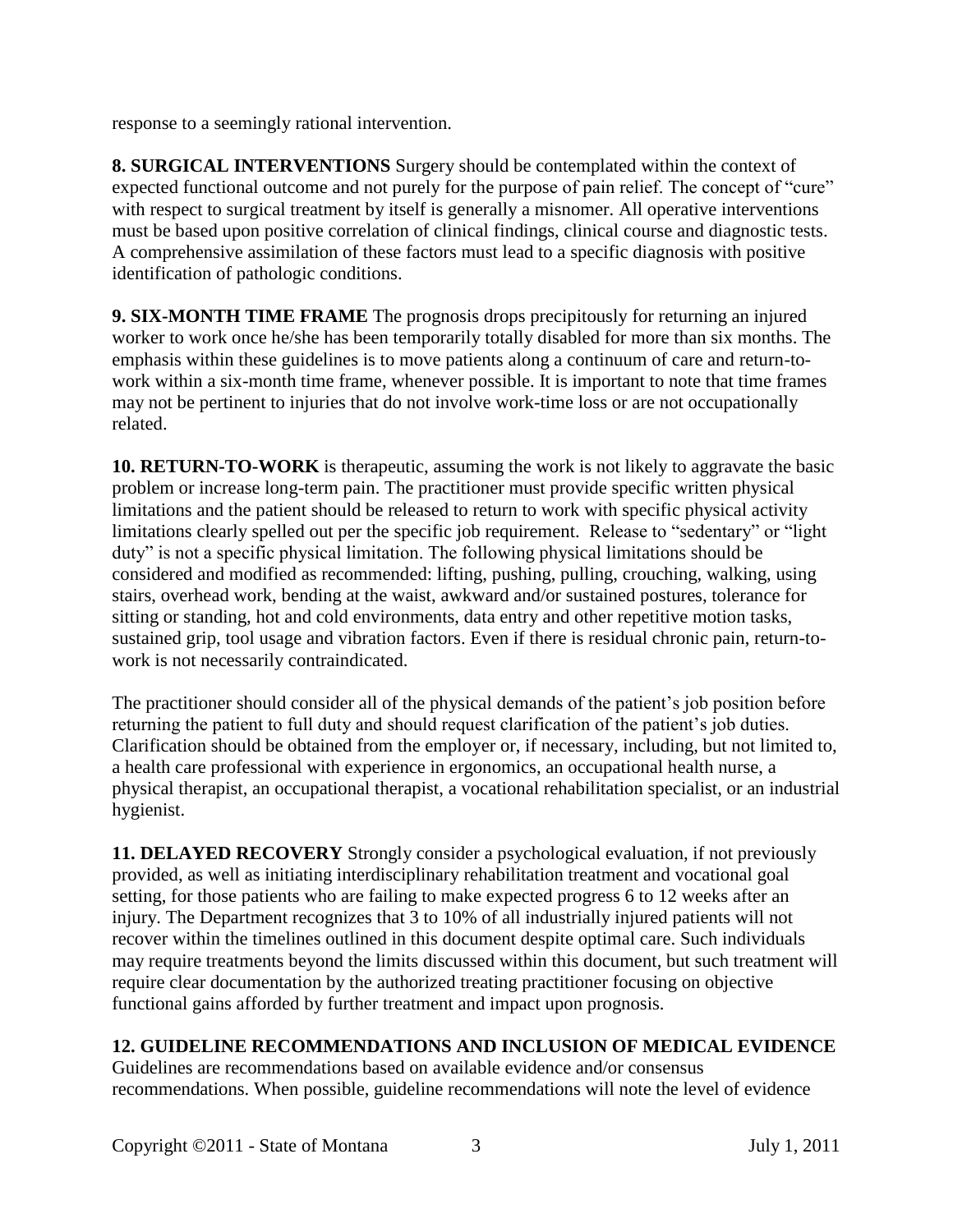supporting the treatment recommendation. When interpreting medical evidence statements in the guideline, the following apply:

Consensus means the opinion of experienced professionals based on general medical principles. Consensus recommendations are designated in the guideline as *"generally well accepted," "generally accepted," "acceptable,"* or *"well-established."*

"*Some*" means the recommendation considered at least one adequate scientific study, which reported that a treatment was effective.

"*Good*" means the recommendation considered the availability of multiple adequate scientific studies or at least one relevant high-quality scientific study, which reported that a treatment was effective.

"*Strong*" means the recommendation considered the availability of multiple relevant and high quality scientific studies, which arrived at similar conclusions about the effectiveness of a treatment.

All recommendations in the guideline are considered to represent reasonable care in appropriately selected cases, regardless of the level of evidence attached to it. Those procedures considered inappropriate, unreasonable, or unnecessary are designated in the guideline as "not recommended."

**13. TREATMENT OF PRE-EXISTING CONDITIONS** that preexisted the work injury/disease will need to be managed under two circumstances: (a) A preexisting condition exacerbated by a work injury/disease should be treated until the patient has returned to their prior level of functioning or MMI; and (b) A preexisting condition not directly caused by a work injury/disease but which may prevent recovery from that injury should be treated until its negative impact has been controlled. The focus of treatment should remain on the work injury/disease.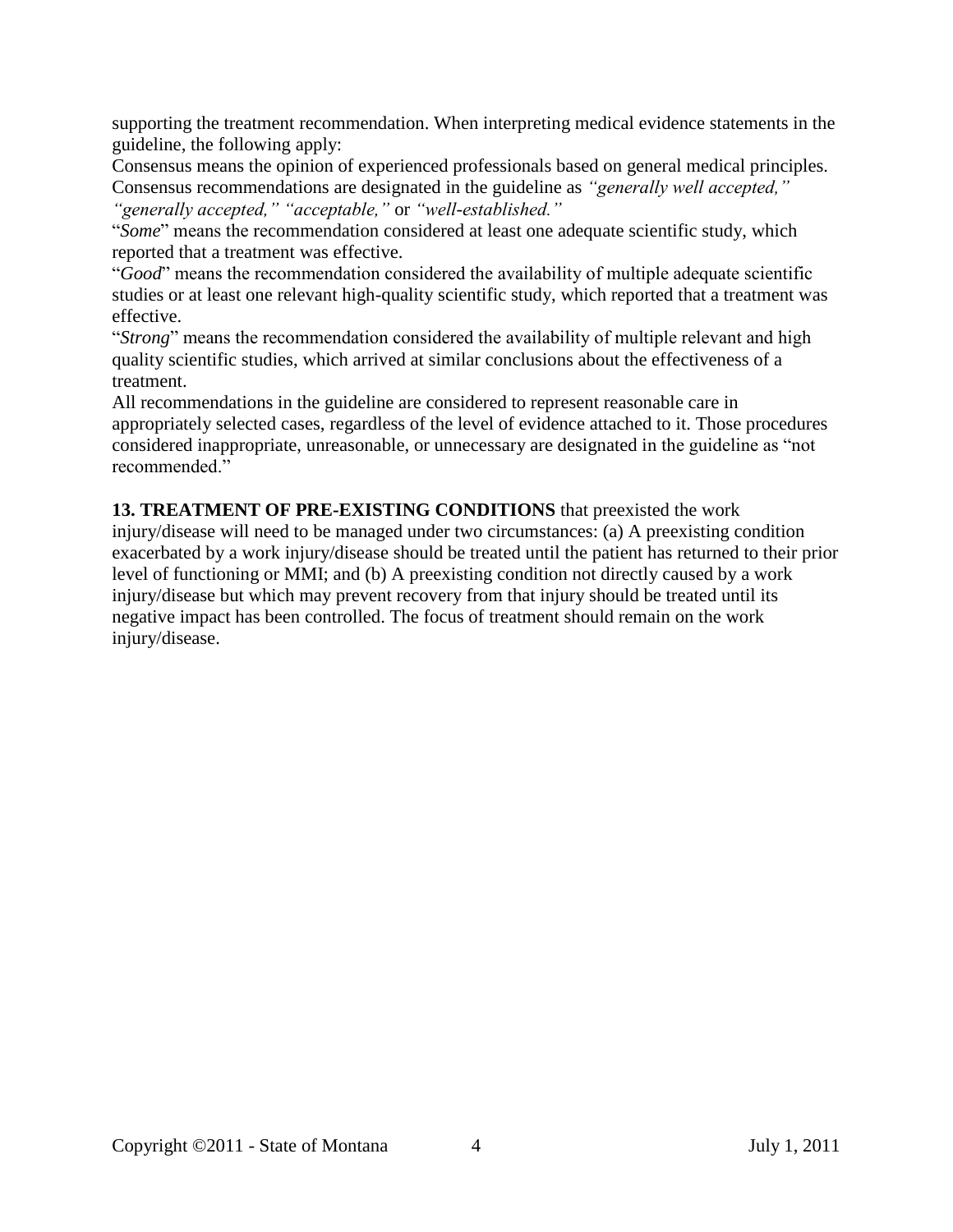# <span id="page-5-0"></span>**C. Introduction to Complex Regional Pain Syndrome**

Complex Regional Pain Syndrome (CRPS Types I and II) describes painful syndromes, which were formerly referred to as Reflex Sympathetic Dystrophy (RSD) and causalgia. CRPS conditions usually follow injury that appears regionally and have a distal predominance of abnormal findings, exceeding the expected clinical course of the inciting event in both magnitude and duration and often resulting in significant impairment of limb function.

CRPS-I (RSD) is a syndrome that usually develops after an initiating noxious event, is not limited to the distribution of a single peripheral nerve, and is apparently disproportionate to the inciting event. It is associated at some point with evidence of edema, changes in skin, blood flow, abnormal sudomotor activity in the region of the pain, allodynia or hyperalgesia. The site is usually in the distal aspect of an affected extremity or with a distal to proximal gradient. The peripheral nervous system and possibly the central nervous system are involved.

CRPS-II (Causalgia) is the presence of burning pain, allodynia, and hyperpathia usually in the hand or foot after partial injury to a nerve or one of its major branches. Pain is within the distribution of the damaged nerve but not generally confined to a single nerve.

Stages seen in CRPS-I are not absolute and in fact, may not all be observed in any single patient. In some patients, stages may be missed or the patient may remain for long periods of time in one stage.

#### Stage 1 – Acute (Hyperemic)

Starts at the time of injury or even weeks later. Associated with spontaneous pain, aching, burning. Typically restricted to the distal extremity. Hyperpathia, allodynia, hypoesthesia or hyperesthesia may be present. Initially, hair and nail growth may be increased but later decrease. Skin may be warm or cold.

#### Stage 2 – Dystrophic (Ischemic)

Spontaneous burning and/or aching pain, more pronounced hyperpathia and or allodynia. Signs of chronic sympathetic over activity include (a) reduced blood flow; (b) sudomotor changes; (c) increased edema; (d) cyanotic skin; (e) muscle wasting; (f) decreased hair and nail growth; and (g) osteoporosis.

#### Stage 3 – Atrophic

Signs and symptoms of this stage include (a) pain may be less prominent; (b) decreased hyperpathia and/or allodynia; (c) reduction in blood flow; (d) skin temperature and sweating may be increased or decreased; (e) irreversible trophic changes in skin and integument; and (f) pronounced muscle atrophy with contractures.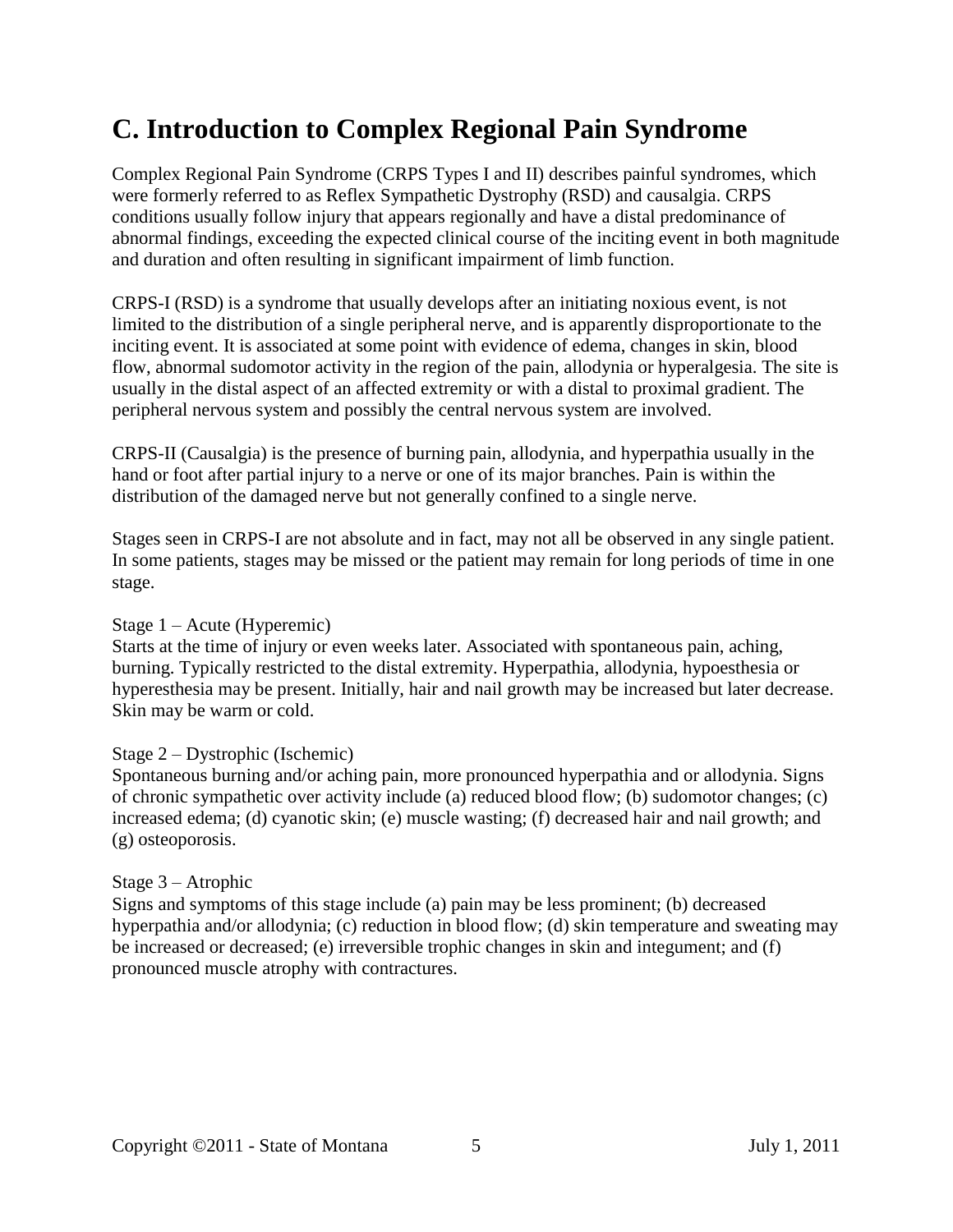# <span id="page-6-0"></span>**D. Definitions**

1. After sensation – Refers to the abnormal persistence of a sensory perception, provoked by a stimulus even though the stimulus has ceased.

2. Allodynia – Pain due to a non-noxious stimulus that does not normally provoke pain. Mechanical Allodynia – Refers to the abnormal perception of pain from usually non-painful mechanical stimulation.

Static Mechanical Allodynia – Refers to pain obtained by applying a single stimulus such as light pressure to a defined area.

Dynamic Mechanical Allodynia – Obtained by moving the stimulus such as a brush or cotton tip across the abnormal hypersensitive area.

Thermal Allodynia – Refers to the abnormal sensation of pain from usually non-painful thermal stimulation such as cold or warmth.

3. Central Pain – Pain initiated or caused by a primary lesion or dysfunction in the central nervous system (CNS).

4. Central Sensitization – The experience of pain evoked by the excitation of non-nociceptive neurons or of nerve fibers that normally relay non-painful sensations to the spinal cord. This result when non-nociceptive afferent neurons act on a sensitized CNS.

5. Dystonia – State of abnormal (hypo or hyper) tonicity in any of the tissues.

6. Hyperalgesia – Refers to an exaggerated pain response from a usually painful stimulation.

7. Hyperemia – Presence of increased blood in a part or organ.

8. Hyperesthesia (Positive Sensory Phenomenon) – Includes allodynia, hyperalgesia, and hyperpathia. Elicited by light touch, pin-prick, cold, warm vibration, joint position sensation or two-point discrimination, which is perceived as increased or more.

9. Hyperpathia – Refers to an abnormally painful and exaggerated reaction to stimulus, especially to a repetitive stimulus, in a patient who perceives the stimulus as less intense because of an increased threshold.

10. Hypoesthesia – (also hypesthesia), diminished sensitivity to stimulation.

11. Pain Behavior – The nonverbal actions (such as grimacing, groaning, limping, using visible pain relieving or support devices and requisition of pain medications, among others) that are outward manifestations of pain, and through which a person may communicate that pain is being experienced.

12. Sudomotor Changes – Alteration in function of sweat glands; sweat output may increase or decrease due to changes in autonomic input to the gland.

13. Sympathetically Maintained Pain (SMP) – A pain that is maintained by sympathetic efferent innervations or by circulating catecholamines.

Copyright ©2011 - State of Montana 6 July 1, 2011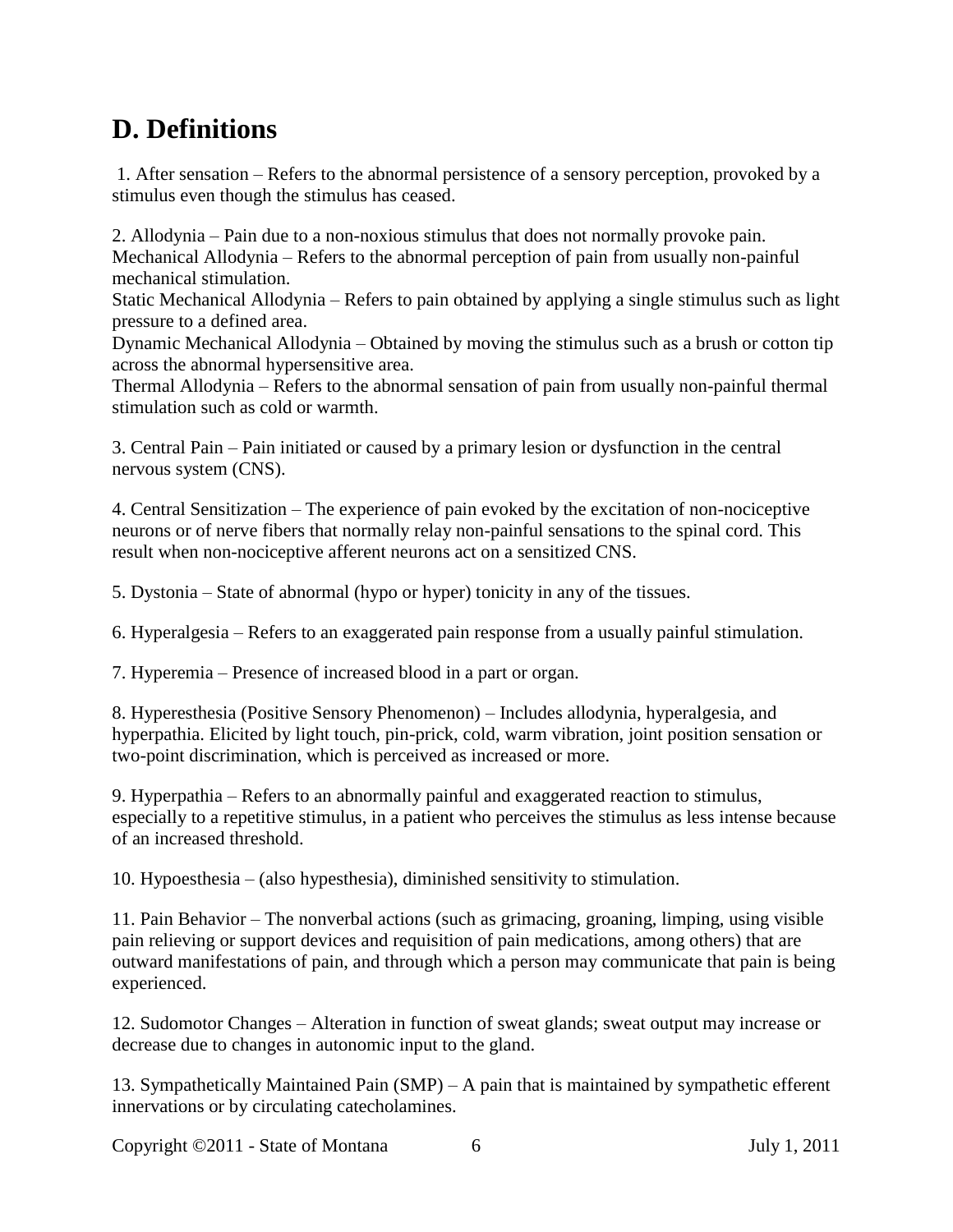14. Trophic Changes – Tissue alterations due to interruption of nerve or blood supply; may include changes in hair growth and texture of skin.

15. Vasomotor Changes – Alteration in regulation of dilation or constriction of blood vessels.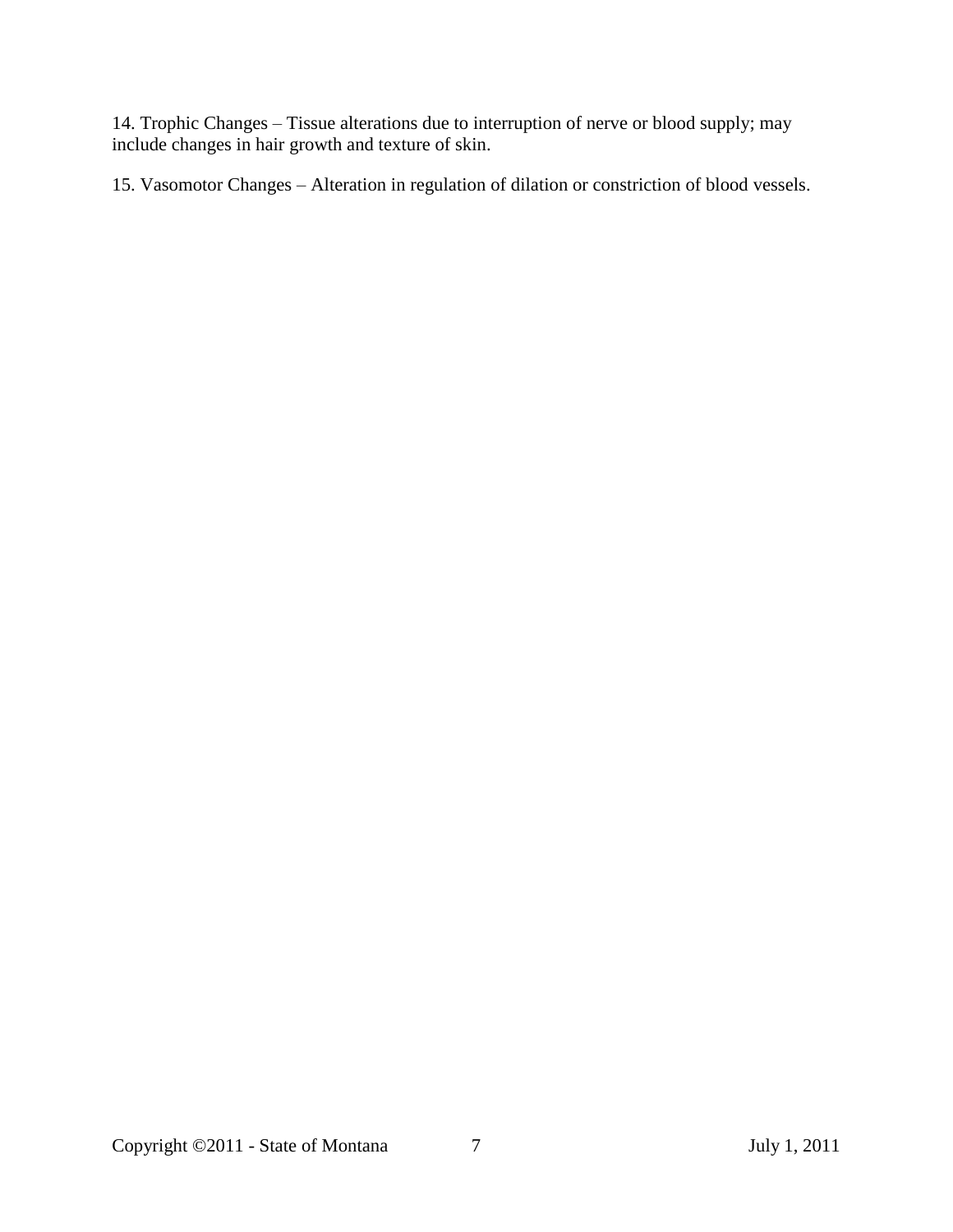# <span id="page-8-0"></span>**E. Initial Evaluation**

All potential pain generators should be thoroughly investigated by complete neurological and musculoskeletal exam and diagnostic procedures. Because CRPS-I is commonly associated with other injuries, it is essential that all related diagnoses are defined and treated. These disturbances are typically restricted to one extremity, usually distally, but are variable in their expression.

## **E.1 History and Physical Examination**

The history and physical exam establish the basis for subsequent diagnostic and therapeutic procedures. When clinical evaluation findings do not complement the findings of other diagnostic procedures, clinical findings should have preference. Before the diagnosis of CRPS-I or CRPS-II is established, an experienced practitioner must perform a detailed neurological and musculoskeletal exam to exclude other potentially treatable pain generators or neurological lesions.

## **E.1.a Medical History**

As in other fields of medicine, a thorough patient history is an important part of the evaluation of pain. In taking such a history, factors influencing a patients' current status can be made clear and taken into account when planning diagnostic evaluation and treatment. History should ascertain the following elements:

**i. Causality**: How did this injury occur? Was the problem initiated by a work-related injury or exposure?

#### **ii. Presenting symptoms**:

- 1. Severe, generally unremitting burning and/or aching pain, and/or allodynia;
- 2. Swelling of the involved area;
- 3. Changes in skin color;
- 4. Asymmetry in nail and/or hair growth;
- 5. Abnormal sweat patterns of the involved extremity;
- 6. Dystonia; and/or
- 7. Subjective temperature changes of the affected area.

## **E.1.b Pain History**

The patient's description of and response to pain is one of the key elements in treatment. Characterization of the patient's pain and of the patient's response to pain is one of the key elements in treatment.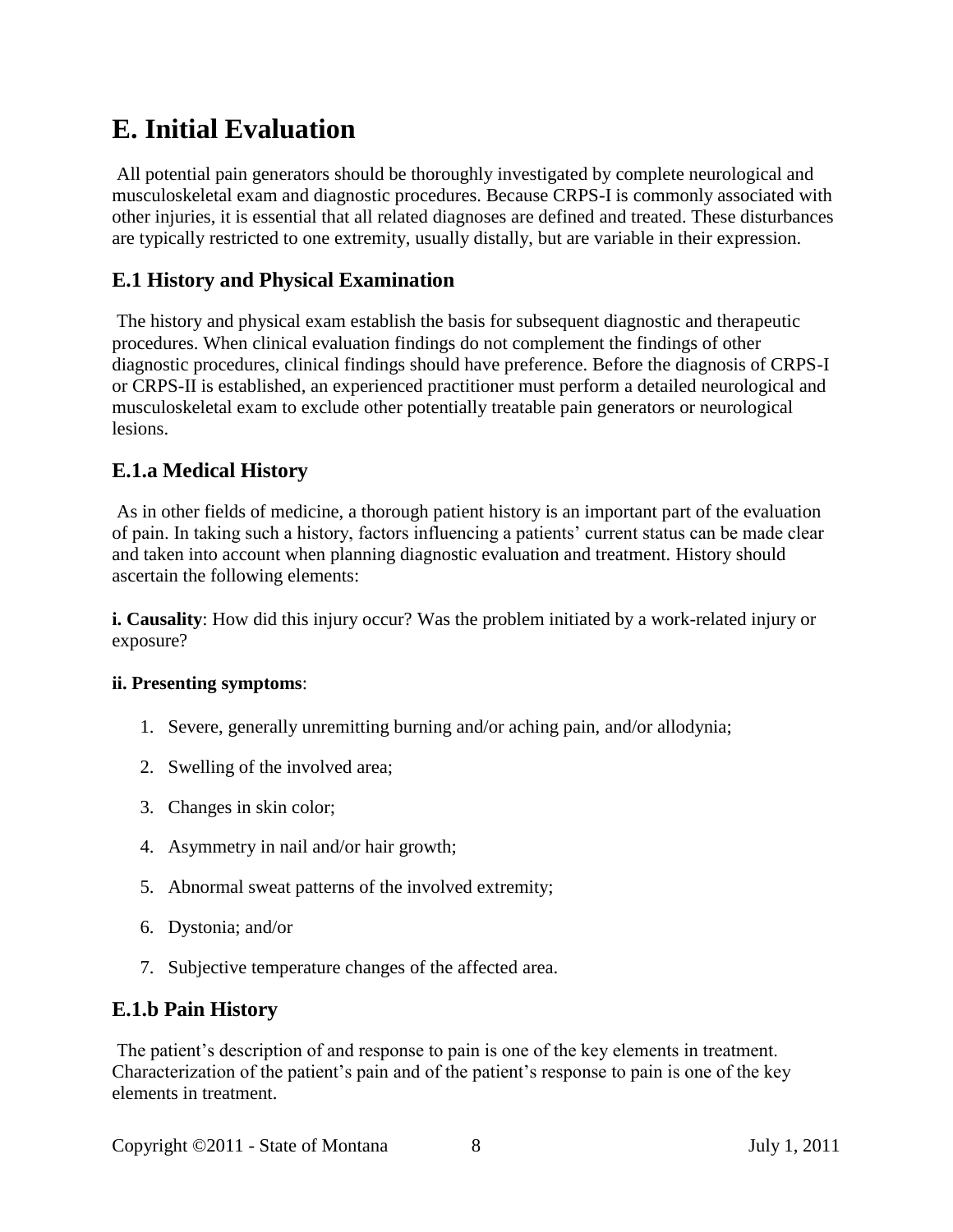- 1. Site of Pain localization and distribution of the pain help determine the type of pain the patient has (i.e., central versus peripheral).
- 2. Pain Drawing/Visual Analog Scale (VAS)
- 3. Duration
- 4. Place of onset
- 5. Pain Characteristics time of pain occurrence as well as intensity, quality and radiation give clues to the diagnosis and potential treatment.
- 6. Response of Pain to Activity
- 7. Associated Symptoms Does the patient have numbness or paresthesia, dysesthesia, weakness, bowel or bladder dysfunction, decreased temperature, increased sweating, cyanosis or edema? Is there local tenderness, allodynia, hyperesthesia or hyperalgesia?

#### **E.1.c Substance Use/Abuse**

- 1. Alcohol use
- 2. Smoking History
- 3. History of drug use and abuse.
- 4. Caffeine or caffeine-containing beverages.

#### **E.1.d Other Factors Affecting Treatment Outcome**

- 1. Compensation/Disability/Litigation
- 2. Treatment Expectations What does the patient expect from treatment: complete relief of pain or reduction to a more tolerable level?

#### **E.1.e Medical Management History**

Refer to the Department's Chronic Pain Disorder Medical Treatment Guideline's for detailed elements when performing a review of prior medical management. In addition, history may include:

- 1. Chronological review of medical records including previous medical evaluations and response to treatment interventions;
- 2. History of diagnostic tests and results including but not limited to any response to sympathetic nerve blocks, results of general laboratory studies, EMG and nerve conduction studies, radiological examinations, including triple phase bone scan or thermography with autonomic stress testing.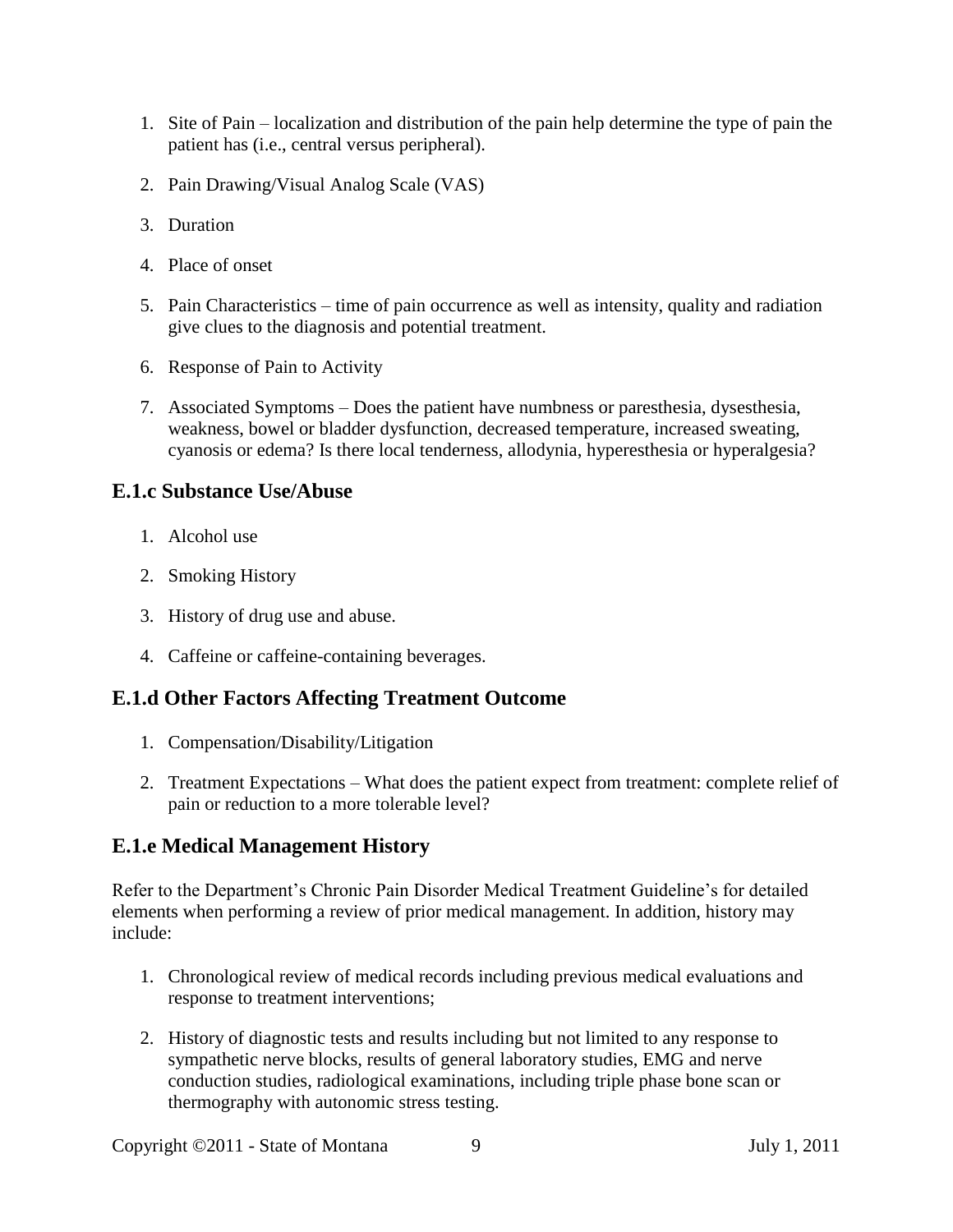- 3. Medications, including prescription, over-the-counter and herbal/dietary supplements.
- 4. Review of Systems Check List Determine if there is any interplay between the pain complaint and other medical conditions.
- 5. Psychosocial Functioning Determine if the following are present: current symptoms of depression or anxiety, evidence of stressors in the workplace or at home, and past history of psychological problems. It is recommended that patients diagnosed with CRPS be referred for a psychosocial evaluation. All patients with CRPS have Chronic Pain, and are likely to suffer psychosocial consequences.
- 6. Pre-existing Conditions Treatment of these conditions is appropriate when the preexisting condition affects recovery from chronic pain.

#### **E.1.f Physical Examination**

Physical Examination should include examination techniques applicable to those portions of the body in which the patient is experiencing subjective symptomatology and should include:

- 1. Inspection Changes in appearance of the involved area, to include trophic changes, changes in hair and nail growth, muscular atrophy, changes in skin turgor, swelling and color changes.
- 2. Temperature Evaluation Palpable temperature changes may not be detectable in early disease stages, and the examiner will generally only be able to appreciate significant temperature variations. Thermography, or other objective testing may be necessary to display temperature asymmetries.
- 3. Motor Evaluation Involuntary movements, dystonia or muscle weakness in the involved  $limb(s)$ .
- 4. Sensory Evaluation A detailed sensory examination is crucial in evaluating a patient with chronic pain complaints. Presence of allodynia. Anatomic pattern of any associated sensory abnormalities to light touch, deep touch, pain and thermal stimulation. Quantitative sensory testing may be useful.
- 5. Musculoskeletal Evaluation –Presence of associated myofascial problems, such as contractures, ROM or trigger points.
- 6. Evaluation of Nonphysiologic Findings Determine the presence of the following: Variabilities on formal exam including variable sensory exam, inconsistent tenderness, and or swelling secondary to extrinsic sources; Inconsistencies between formal exam and observed abilities of range of motion, motor strength, gait and cognitive/emotional state; and/or, observation of consistencies between pain behavior, affect and verbal pain rating, and affect and physical re-examination.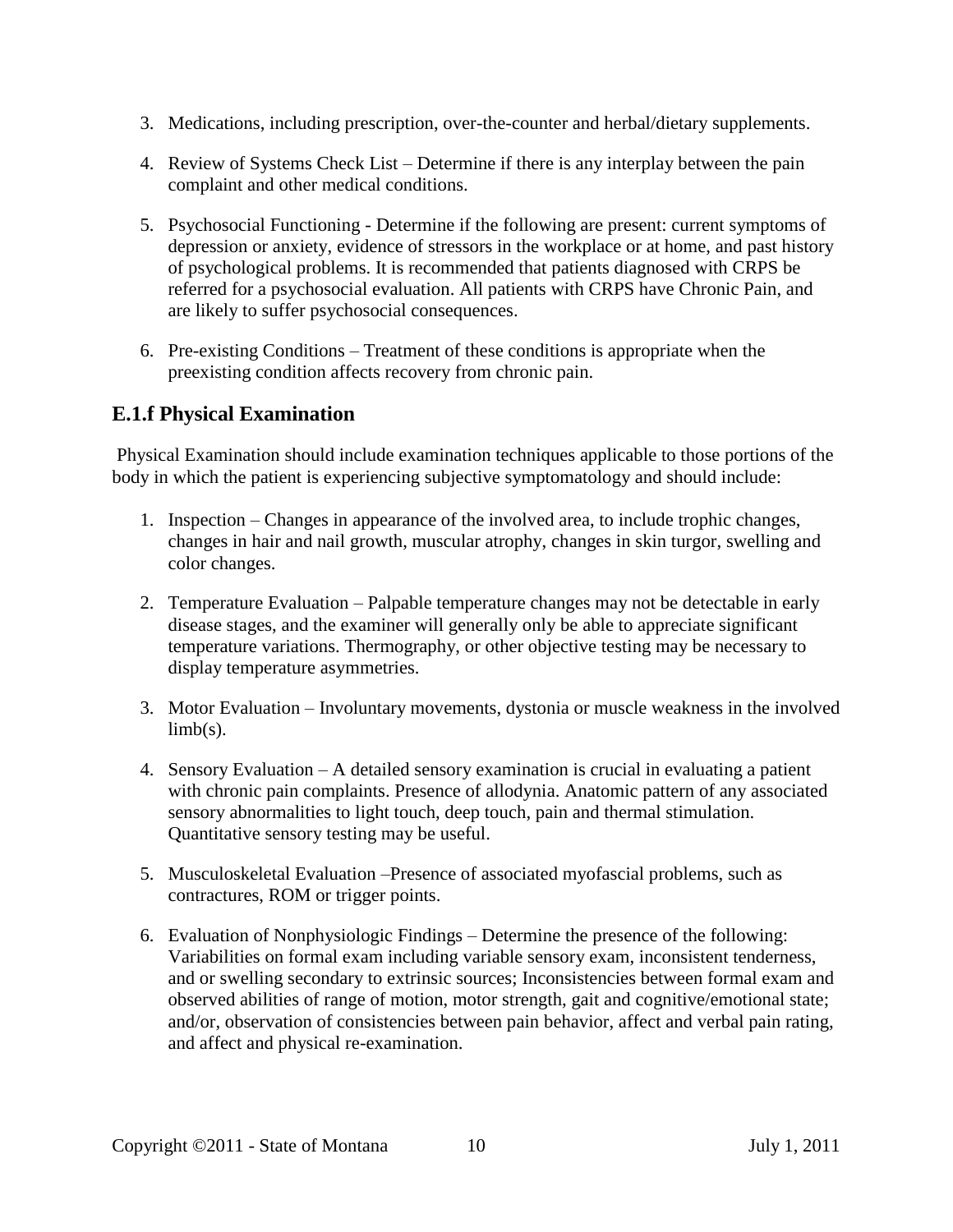## <span id="page-11-0"></span>**F. Diagnostic Procedures**

The Department recommends the following diagnostic procedures be considered, at least initially, the responsibility of the workers' compensation carrier to ensure that an accurate diagnosis and treatment plan can be established. Standard procedures are listed below in order of their suggested usefulness. In addition, it is recommended that all patients diagnosed with CRPS have a full psychosocial evaluation.

#### **F.1 Diagnostic Imaging**

Diagnostic imaging is a generally accepted, well-established, and widely used diagnostic procedure when specific indications, based on history and physical examination, are present. Physicians should refer to individual Department guidelines for specific information about specific testing procedures.

#### **a. Plain Film Radiography**:

Description - A radiological finding in CRPS may be unilateral osteoporosis; however, osteoporosis may be absent in many cases. In CRPS-I, the osteoporosis may be rapid in progression. The disorder typically affects the distal part of an extremity such as a hand or foot, yet intermediate joints such as the knee or elbow may be involved.

Results - The radiological appearance of osteoporosis has been characterized as spotty or patchy. Although CRPS-I may exist in the absence of osteoporosis, the diagnosis of CRPS-I cannot be made solely on the basis of radiographic appearance or the osteoporosis alone.

#### **b. Triple Phase Bone Scan**:

Description - Radionucleotide imaging scintigraphy employing radio-pharmaceutical technetium coupled to a phosphate complex has been used to help facilitate the diagnosis of CRPS-1. It was hoped that a three-phase radionucleotide study would be selective in the face of demineralization of the bone as seen in CRPS-I. However there are many different types of conditions that can produce osteoporosis and a triple-phase bone scan does not distinguish between the causes of bone demineralization.

Results - Clinical information can be derived from each of the three phases of the bone scan following injection. In the early course of CRPS-I, there is an increased uptake seen during Phase 1. However, in the late course of the disease process, there can actually be a decreased uptake seen. In Phase 2, which reflects the soft tissue vascularity, an increased diffuse uptake may be appreciated during the early course of CRPS-I. During Phase 3, one will see a diffuse uptake of multiple bone involvement of the involved limb, reflecting the bone turnover secondary to osteoporosis. Negative bone scans may be found in up to 40 percent of patients clinically diagnosed with CRPS-I; however when positive it may help to confirm the diagnosis of CRPS-I.

#### **F.2 Injections - Diagnostic Sympathetic**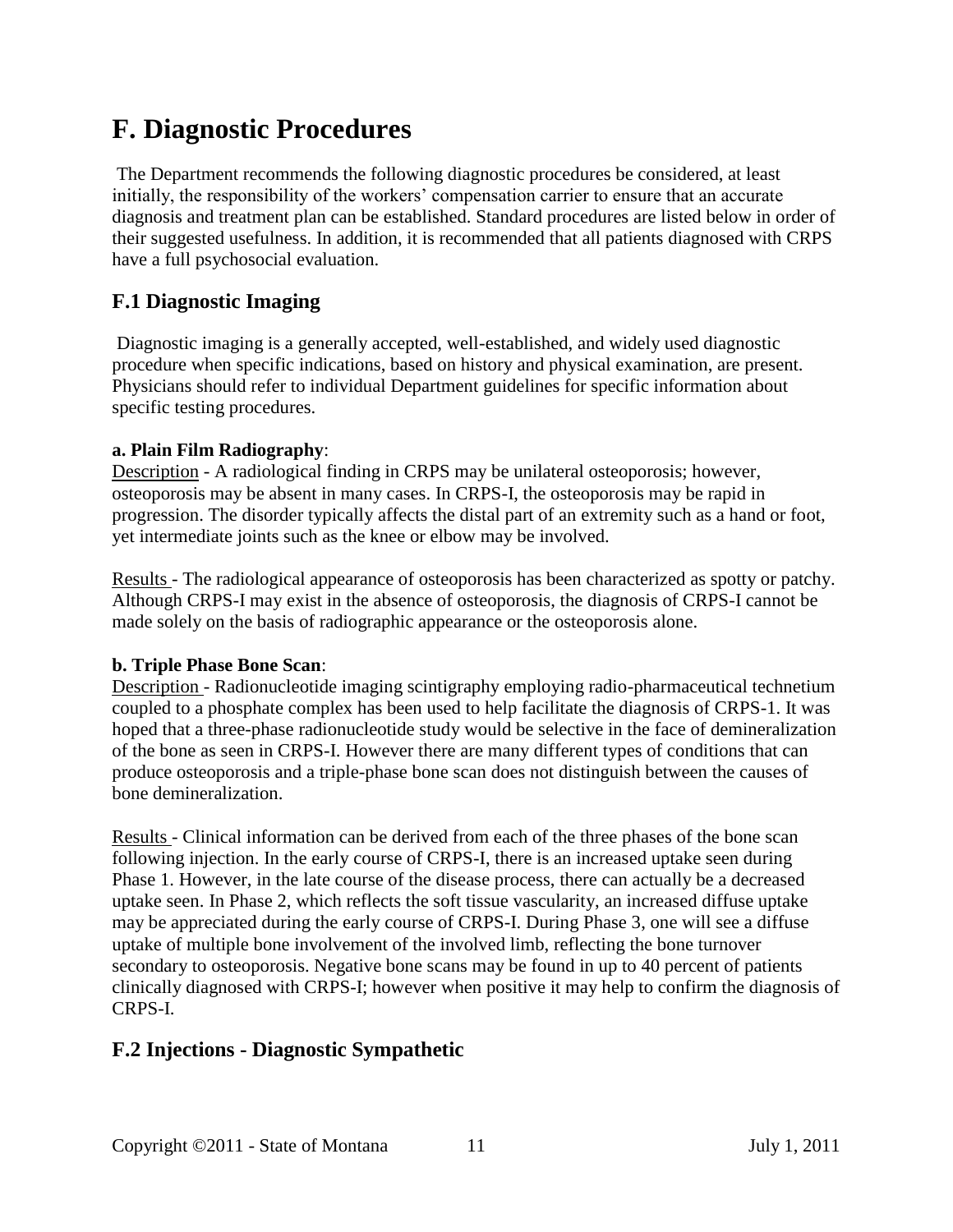**Description** — Diagnostic sympathetic injections are generally accepted procedures to aid in the diagnosis of CRPS I & II and SMP. Sympathetic blocks lack specificity for CRPS I & II. Each diagnostic injection has inherent risk and risk versus benefit should always be evaluated when considering injection therapy. Since these procedures are invasive, less invasive or noninvasive procedures should be considered first. Selection of patients, choice of procedure, and localization of the level for injection should be determined by clinical information.

**Special Considerations** – Injections with local anesthetics of differing duration are required to confirm a diagnosis. In some cases, injections at multiple levels may be required to accurately diagnose pain. Refer to "Injections – Therapeutic" for information on specific injections.

Since fluoroscopic and/or CT guidance during procedures is recommended to document technique and needle placement, an experienced physician should perform the procedure. The practitioner should have experience in ongoing injection training workshops provided by organizations such as the International Spinal Injection Society (ISIS) and be knowledgeable in radiation safety. In addition, practitioners should obtain fluoroscopy training and radiation safety credentialing from their Departments of Radiology, as applicable.

**Complications** – Complications may include transient neurapraxia, nerve injury, inadvertent spinal injection, infection, venous or arterial vertebral puncture, laryngeal paralysis, respiratory arrest, vasovagal effects, as well as permanent neurological damage.

**Contraindications** – Absolute contraindications of diagnostic injections include: (a) bacterial infection – systemic or localized to region of injection, (b) bleeding diatheses, (c) hematological conditions, and (d) possible pregnancy. Relative contraindications of diagnostic injections may include: aspirin/antiplatelet therapy (drug may be held for at least 3 days prior to injection).

**Test Results** – The interpretation of the test result is primarily based upon pain relief of 50 percent or greater. The diagnostic significance of the test result should be evaluated in conjunction with clinical information and further information can be obtained from functional reassessment performed by physical and/or occupational therapy or from results of other diagnostic procedures following a successful block.

Local anesthetics of different durations of action should be considered and could take the place of doing a "placebo" block (i.e. - procaine, lidocaine, marcaine). Pain relief should be at least 50 percent or greater for the duration of the local anesthetic. It should be noted that with CRPS-I it is not unusual for the relief to last longer than the duration of the local anesthetic. If a placebo block is done, the needle should not be placed down to the sympathetic chain nor should an injection of saline be done around the sympathetic chain. Contact with the sympathetic nerves by a needle or pressure on the chain by saline can cause a temporary sympathetic block and give a false positive placebo test. A "sham block" would be preferable to see if the patient is a placebo responder. Additionally, patients with definite CRPS-I can also be placebo responders. The fact that the patient responds positively to a placebo does not mean that he/she does not have CRPS-1. It merely means that the patient is a placebo responder. This increases the value of doing another confirmatory test.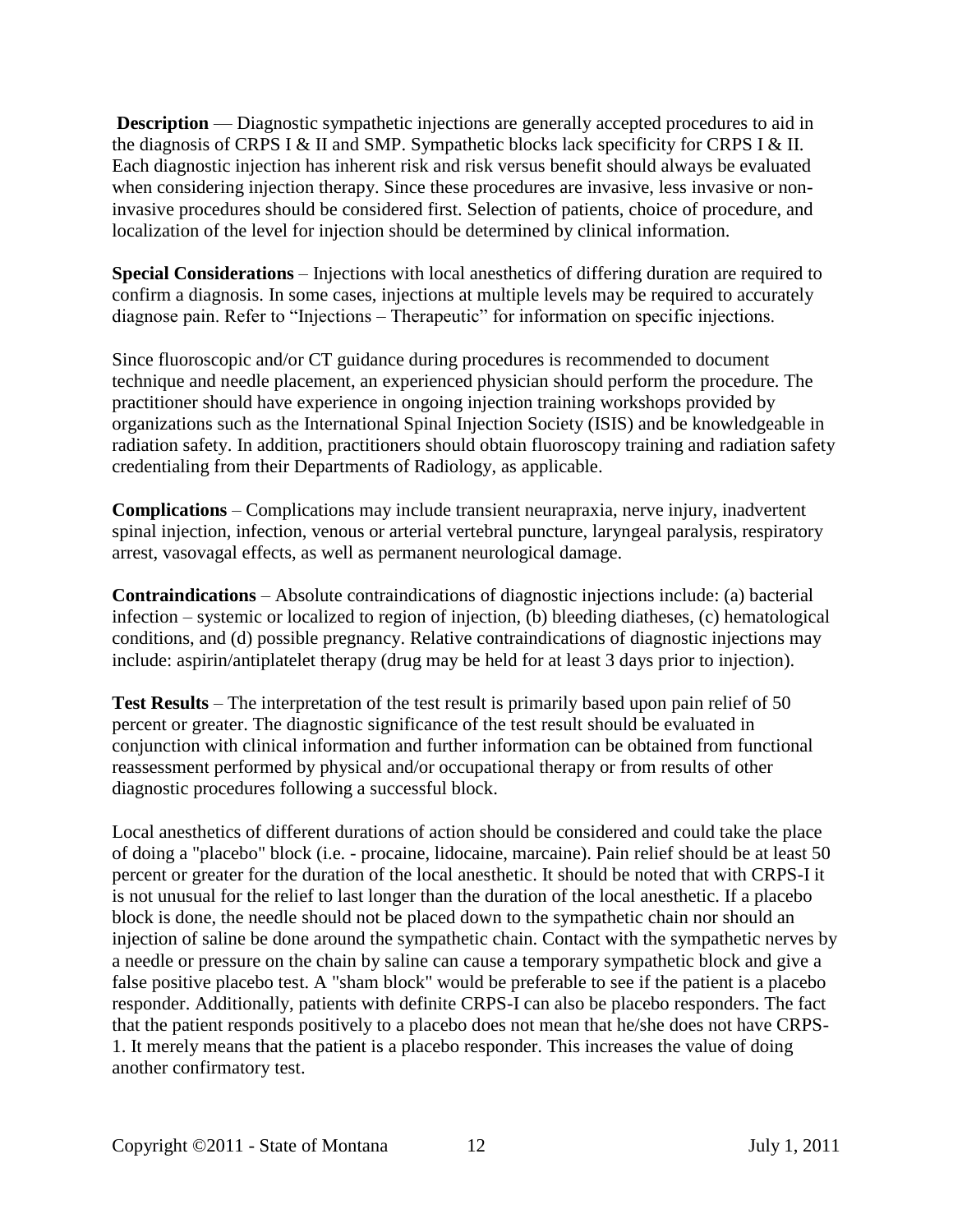**a. Stellate Ganglion Block**: For diagnosis and treatment of sympathetic pain involving the face, head, neck, and upper extremities secondary to CRPS-I and II. This block is commonly used for differential diagnosis and is the preferred treatment of CRPS-I pain involving the upper extremity.

For diagnostic testing, use three blocks over a 3-14 day period. For a positive response, pain relief should be 50% or greater for the duration of the local anesthetic and pain relief should be associated with functional improvement.

**b. Lumbar Sympathetic Block**: Useful for diagnosis and treatment of pain of the pelvis and lower extremity secondary to CRPS-I and II. This block is commonly used for differential diagnosis and is the preferred treatment of sympathetic pain involving the lower extremity. For diagnostic testing, use three blocks over a 3-14 day period. For a positive response, pain relief should be 50% or greater for the duration of the local anesthetic and pain relief should be associated with functional improvement.

**c. Phentolamine Infusion Test**: An intravenous infusion of phentolamine, an alpha 2 blocker, which results in generalized systemic sympatholysis. The infusion begins with intravenous saline for placebo control. For a positive response, pain relief should be 50 percent or greater and associated with functional improvement. This test aids in the diagnosis of Sympathetically Maintained Pain.

## **F.3 Thermography (Infrared Stress Thermography)**

Description – A generally accepted procedure with some evidence to support its limited use. Infrared thermography may be useful for patients with suspected CRPS-I and II, and SMP. Thermography can distinguish abnormal thermal asymmetry of 1.0 degree Celsius which is not distinguishable upon physical examination. It may also be useful in cases of suspected small caliber fiber neuropathy and to evaluate patient response to sympatholytic interventions.

Special Considerations – The practitioner who supervises and interprets the thermographic evaluation shall follow recognized protocols and be board certified by one of the examining boards of the American Academy of Medical Infrared Imaging, American Academy of Thermology, or American Chiropractic College of Thermology.

Medications with anticholinergic activity (tricyclics, cyclobenzaprine, antiemetics, antipsychotics) may interfere with autonomic testing. The pre-testing protocol which includes cessation of specific medications therapy must be followed for accurate test results. Results of autonomic testing may be affected by peripheral polyneuropathy, radiculopathy or peripheral nerve injury, peripheral vascular disease, generalized autonomic failure, or by Shy-Drager syndrome.

Thermographic Tests – Functional autonomic stress testing may include any of the following methods:

1. Cold Water Stress Test (Cold Pressor Test): Paroxysmal cooling is strongly suggestive of vasomotor instability.

Copyright ©2011 - State of Montana 13 July 1, 2011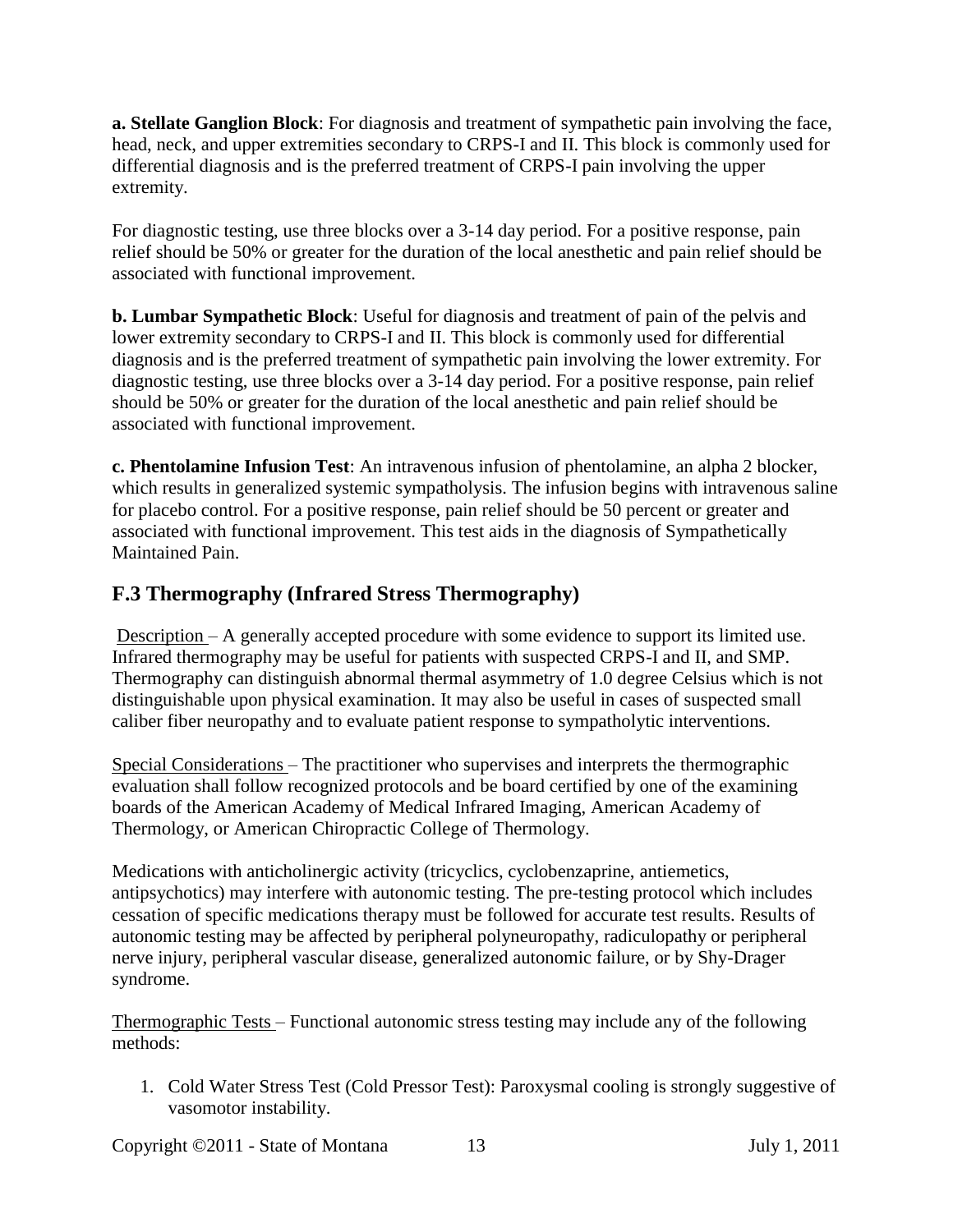2. Warm Water Stress Test: Paroxysmal warming is strongly suggestive of vasomotor instability.

#### **F.4 Autonomic Test Battery**

**Description** – Resting skin temperature (RST), resting sweat output (RSO), and quantitative sudomotor axon reflex test (QSART) are a recently developed test battery with some evidence to support its limited use in the diagnosis of CRPS-I. Prior authorization is required.

**Special Considerations** - Medications with anticholinergic activity (tricyclics, cyclobenzaprine, antiemetics, antipsychotics) may interfere with autonomic testing. Results of autonomic testing may be affected by peripheral polyneuropathy, radiculopathy or peripheral nerve injury, peripheral vascular disease, generalized autonomic failure, or by Shy-Drager syndrome.

**Test Battery** –These tests measure asymmetries in physiologic manifestations of autonomic activity between an affected limb and an unaffected contralateral limb. Skin temperature reflects vasomotor activity and sweat output measures sudomotor activity. The results of the three test components must be combined and scored. The battery of tests must include a measurement of each component (RST, RSO, and QSART).

- 1. Infrared Resting Skin Temperature (RST): Provides thermographic measurements between the affected and unaffected limb. Generally, a 1º Celsius difference is significant.
- 2. Resting Sweat Output (RSO): Measures an increase or reduction of 50 percent between the affected and unaffected limb.
- 3. Quantitative Sudomotor Axon Reflex Test (QSART): Measures the sweat output elicited by iontophoretic application of acetylcholine. An increase or reduction of 50 percent between the affected and unaffected limb is significant.

#### **F.5 Other Diagnostic Tests not Specific for CRPS**

The following tests and procedures are not used to establish the diagnosis of CRPS but may provide additional information. The following are listed in alphabetical order.

**a. Electrodiagnostic Procedures**: Electromyography (EMG) and Nerve Conduction Studies (NCS) are generally accepted, well-established and widely used for localizing the source of the neurological symptoms and establishing the diagnosis of focal nerve entrapments, such as carpal tunnel syndrome or radiculopathy, which may contribute to or coexist with CRPS II (causalgia). Traditional electrodiagnosis includes nerve conduction studies, late responses, (F-Wave, Hreflex) and electromyographic assessment of muscles with needle electrode examination. As CRPS II occurs after partial injury to a nerve, the diagnosis of the initial nerve injury can be made by electrodiagnostic studies. The later development of sympathetically mediated symptomatology however, has no pathognomonic pattern of abnormality on EMG/NCS. When issues of diagnosis are in doubt, a referral or consultation with a physiatrist or neurologist trained in electrodiagnosis is appropriate.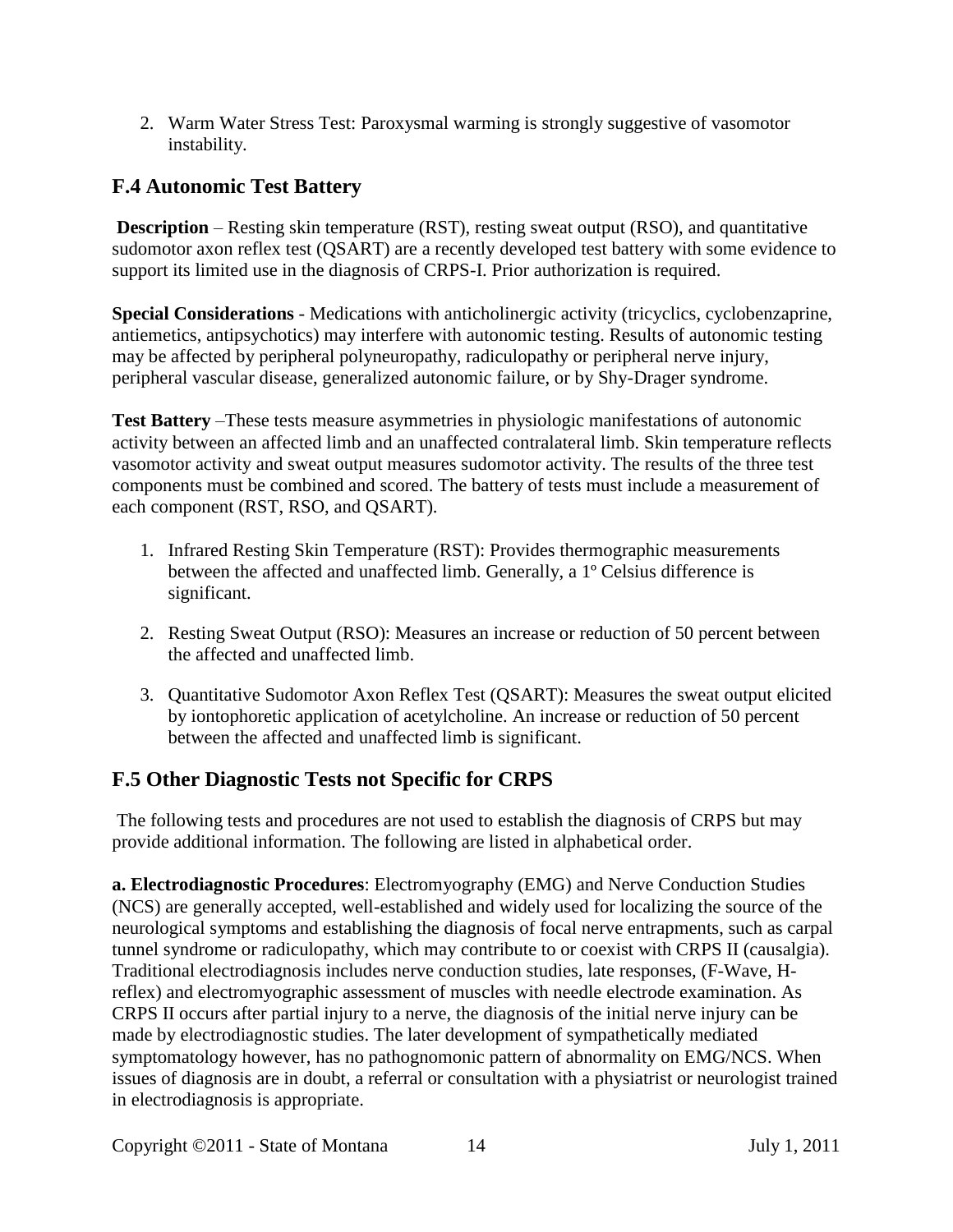**b. Laboratory Tests**: are generally accepted well-established and widely used procedures and can provide useful diagnostic and monitoring information. They may be used when there is suspicion of systemic illness, infection, neoplasia, or underlying rheumatologic disorder, connective tissue disorder, or based on history and/or physical examination. Tests include, but are not limited to:

- 1. Complete Blood Count (CBC) with differential can detect infection, blood dyscrasias, and medication side effects;
- 2. Erythrocyte sedimentation rate, rheumatoid factor, antinuclear antigen (ANA), human leukocyte antigen (HLA), and C-reactive protein can be used to detect evidence of a rheumatologic, infection, or connective tissue disorder, serum protein electrophoresis;
- 3. Thyroid, glucose and other tests to detect endocrine disorders;
- 4. Serum calcium, phosphorous, uric acid, alkaline phosphatase, and acid phosphatase can detect metabolic bone disease;
- 5. Urinalysis for calcium, phosphorus, hydroxyproline, or hematuria;
- 6. Liver and kidney function may be performed for baseline testing and monitoring of medications; and
- 7. Toxicology Screen and/or Blood Alcohol Level if suspected drug or alcohol abuse.

**c. Peripheral Blood Flow** (Laser Doppler or Xenon Clearance Techniques): This is currently being evaluated as a diagnostic procedure in CRPS-I and is not recommended by the Department at this time.

**d. Personality/Psychosocial/Psychological Evaluation**: Psychosocial assessment requires consideration of variations in pain experience and expression because of numerous factors. Psychometric Testing is a valuable component of a consultation to assist the physician in making a more effective treatment plan. There is strong evidence that psychometric testing provides unique and useful information, and that the validity of such tests is comparable to the validity of medical tests. All patients who are diagnosed as having chronic pain should be referred for a Psychosocial Evaluation as well as concomitant interdisciplinary rehabilitation treatment whenever appropriate.

#### i. Qualifications

A) A psychologist with a PhD, PsyD, EdD credentials, or a physician with Psychiatric MD/DO credentials may perform the initial comprehensive evaluations. It is preferable that these professionals have experience in diagnosing and treating chronic pain disorders in injured workers.

B) Psychometric tests may be administered by psychologists with a PhD, PsyD, or EdD, or by physicians with appropriate training.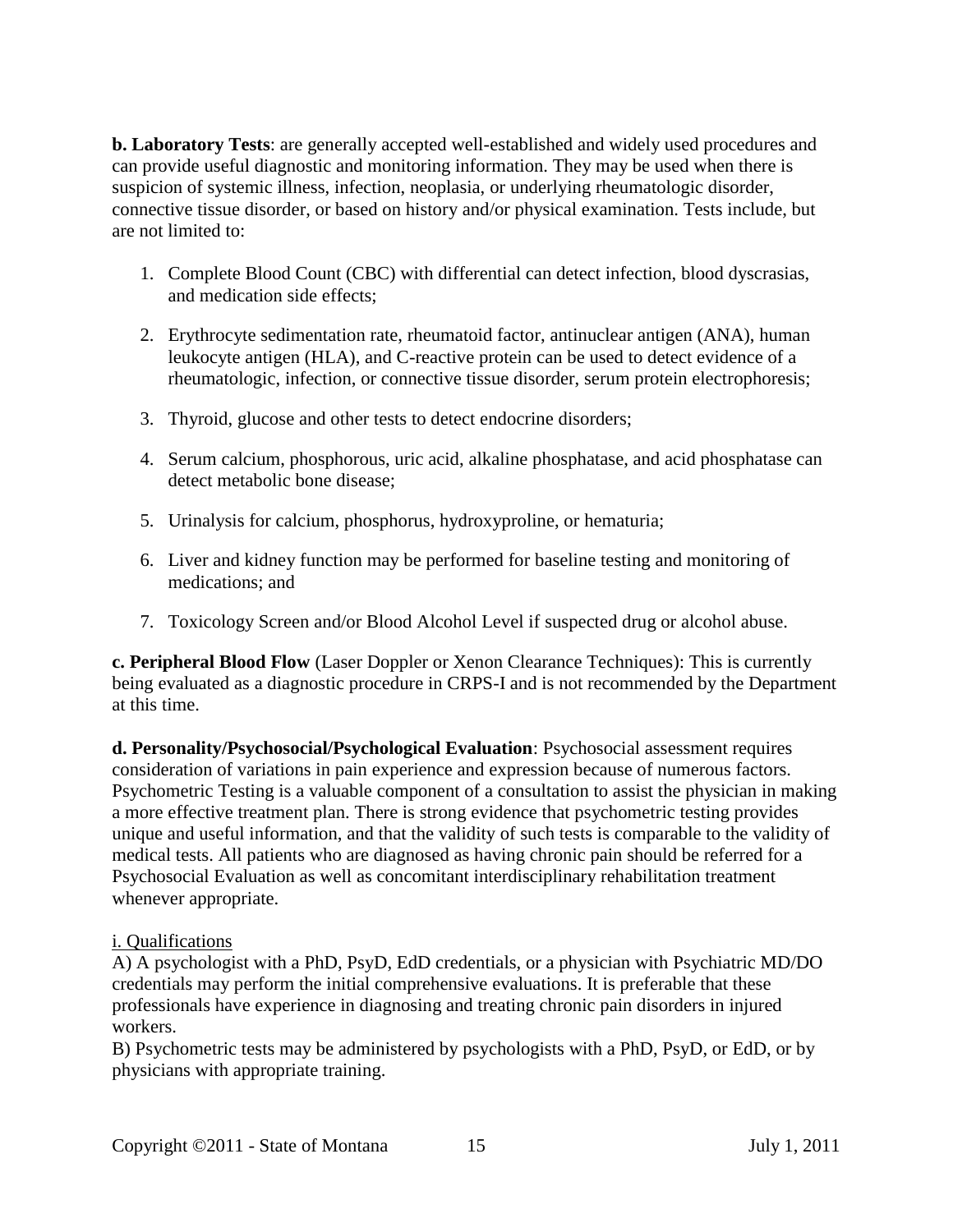ii. Clinical Evaluation – All chronic pain patients should have a clinical evaluation that addresses the following areas:

A) History of Injury – The history of the injury should be reported in the patient's words or using similar terminology. Caution must be exercised when using translators.

- 1. Nature of injury
- 2. Psychosocial circumstances of the injury
- 3. Current symptomatic complaints
- 4. Extent of medical corroboration
- 5. Treatment received and results
- 6. Compliance with treatment
- 7. Coping strategies used, including perceived locus of control
- 8. Perception of medical system and employer
- 9. History of response to prescription medications

#### B) Health History

- 1. Nature of injury
- 2. Medical history
- 3. Psychiatric history
- 4. History of alcohol or substance abuse
- 5. Activities of daily living
- 6. Mental status exam
- 7. Previous injuries, including disability, impairment, and compensation

#### C) Psychosocial history

- 1. Childhood history, including abuse
- 2. Educational history
- 3. Family history, including disability
- 4. Marital history and other significant adulthood activities and events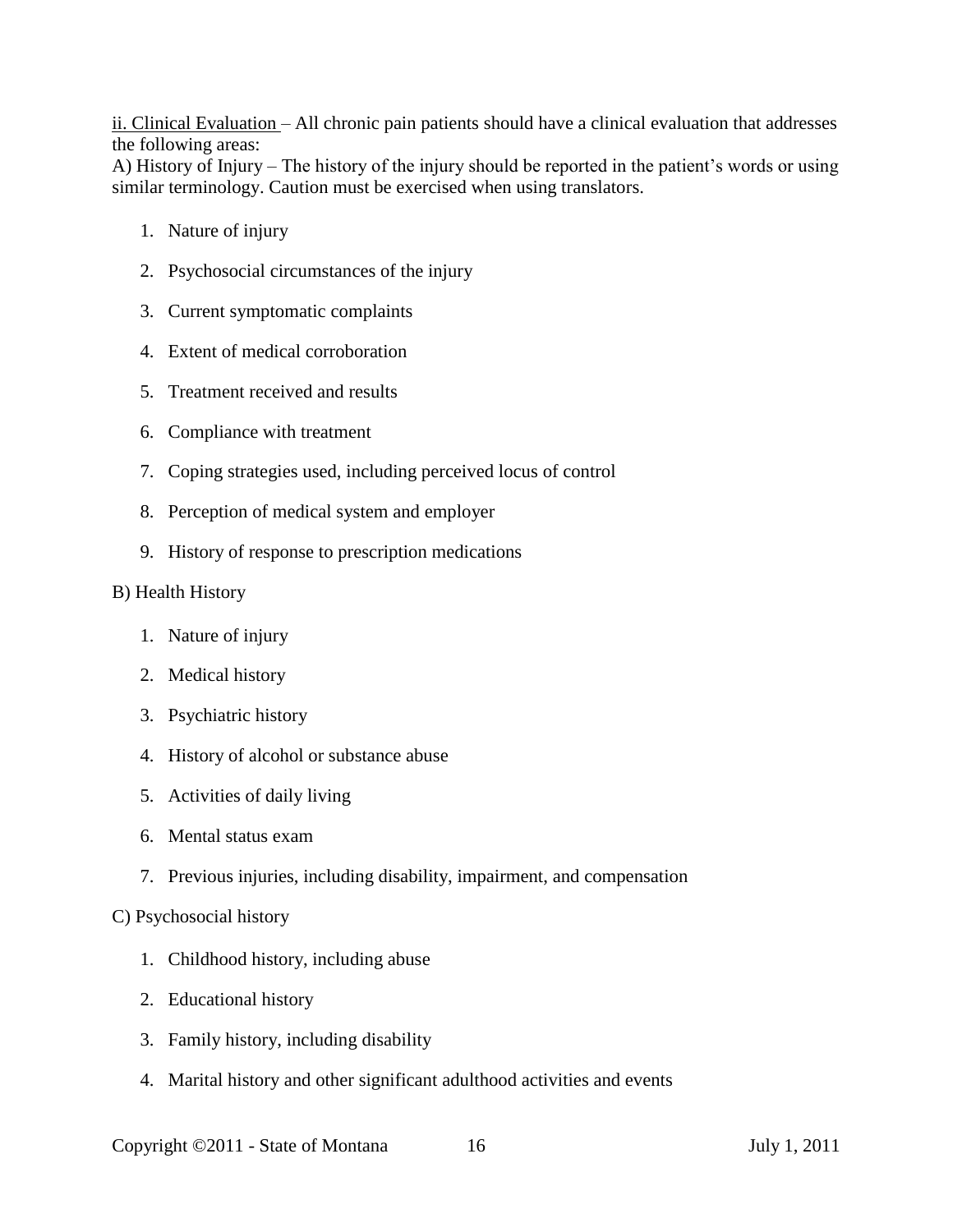- 5. Legal history, including criminal and civil litigation
- 6. Employment and military history
- 7. Signs of pre-injury psychological dysfunction
- 8. Current interpersonal relations, support, living situation
- 9. Financial history

D) Psychological test results, if performed

E) Danger to self or others.

F) Current psychiatric diagnosis consistent with the standards of the American Psychiatric Association's Diagnostic and Statistical Manual of Mental Disorders (DSM).

G) Pre-existing psychiatric conditions. Treatment of these conditions is appropriate when the preexisting condition affects recovery from chronic pain.

H) Causality (to address medically probable cause and effect, distinguishing pre-existing psychological symptoms, traits and vulnerabilities from current symptoms).

I) Treatment recommendations with respect to specific goals, frequency, timeframes, and expected outcomes.

#### iii. Tests of Psychological Functioning

Psychometric Testing is a valuable component of a consultation to assist the physician in making a more effective treatment plan. Psychometric testing is useful in the assessment of mental conditions, pain conditions, cognitive functioning, treatment planning, vocational planning and evaluation of treatment effectiveness. There is no general agreement as to which standardized psychometric tests should be specifically recommended for psychological evaluations of chronic pain conditions. It is appropriate for the mental health provider to use their discretion and administer selective psychometric tests within their expertise and within standards of care in the community. Some of these tests are available in Spanish and other languages, and many are written at a 6th grade reading level.

e. Special Tests: tests are generally well-accepted tests and are performed as part of a skilled assessment of the patients' capacity to return to work, strength capacity, and or physical work demands classifications and tolerance. Tests include Computer-Enhanced Evaluations, Functional Capacity Evaluation (FCE), Jobsite Evaluation, Vocational Assessment, and Work Tolerance Screening. Refer to the Department's Chronic Pain Medical Treatment Guidelines for detailed information and frequency of each special testing procedure.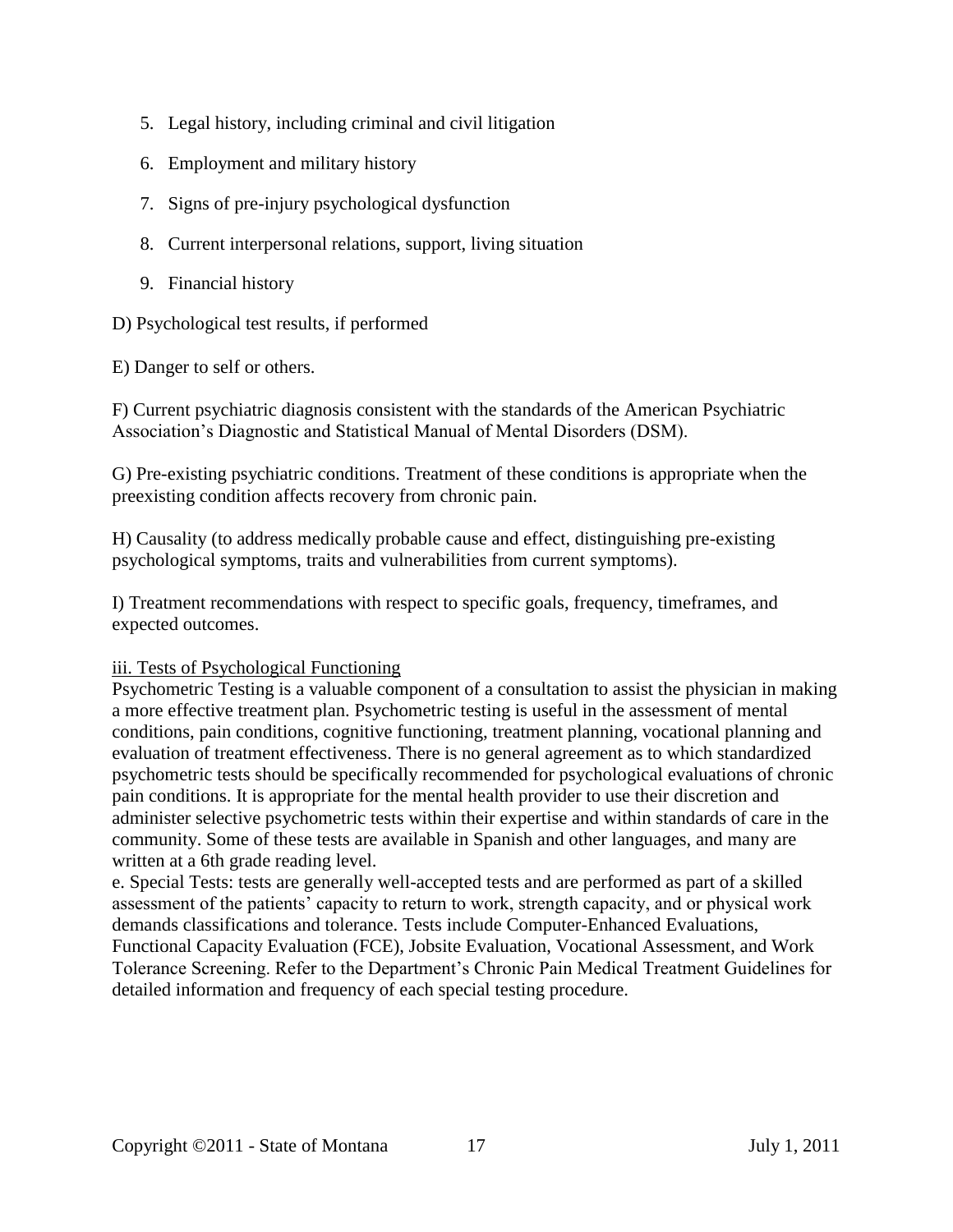# <span id="page-18-0"></span>**G. Diagnosis of CRPS**

#### **G.1 Diagnostic Components of CRPS-I (RSD)**

**a. Subjective Complaints**: Complaint of pain, usually burning or aching pain and out of proportion to identified pathology. May be sharp, or lancinating. Frequently is present without provocation or movement.

#### **b. Physical Findings**:

- 1. Swelling, generally unilateral and variable in presentation.
- 2. Vasomotor signs Unilateral. Initial extremity warming early on, coldness of extremity as condition progresses. Discoloration of skin usually darker blue or purple, may be mottled, may be paler.
- 3. Sudomotor sign Increased sweating of the involved extremity.
- 4. Trophic Changes Coarse, thick hair, later may be sparse; nails brittle, ridged, may grow faster initially, later grow more slowly; skin is smooth, shiny; digits tapered (pencil pointing); joints stiff with decreased ROM; muscle wasting; motor disturbances; increased physiological tremor, dystonia.

#### **c. Diagnostic Testing Procedures**:

- 1. X-rays of both extremities;
- 2. Triple Phase Bone Scan;
- 3. Sympathetic Blocks;
- 4. Infrared Thermogram;
- 5. Autonomic Test Battery

#### **G.2 Diagnostic Criteria for CRPS**

#### **a. CRPS-I (RSD):**

- 1. Patient complains of pain, usually diffuse burning or aching;
- 2. Patient has physical findings on examination of at least vasomotor and/or sudomotor signs. Allodynia and/or trophic changes add strength to the diagnosis of CRPS-I; and
- 3. At least two diagnostic testing procedures are positive. Even the most sensitive tests can have false negatives. The patient can still have CRPS-I, if clinical signs are strongly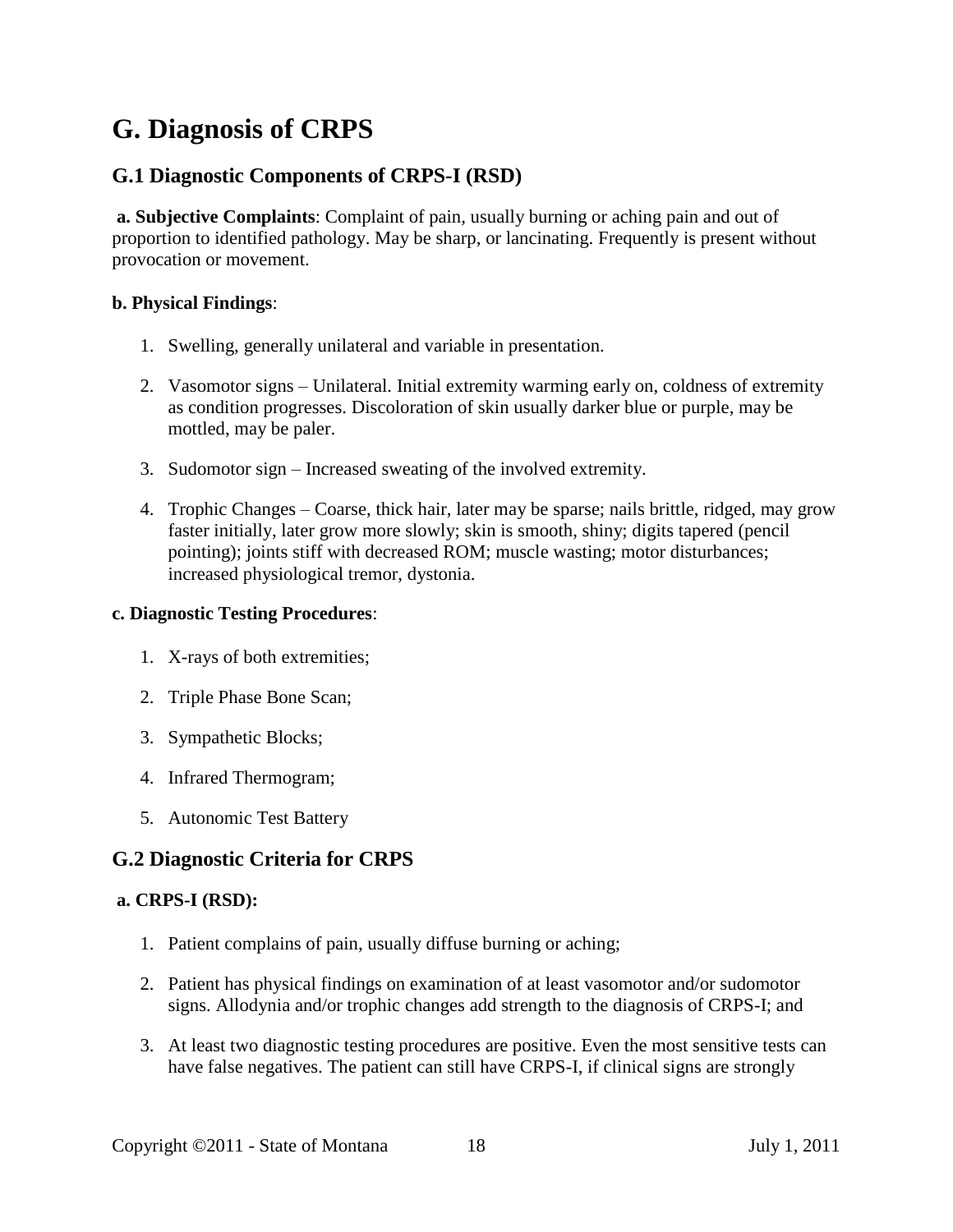present. In patients with continued signs and symptoms of CRPS-I, further diagnostic testing may be appropriate.

#### **b. CRPS-II (causalgia):**

- 1. Patient complains of pain;
- 2. Documentation of peripheral nerve injury with pain initially in the distribution of the injured nerve;
- 3. Patient has physical findings on examination of at least vasomotor and/or sudomotor signs. Allodynia and/or trophic changes add strength to the diagnosis of CRPS-II; and
- 4. At least two diagnostic testing procedures are positive. Even the most sensitive tests can have false negatives. The patient can still have CRPS-II, if clinical signs are strongly present. In patients with continued signs and symptoms of CRPS-II, further diagnostic testing may be appropriate.

#### **c. Sympathetically Mediated Pain (SMP)**:

- 1. Patient complains of pain;
- 2. Usually does not have clinically detectable vasomotor or sudomotor signs; and
- 3. Has pain relief with sympathetic blocks.

#### **d. Not CRPS**:

- 1. Patient complains of pain;
- 2. May or may not have vasomotor or sudomotor signs;
- 3. No relief with sympathetic blocks; and
- 4. No more than one other diagnostic test procedure is positive.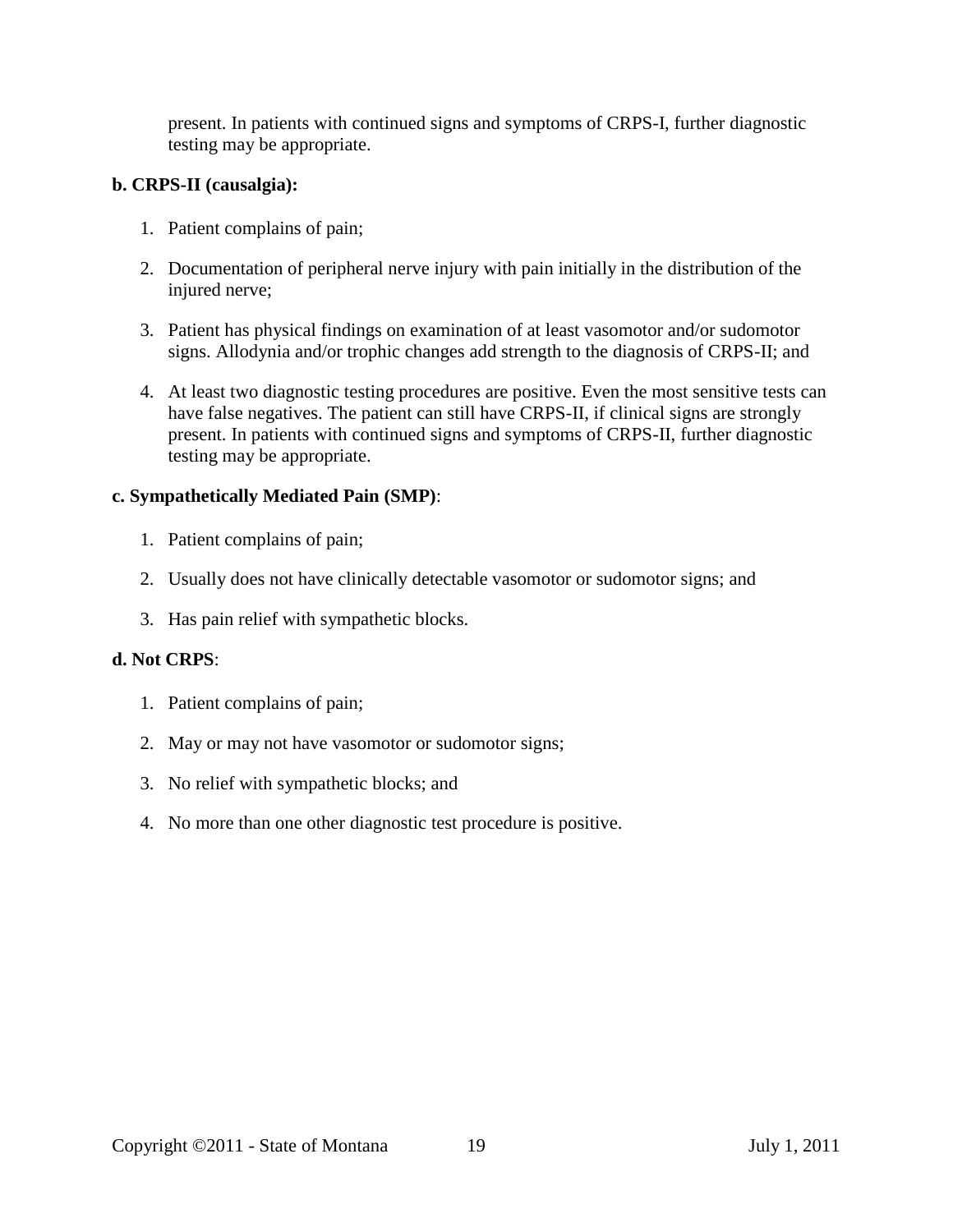# <span id="page-20-0"></span>**H. Therapeutic Procedures - Non-Operative**

Non-operative therapeutic rehabilitation is applied to patients with CRPS or SMP who experience chronic and complex problems of de-conditioning and functional disability. Treatment modalities may be utilized sequentially or concomitantly depending on chronicity and complexity of the problem, and treatment plans should always be based on a diagnosis utilizing appropriate diagnostic procedures.

Before initiation of any therapeutic procedure, the authorized treating physician, employer and insurer must consider these important issues in the care of the injured worker:

a. Patients undergoing therapeutic procedure(s) should be released or returned to modified or restricted duty during their rehabilitation at the earliest appropriate time. Refer to H.12 Returnto-Work for detailed information.

b. Reassessment of the patient's status in terms of functional improvement should be documented after each treatment. If patients are not responding within the recommended time periods, alternative treatment interventions, further diagnostic studies or consultations should be pursued. Continued treatment should be monitored using objective measures such as:

- Return to work or maintaining work status.
- Fewer restrictions at work or performing or limitations in activities of daily living (ADL).
- Decrease in usage of medications.
- Measurable functional gains, such as increased range of motion or documented increase in strength.

c. Clinicians should provide and document education to the patient. No treatment plan is complete without addressing issues of individual and/or group patient education as a means of facilitating self-management of symptoms.

d. Psychological or psychosocial screening should be performed on all chronic pain patients.

The following procedures are listed in alphabetical order.

## <span id="page-20-1"></span>**H.1 Acupuncture**

Acupuncture is an accepted and widely used procedure for the relief of pain and inflammation and there is some scientific evidence to support its use. Credentialed practitioners must perform acupuncture evaluations, with experience in evaluation and treatment of chronic pain patients. The exact mode of action is only partially understood. Western medicine studies suggest that acupuncture stimulates the nervous system at the level of the brain, promotes deep relaxation, and affects the release of neurotransmitters. Acupuncture is commonly used as an alternative or in addition to traditional Western pharmaceuticals. It is commonly used when pain medication is

Copyright ©2011 - State of Montana 20 July 1, 2011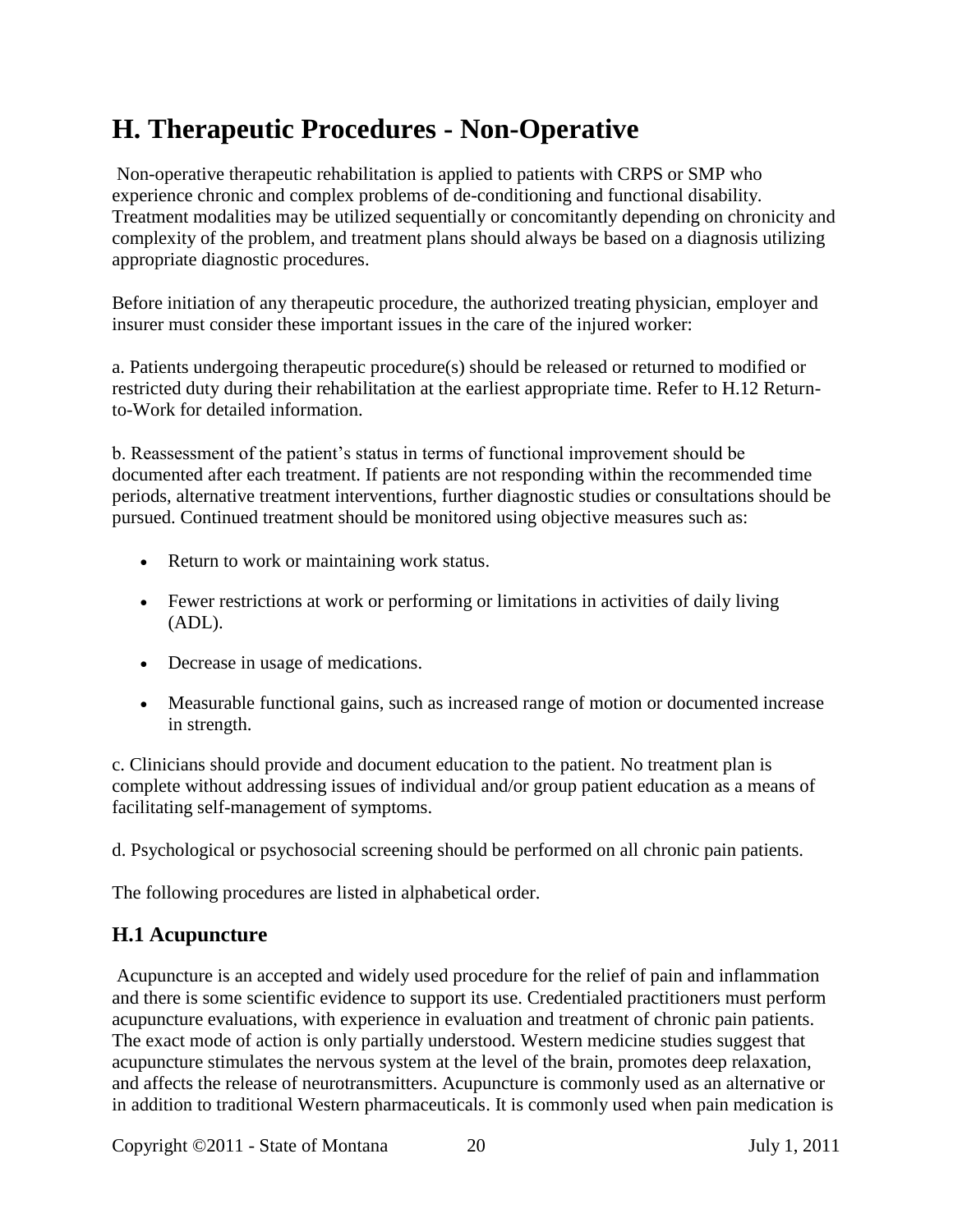reduced or not tolerated. It may be used as an adjunct to physical rehabilitation, surgical intervention, and or as part of multidisciplinary treatment to hasten the return of functional activity. Acupuncture should be performed by licensed practitioners.

Refer to the Department's Chronic Pain Medical Treatment guideline's for detailed information on acupuncture and timeframe parameters.

## <span id="page-21-0"></span>**H.2 Biofeedback**

Biofeedback is a generally well-accepted form of behavioral medicine that helps patients learn self-awareness and self-regulation skills for the purpose of gaining greater control of their physiology. Biofeedback treatment is intended to assist patients in managing stress-related psychophysiological reactions that may arise as a reaction to organic pain, or which may cause pain. The biofeedback specialist may utilize a variety of interventions for teaching physiological self-management. Biological feedback may then be provided through mechanisms ranging from simple devices to electronic instrumentation, and displayed or fed back to the patient visually, auditorially, or tactilely. This enables the patient to identify and refine effective interventions.

The application of biofeedback to patients with CRPS is not well researched. However, based on CRPS symptomology, temperature or skin conductance feedback modalities may be of particular interest. Refer to the Department's Chronic Pain Medical Treatment Guideline's for detailed information on biofeedback and time parameters.

## <span id="page-21-1"></span>**H.3 Complementary Alternative Medicine (CAM)**

Complementary Alternative Medicine (CAM) is a term used to describe a broad range of treatment modalities, a number of which are generally accepted and supported by some scientific evidence, and others which still remain outside the generally accepted practice of conventional Western Medicine. In many of these approaches, there is attention given to the relationship between physical, emotional, and spiritual well-being. While CAM may be performed by a myriad of both licensed and non-licensed health practitioners with training in one or more forms of therapy, credentialed practitioners should be used when available or applicable.

Refer to the Department's Chronic Pain Medical Treatment guideline's for detailed information on CAM and timeframe parameters.

## <span id="page-21-2"></span>**H.4 Disturbances of Sleep**

Disturbances of Sleep are common in chronic pain. Although primary insomnia may accompany pain as an independent comorbid condition, it more commonly occurs, secondary to the pain condition itself. Exacerbations of pain often are accompanied by exacerbations of insomnia; the reverse can also occur. Sleep laboratory studies have shown disturbances of sleep architecture in pain patients. Loss of deep slow-wave sleep and increase in light sleep occur and sleep efficiency, the proportion of time in bed spent asleep, is decreased. These changes are associated with patient reports of non-restorative sleep.

Many chronic pain patients develop behavioral habits that exacerbate and maintain sleep

Copyright ©2011 - State of Montana 21 July 1, 2011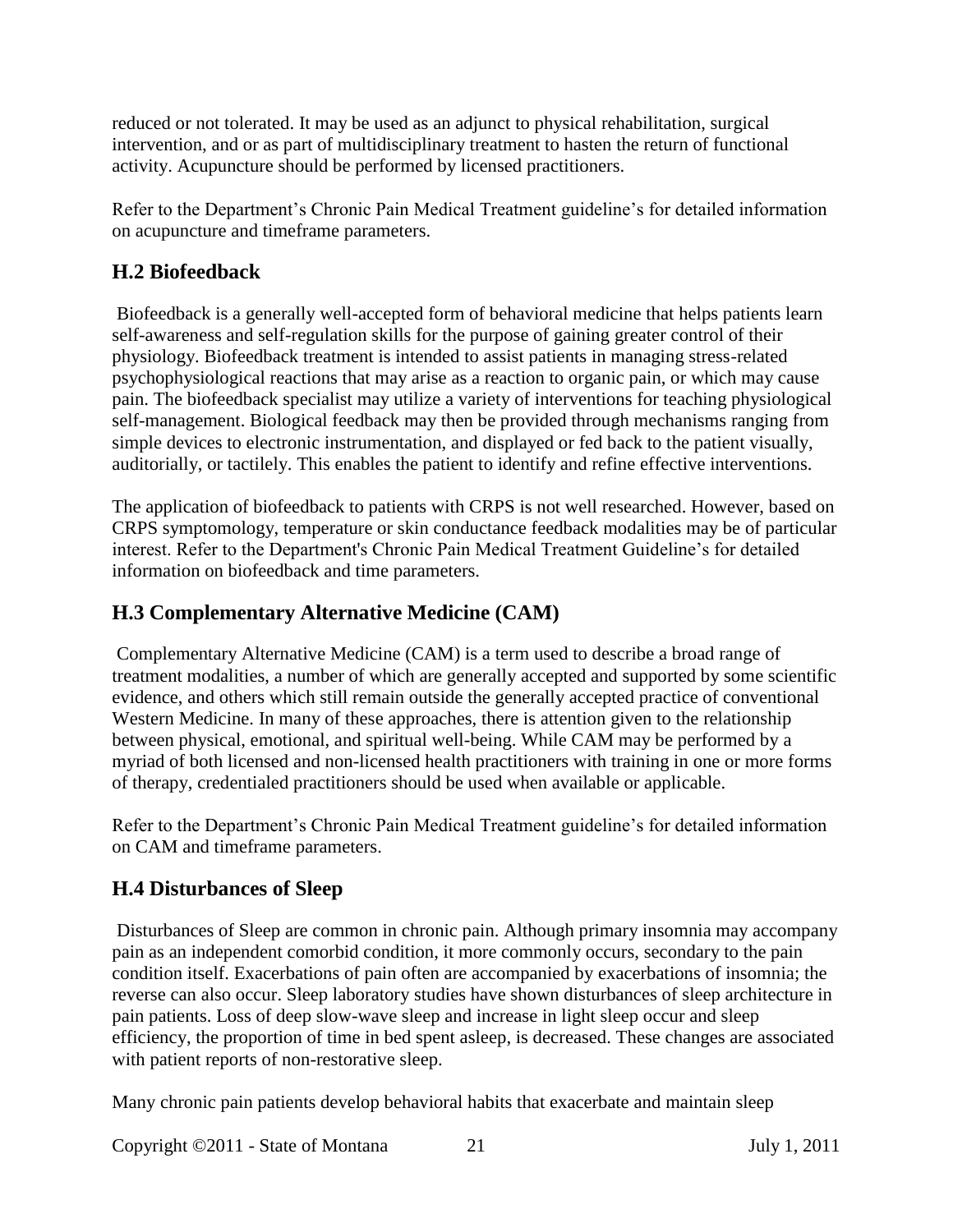disturbances. Excessive time in bed, irregular sleep routine, napping, low activity and worrying in bed are all maladaptive responses that can arise in the absence of any psychopathology. There is some evidence that behavioral modification, such as patient education and group or individual counseling, can be effective in reversing the effects of insomnia. Behavioral modifications are easily implemented and can include:

- 1. Maintaining a regular sleep schedule, retiring and rising at approximately the same time on weekdays and weekends.
- 2. Avoiding daytime napping.
- 3. Avoiding caffeinated beverages after lunchtime
- 4. Making the bedroom quiet and comfortable, eliminating disruptive lights, sounds television sets, and keeping a bedroom temperature of about 65°F.
- 5. Avoiding alcohol or nicotine within two hours of bedtime.
- 6. Avoiding large meals within two hours of bedtime.
- 7. Exercising vigorously during the day, but not within two hours of bedtime, since this may raise core temperature and activate the nervous system.
- 8. h. Associating the bed with sleep and sexual activity only, using other parts of the home for television, reading and talking on the telephone.
- 9. i. Leaving the bedroom when unable to sleep for more than 20 minutes, retuning to the bedroom when ready to sleep again.

These modifications should be undertaken before sleeping medication is prescribed.

## <span id="page-22-0"></span>**H.5 External Irradiation for Sympathectomy**

External Irradiation for Sympathectomy is a non-invasive means to produce sympathectomy for patients with CRPS, but has adverse effects and is moderate to high cost. There is some evidence against using External Irradiation for Sympathectomy for treatment of CRPS and therefore it is not recommended.

## <span id="page-22-1"></span>**H.6 Injections** - **Therapeutic**

When considering the use of injections in CRPS management, the treating physician must carefully consider the inherent risks and benefits. First, it is understood that these injections are seldom meant to be "curative" but may have diagnostic or prognostic qualities and when used for therapeutic purposes they are employed in conjunction with other treatment modalities for maximum benefit. Second, education of the patient should include the proposed goals of the injections, expected gains, risks or complications, and alternative treatment. Lastly, reassessment of the patient's status in terms of functional improvement should be documented after each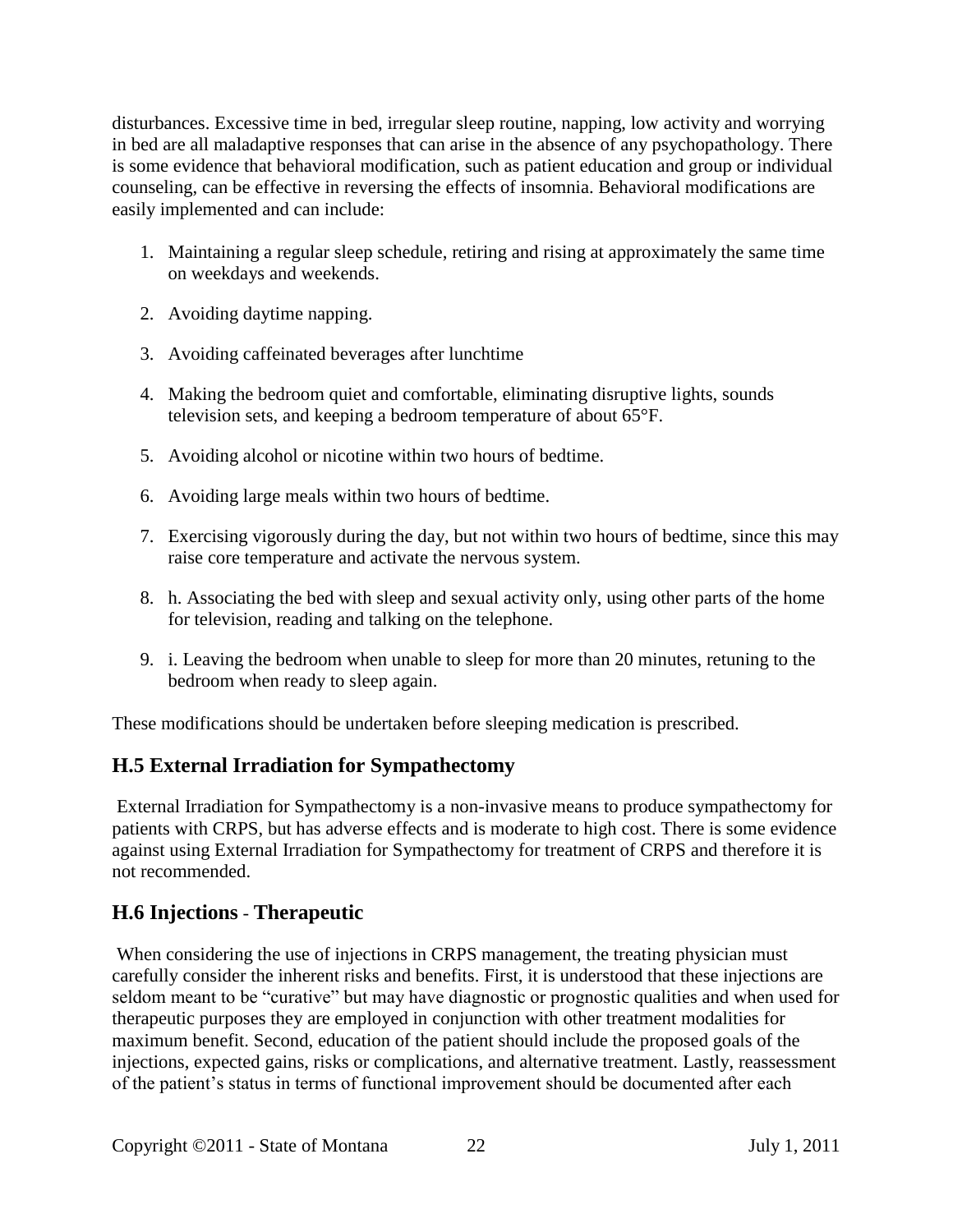injection and/or series of injections. Any continued use of injections should be monitored using objective measures such as:

- 1. Return to work or maintaining work status.
- 2. Fewer restrictions at work or when performing activities of daily living (ADL).
- 3. Decrease in usage of medications.
- 4. Measurable functional gains, such as increased range of motion or documented increase in strength.

Visual analog scales (VAS) provide important subjective data but are not an appropriate measure of function.

The physician must be aware of the possible placebo effect as well as the long-term effects of injections related to the patient's physical and mental status. Strict adherence to contraindications, both absolute and relative, may prevent potential complications. Subjecting the patient to potential risks, i.e., needle trauma, infection, nerve injury, or systemic effects of local anesthetics and corticosteroids, must be considered before the patient consents to such procedures.

## **H.6.a Sympathetic Injections**

**Description** – Sympathetic injections are generally accepted, well-established procedures and may be used for sympathetically mediated pain as well as CRPS when functional progress as described below is attained. They include stellate ganglion blocks, lumbar sympathetic, and intravenous regional (Bier) blocks. Regional blocks frequently use bretylium with additional agents (narcotics and or anti-inflammatory drugs). There is some evidence that bretylium reduces pain intensity. It is recommended that all patients receiving therapeutic blocks participate in an appropriate exercise program that may include a functionally directed rehabilitation program.

**Indications** – Pain relief and functional improvement from previous diagnostic or therapeutic blocks.

Special Considerations – Except for Bier blocks, fluoroscopic and/or CT guidance during procedures is recommended to document technique and needle placement; an experienced physician should perform the procedure. The practitioner should participate in ongoing injection training workshops provided by organizations such as the International Spinal Injection Society (ISIS) and be knowledgeable in radiation safety. In addition, practitioners should obtain fluoroscopy training and radiation safety credentialing from their Departments of Radiology, as applicable.

**Complications** – Complications may include transient neurapraxia, nerve injury, inadvertent spinal injection, infection, venous or arterial vertebral puncture, laryngeal paralysis, respiratory arrest, vasovagal effects, as well as permanent neurologic damage.

**Contraindications** – Absolute contraindications of therapeutic injections include: (a) bacterial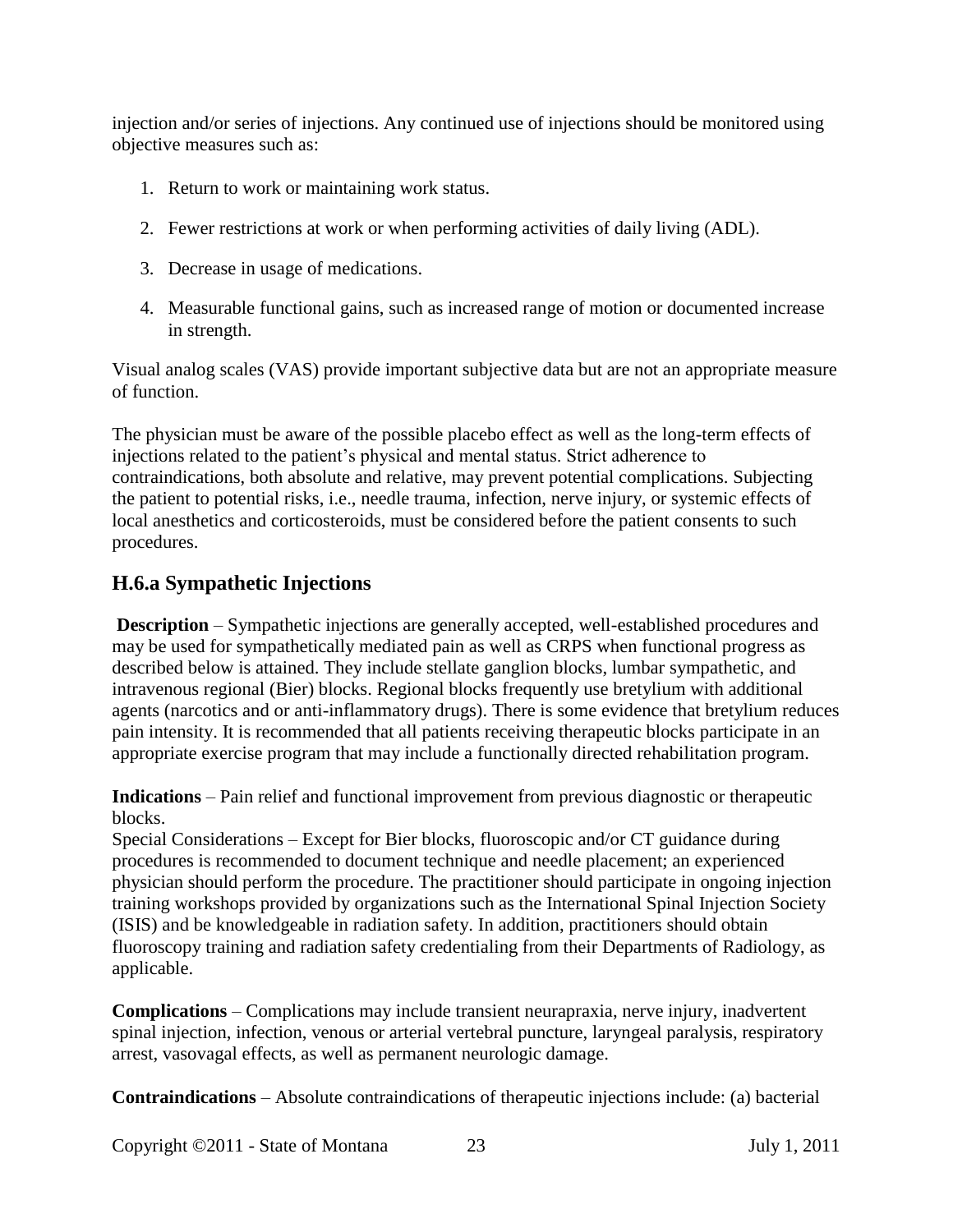infection – systemic or localized to region of injection, (b) bleeding diatheses, (c) hematological conditions, and (d) possible pregnancy. Relative contraindications of therapeutic injections may include: aspirin/antiplatelet therapy (drug may be held for at least 3 days prior to injection).

**Treatment Parameters** – To be effective as a treatment modality, the patient should be making measurable progress in their rehabilitation program and should be achieving an increasing or sustained duration of relief between blocks. If appropriate outcomes are not achieved, changes in treatment should be undertaken.

- Time to produce effect: 1 to 3 blocks
- Frequency: Variable, depending upon duration of pain relief and functional gains. During the first two weeks of treatment, blocks may be provided every 3 to 5 days, based on patient response. After the first two weeks, blocks may be given weekly with tapering for a maximum of 7 injections over 6 weeks.
- Optimum duration: 3 months.
- Maximum duration: 3 to 4 months for initial treatment. For the use of blocks during maintenance care, refer to the Maintenance Care section for treatment parameters.

## **H.6.b Trigger Point Injections**

May be appropriate when myofascial trigger points are present on examination. Refer to chronic pain guidelines for treatment parameters.

## **H.6.c Peripheral Nerve Blocks**

May be appropriate when peripheral nerve pathology is identified. Refer to chronic pain guidelines for treatment parameters.

## **H.6.d Bier Blocks**

**Description** – Bier blocks provide intravenous regional anesthesia to an affected limb. A bier block is administered using a special double-cuffed tourniquet. Bier blocks have used guanethidine, phentolamine, bretylium, methylprednisolone, local anesthetic with or without corticosteroid, and reserpine to treat CRPS.

**Indications** – Bier blocks using guanethidine (strong evidence against), or methylprednisolone (limited evidence against) are not recommended for treatment of CRPS. Bier blocks using bretylium are recommended by limited evidence for treatment of severe cases of CRPS: Severe CRPS that has not responded or is inadequately controlled with NSAIDs, active exercise, physical therapy/occupational therapy, and bisphosphonates. It may be reasonable to attempt control with clonidine, anti-convulsants, tricyclic anti-depressants and hyperbaric oxygen prior to consideration of bretylium. Should be performed as an adjunct to improve physical capabilities through a functional restoration program.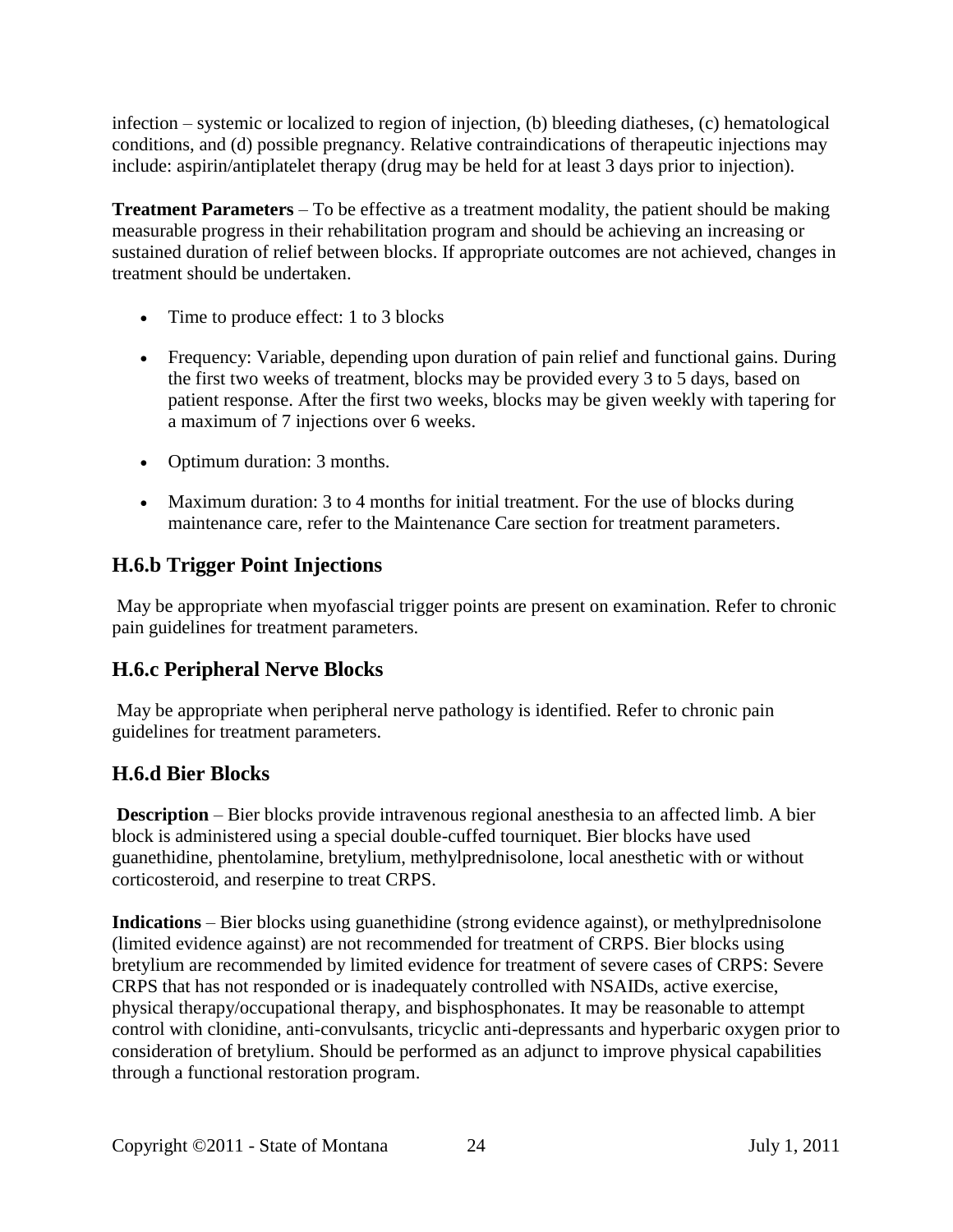**Complications** – Over-weakening of injected muscles, allergic reaction to medications. Rare systemic effects include flu-like syndrome, weakening of distant muscle. There is an increased risk of systemic effects in patients with motor neuropathy or disorders of the neuromuscular junction.

- Time to produce effect: 24 to 72 hours post injection with peak effect by 4 to 6 weeks.
- Additional blockades should be based on objective evidence of improvement.

#### **H.6.e Intravenous lidocaine**

May be used as a prognostic indicator for the use of mexilitine. It is infrequently used as a therapeutic treatment.

#### **H.6.f Intravenous Clonidine**

Intravenous regional anesthesia with clonidine for administration prior to surgery to prevent recurrence of CRPS in patients who have previously had CRPS. It may also be considered in patients undergoing surgery who are considered at increased risk for CRPS.

#### **H.6.g NSAIDs**

NSAIDs are recommended as intravenous adjuncts for regional blockades that also include lidocaine and clonidine for treatment of CRPS.

## <span id="page-25-0"></span>**H.7 Interdisciplinary Rehabilitation Programs**

Interdisciplinary Rehabilitation Programs are the gold standard of treatment for individuals with chronic pain who have not responded to less intensive modes of treatment. In addition, there are current studies to support the use of pain programs.

These programs should assess the impact of pain and suffering on the patient's medical, physical, psychological, social, and/or vocational functioning. In general, interdisciplinary programs deal with irreversible, painful musculoskeletal, neurological, and other chronic painful disorders and psychological issues, including drug dependence, high levels of stress and anxiety, failed surgery and pre-existing or latent psychopathology. The number of professions involved in the team in chronic pain program may vary due to the complexity of the needs of the person served. The Department recommends consideration of referral to an interdisciplinary program within 6 months post-injury in patients with delayed recovery unless surgical interventions or other medical complications intervene.

Chronic pain patients need to be treated as outpatients within a continuum of treatment intensity. Outpatient chronic pain programs are available with services provided by a coordinated interdisciplinary team within the same facility (formal) or as coordinated by the authorized treating physician (informal). Formal programs are able to provide coordinated, high intensity level of services and are recommended for most chronic pain patients who have received multiple therapies during acute management, especially patients with greater levels of perceived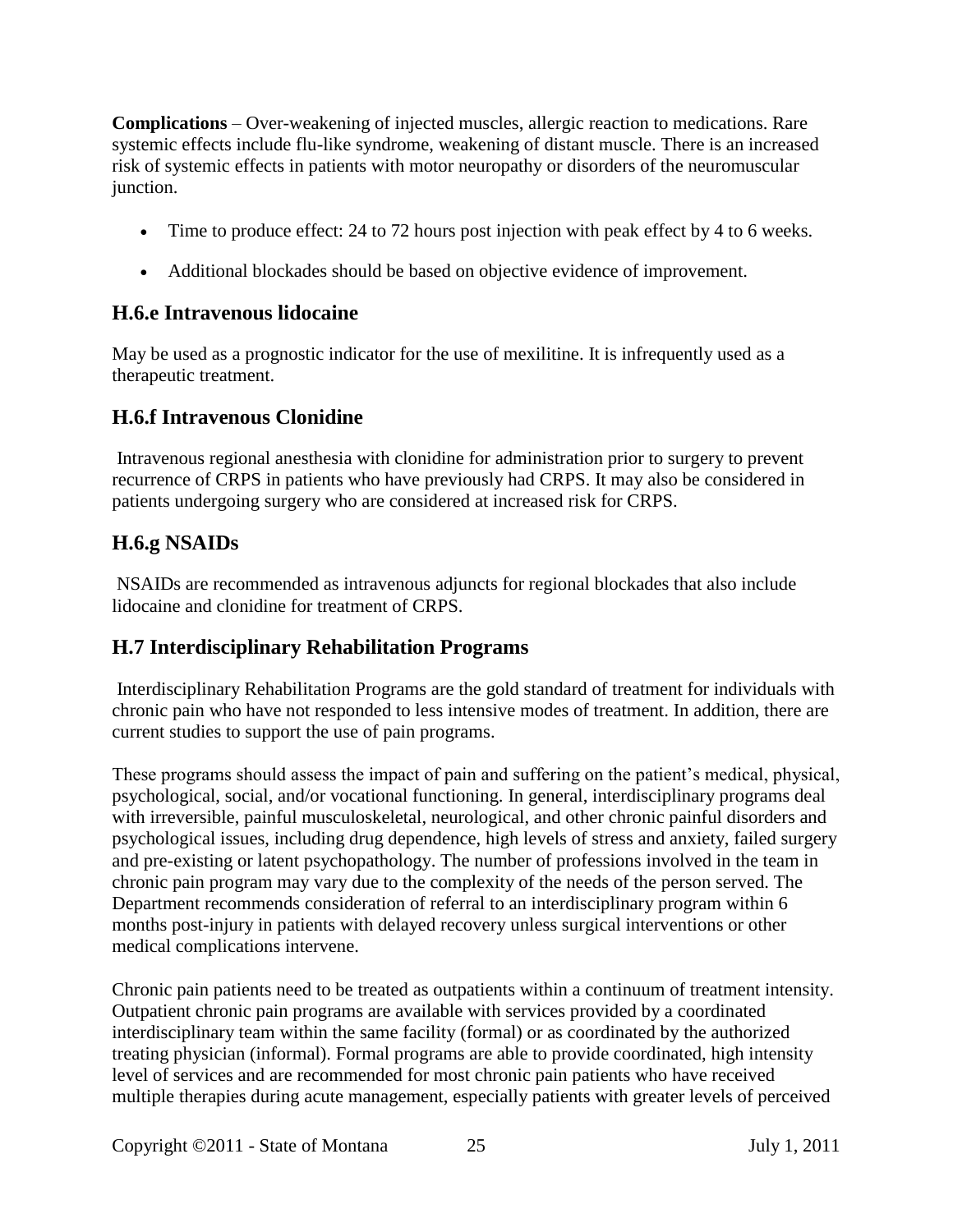disability, dysfunction, de-conditioning and psychological involvement. Informal programs offer a lesser intensity of service and may be considered for patients who are currently employed, those who cannot attend all day programs, those with language barriers, or those living in areas not offering formal programs. An informal interdisciplinary program is one in which the authorized treating physician coordinates all aspects of care.

Refer to the Department's Chronic Pain Medical Treatment Guidelines for detailed information about these programs and timeframe parameters. Before treatment has been initiated, the patient, physician, and insurer should agree on treatment approach, methods and goals. Generally the type of outpatient program needed will depend on the degree of impact the pain has had on the patient's medical, physical, psychological, social and/or vocational functioning.

Inpatient Pain Rehabilitation Programs are rarely needed but may be necessary for certain patients. Refer to the Department's Chronic Pain Medical Treatment Guideline for detailed conditions that may require inpatient pain rehabilitation.

Outpatient interdisciplinary pain programs, whether formal or informal, should be comprised of the following dimensions:

**a. Communication**: To ensure positive functional outcomes, communication between the patient, insurer, and all professionals involved must be coordinated and consistent. Any exchange of information must be provided to all professionals, including the patient. Care decisions would be communicated to all.

**b. Documentation**: Thorough documentation by all professionals involved and or discussions with the patient, it should be clear that functional goals are being actively pursued and measured on a regular basis to determine their achievement or need for modification.

**c. Treatment Modalities**: Use of modalities may be necessary early in the process to facilitate compliance with and tolerance to therapeutic exercise, physical conditioning, and increasing functional activities. Active treatments should be emphasized over passive treatments. Active treatments should encourage self-coping skills and management of pain, which can be continued independently at home or at work. Treatments that can foster a sense of dependency by the patient on the caregiver should be avoided. Treatment length should be decided based upon observed functional improvement. For a complete list of Active and Passive Therapies, refer to the Section H.13 and 14. All treatment timeframes may be extended based upon the patient's positive functional improvement.

**d. Therapeutic Exercise Programs**: There is strong evidence that these programs, including aerobic conditioning and strengthening, are superior to treatment programs that do not include exercise. There is no sufficient evidence to support the recommendation of any particular exercise regimen over any other exercise regimen. A therapeutic exercise program should be initiated at the start of any treatment rehabilitation. Such programs should emphasize education, independence, and the importance of an on-going exercise regime.

**e. Return-to-Work**: The authorized treating physician should continually evaluate the patient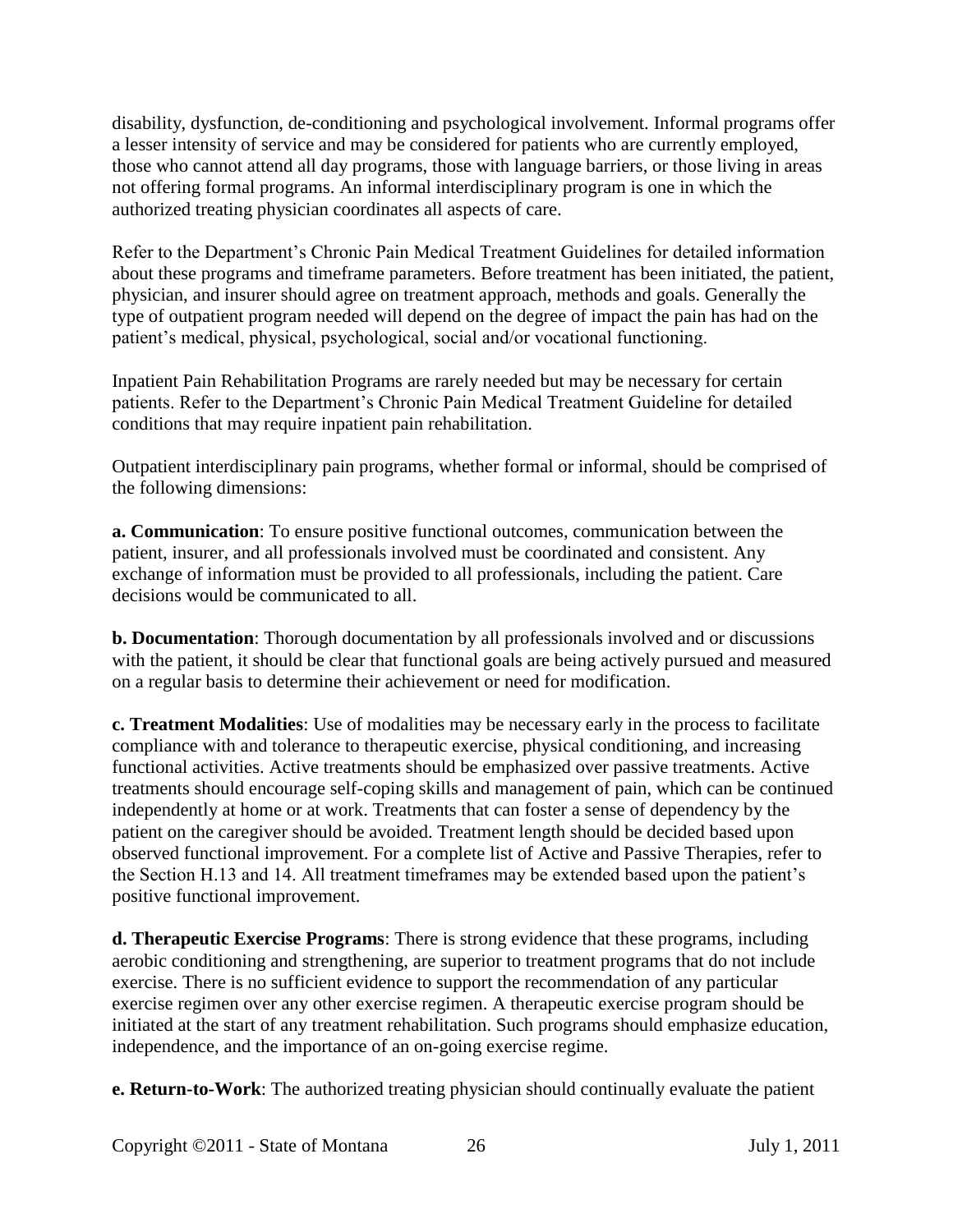for their potential to return to work. When return to work is an option, it may be appropriate to implement a Work Hardening Program (as described in this section). For patients currently employed, efforts should be aimed at keeping them employed. For more specific information regarding return to work, refer to the Return-to-Work section in this guideline.

**f. Patient Education**: Patients with pain need to re-establish a healthy balance in lifestyle. All providers should educate patients on how to overcome barriers to resuming daily activity, including pain management, decreased energy levels, financial constraints, decreased physical ability and change in family dynamics.

**g. Psychosocial Evaluation and Treatment**: should be initiated, if not previously done. Providers of care should have a thorough understanding of the patient's personality profile; especially if dependency issues are involved. Psychosocial treatment may enhance the patient's ability to participate in pain treatment rehabilitation, manage stress, and increase their problemsolving and self-management skills.

**h. Vocational Assistance**: can define future employment opportunities or assist patients in obtaining future employment. Refer to Section H.12 Return to Work section for detailed information.

## <span id="page-27-0"></span>**H.8 Medications**

There is no single formula for pharmacological treatment of patients with chronic nonmalignant pain. A thorough medication history, including use of alternative and over the counter medications, should be performed at the time of the initial visit and updated periodically. Appropriate application of pharmacological agents depends on the patient's age, past history (including history of substance abuse), drug allergies, and the nature of all medical problems. It is incumbent upon the physician to thoroughly understand pharmacological principles when dealing with the different drug families and their respective side effect, bioavailability profiles and primary reason for each medication's usage.

Control of chronic non-malignant pain is expected to involve the use of medication. Strategies for pharmacological control of pain cannot be precisely specified in advance. Rather, drug treatment requires close monitoring of the patient's response to therapy, flexibility on the part of the prescriber, and a willingness to change treatment when circumstances change. Many of the drugs discussed in the medication section were licensed for indications other than analgesia, but are effective in the control of many types of chronic pain.

All medications should be given an appropriate trial in order to test for therapeutic effect. Trials of medication requiring specific therapeutic drug levels may take several months to achieve, depending upon the half-life of the drug. It is recommended that patients with CRPS be maintained on drugs that have the least serious side effects. For example, patients need to be tried or continued on acetaminophen and or antidepressant medications whenever feasible as part of their overall treatment for chronic pain. It is recommended that use of opioid analgesic and sedative hypnotic medications in chronic pain patients be used in a very limited manner, with total elimination desirable whenever clinically feasible.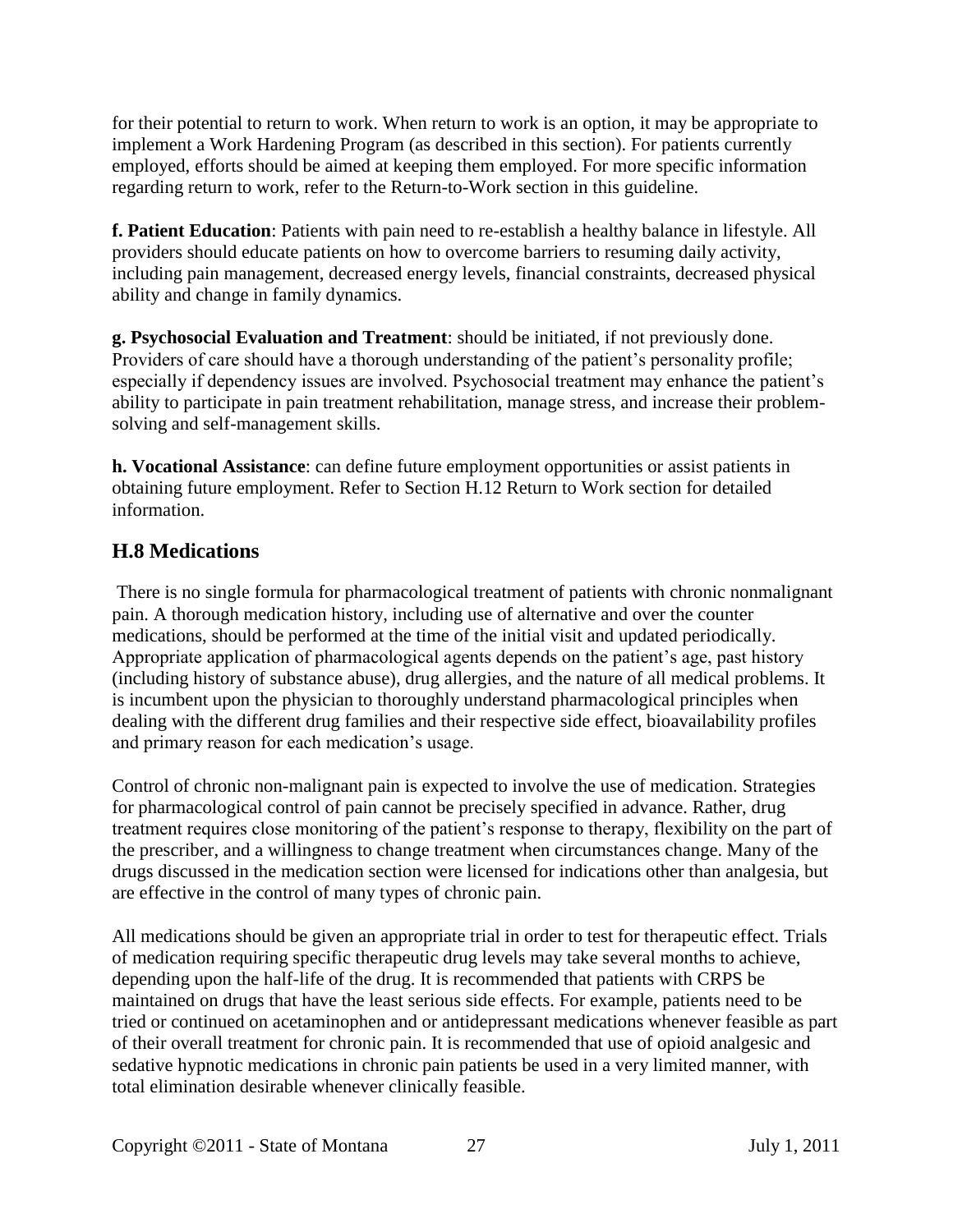For the clinician to interpret the following material, it should be noted that: (1) drug profiles listed are not complete; (2) dosing of drugs will depend upon the specific drug, especially for off-label use; and (3) not all drugs within each class are listed, and other drugs within the class may be appropriate. Clinicians should refer to informational texts or consult a pharmacist before prescribing unfamiliar medications or when there is a concern regarding drug interactions.

The following drug classes are listed in alphabetical order, not in order of suggested use.

## **H.8.a Anticonvulsants**

Although the mechanism of action of anticonvulsant drugs in neuropathic pain states remains to be fully defined, they appear to act as nonselective sodium channel blocking agents. A large variety of sodium channels are present in nervous tissue, and some of these are important mediators of nociception, as they are found primarily in unmyelinated fibers and their density increases following nerve injury. While the pharmacodynamic effects of the various anticonvulsant drugs are similar, the pharmacokinetic effects differ significantly. Carbamazepine has important effects as an inducer of hepatic enzymes and may influence the metabolism of other drugs enough to present problems in patients taking more than one drug. Gabapentin and oxcarbazepine, by contrast, are relatively non-significant enzyme inducers, creating fewer drug interactions. Because anticonvulsant drugs may have more problematic side-effect profiles, their use should usually be deferred until antidepressant drugs have failed to relieve pain.

#### i. Gabapentin (Neurontin)

- 1. Description Structurally related to gamma aminobutyric acid (GABA) but does not interact with GABA receptors.
- 2. Indications Neuropathic pain.
- 3. Relative Contraindications Renal insufficiency.
- 4. Dosing and Time to Therapeutic Effect Dosage may be increased over several days.
- 5. Major Side Effects Confusion, sedation.
- 6. Drug Interactions Oral contraceptives, cimetidine, antacids.
- 7. Recommended Laboratory Monitoring Renal function.

## **H.8.b Antidepressants**

Antidepressants are classified into a number of categories based on their chemical structure and their effects on neurotransmitter systems. Their effects on depression are attributed to their actions on disposition of norepinephrine and serotonin at the level of the synapse; although these synaptic actions are immediate, the symptomatic response in depression is delayed by several weeks. When used for chronic pain, the effects may in part arise from treatment of underlying depression, but may also involve additional neuromodulatory effects on endogenous opioid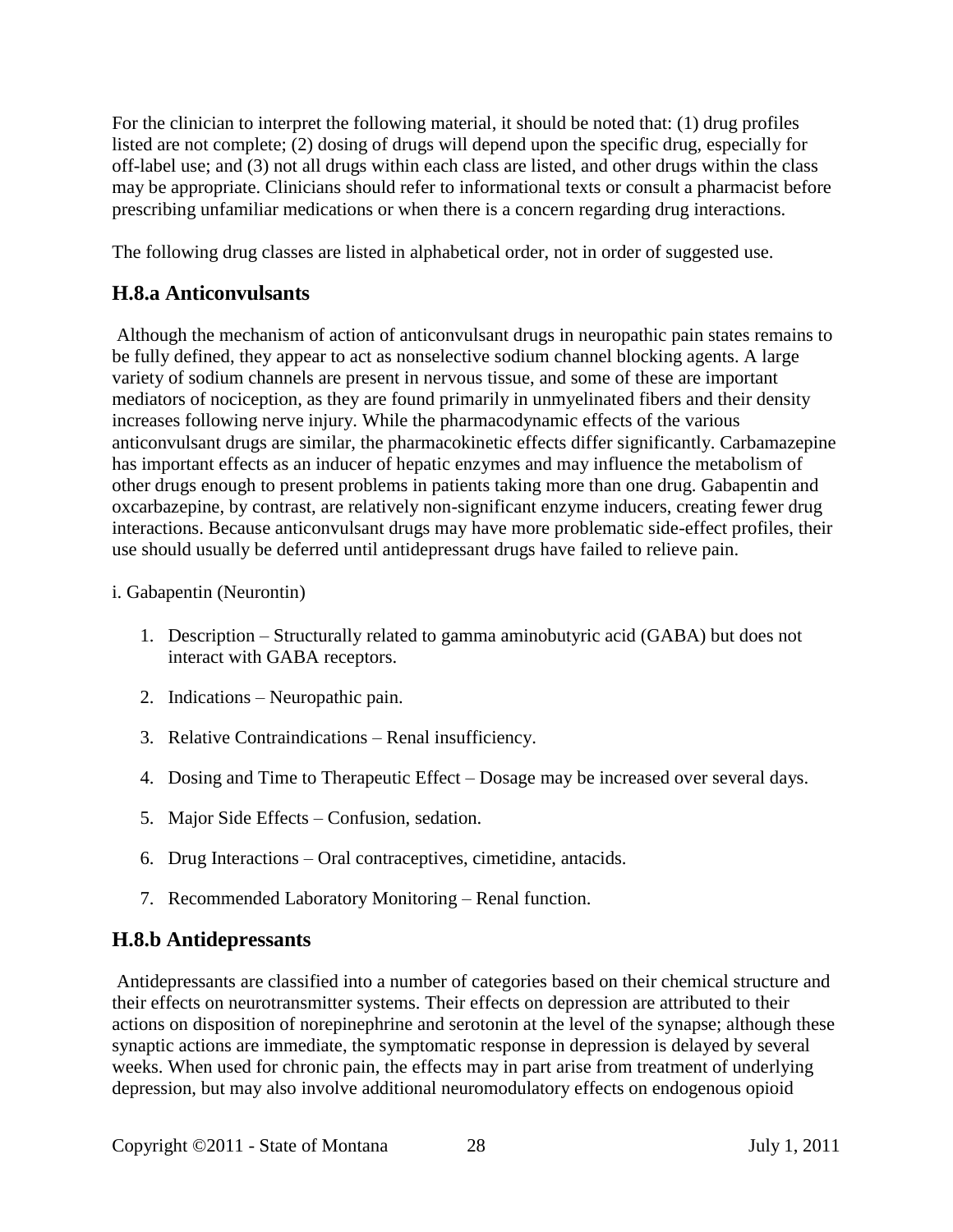systems, raising pain thresholds at the level of the spinal cord.

Pain responses may occur at lower drug doses with shorter times to symptomatic response than are observed when the same compounds are used in the treatment of mood disorders. Neuropathic pain, diabetic neuropathy, post-herpetic neuralgia, and cancer-related pain may respond to antidepressant doses low enough to avoid adverse effects that often complicate the treatment of depression.

**i. Tricyclics** (e.g., amitriptyline [Elavil], nortriptyline [Pamelor, Aventyl], doxepin [Sinequan, Adapin])

- 1. Description Serotonergics, typically tricyclic antidepressants (TCAs), are utilized for their serotonergic properties as increasing CNS serotonergic tone can help decrease pain perception in non-antidepressant dosages. Amitriptyline is known for its ability to repair Stage 4 sleep architecture, a frequent problem found in chronic pain patients and to treat depression, frequently associated with chronic pain.
- 2. Indications Chronic musculoskeletal and/or neuropathic pain, insomnia. Second line drug treatment for depression.
- 3. Major Contraindications Cardiac disease or dysrhythmia, glaucoma, prostatic hypertrophy, seizures, suicide risk.
- 4. Dosing and Time to Therapeutic Effect Varies by specific tricyclic. Low dosages are commonly used for chronic pain and/or insomnia.
- 5. Major Side Effects Anticholinergic side effects including, but not limited to, dry mouth, sedation, orthostatic hypotension, cardiac arrhythmia, weight gain.
- 6. Drug Interactions Tramadol (may cause seizures), Clonidine, cimetidine, sympathomimetics, valproic acid, warfarin, carbamazepine, bupropion, anticholinergics, quinolones.
- 7. Recommended Laboratory Monitoring Renal and hepatic function. Electrocardiogram (EKG) for those on high dosages or with cardiac risk.

#### **ii. Duloxetine**

- Description: duloxetine is often placed in the SSRI class of medications, but duloxetine is a mixed norepinephrine and serotonin inhibitors. Duloxetine is the newest of these medications with a mechanism of action that is thought to be more similar to that of TCAs. Duloxetine has been approved for management of painful diabetic peripheral neuropathy. May be moderately costly.
- Indications for limited use in select patients with CRPS who failed multiple other modalities including trials of tricyclic anti-depressants, anti-convulsant agents, and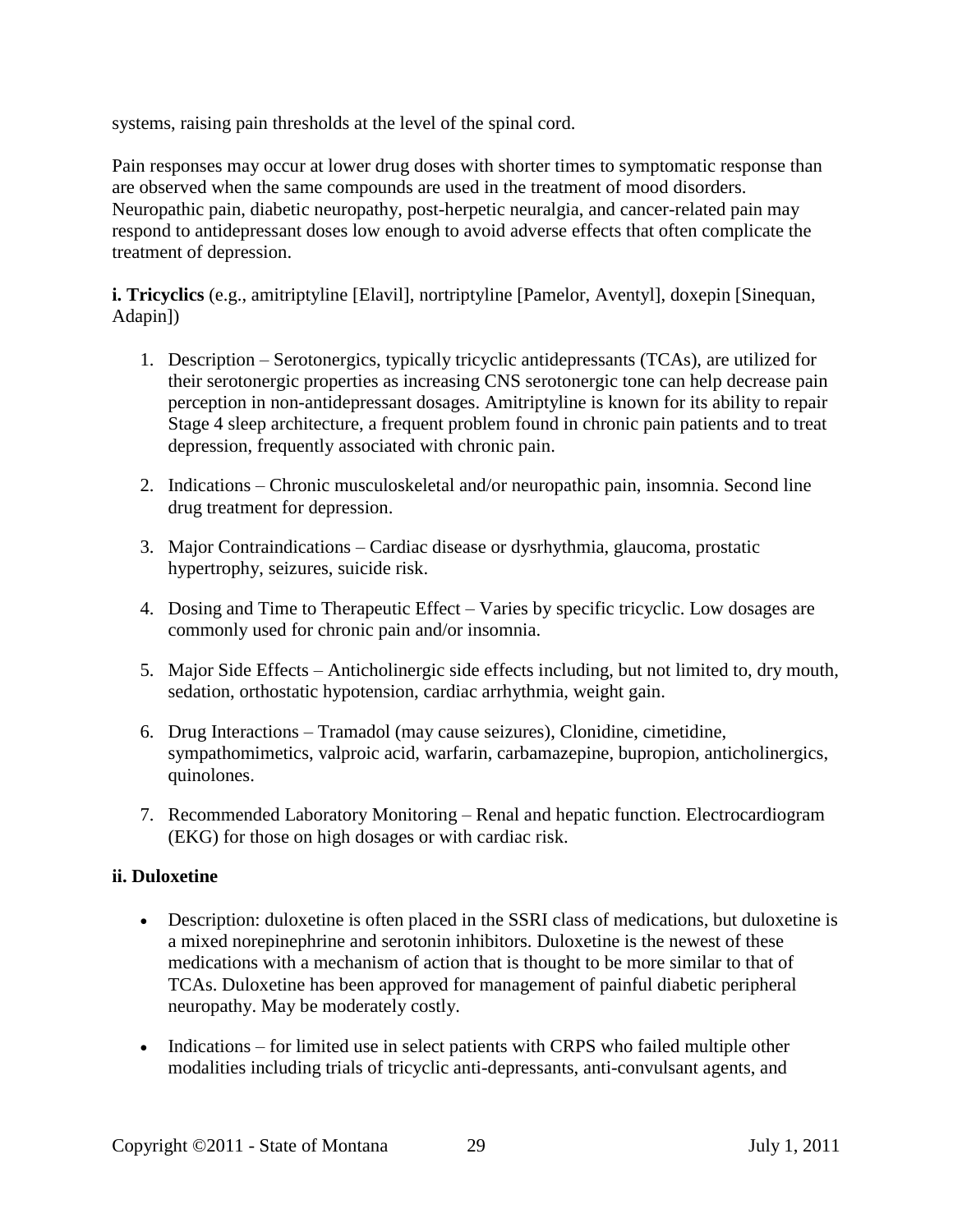NSAIDs. Duloxetine should be considered a third-line agent. Sedation is a common side effect.

#### **H.8.c Bisphosphonates**

**i Description** – class of pharmaceutical agents that reduce osteoclastic activity in bone, resulting in net gain of bone mass.

**ii Indications** – Bisphosphonates are strongly recommended for patients with CRPS after NSAIDs and physical therapy interventions have been trialed. Bisphosphonates are not recommended for patients with any chronic pain conditions other than CRPS

**iii Dosing and Time to Therapeutic Effect** – Taken in oral or parenteral formulations. Duration for CRPS patients may be indefinite, although most do not require indefinite treatment as the condition usually gradually improves or in some cases resolves spontaneously

**iv Major Side Effects** – Adverse effects include gastritis, reflux esophagitis (can be severe and erosive causing stricture and achalasia), and osteonecrosis of the jaw (uncommon).

#### **H.8.d Calcitonin**

**i Description** – Calcitonin, the lesser known of the thyroid's two main hormones, is secreted by parafollicular cells, and is involved in increasing calcium uptake from the GI tract while also decreasing bone resorption. It is also thought to have anti-nociceptive effects that have not been well elucidated. The salmon calcitonin formulation that is nasally inhaled has been most used due to ease of administration and longer half-life than human calcitonin.

**ii Indications** – Calcitonin has some evidence recommending it as an option for CRPS patients who have inadequate symptom relief with NSAIDs, corticosteroids, active physical and/or occupational therapy, and bisphosphonates.

**iii Dosing and Time to Therapeutic Effect** – Parenteral administration may be preferred based on information suggesting less benefit with intranasal administration. Duration of use for CRPS patients may be indefinite, although most do not require this as the condition usually improves or resolves spontaneously

**iv Major Side Effects** – Adverse effects are relatively rare and include nausea, vomiting, decreased appetite, abdominal pain, injection site reactions, nasal symptoms, rhinitis, sinusitis, anaphylaxis, bronchospasm, hypersensitivity reactions, osteogenic sarcoma, and hypocalcemic tetany.

## **H.8.e Hypnotics and Sedatives**

Sedative and hypnotic drugs decrease activity, induce drowsiness, and moderate agitation. Many drugs produce these effects incidental to their usual intended effects, similar to the side effects of many antihistamines and antidepressants. Due to the habit-forming potential of the benzodiazepines and other drugs found in this class, they are not routinely recommended but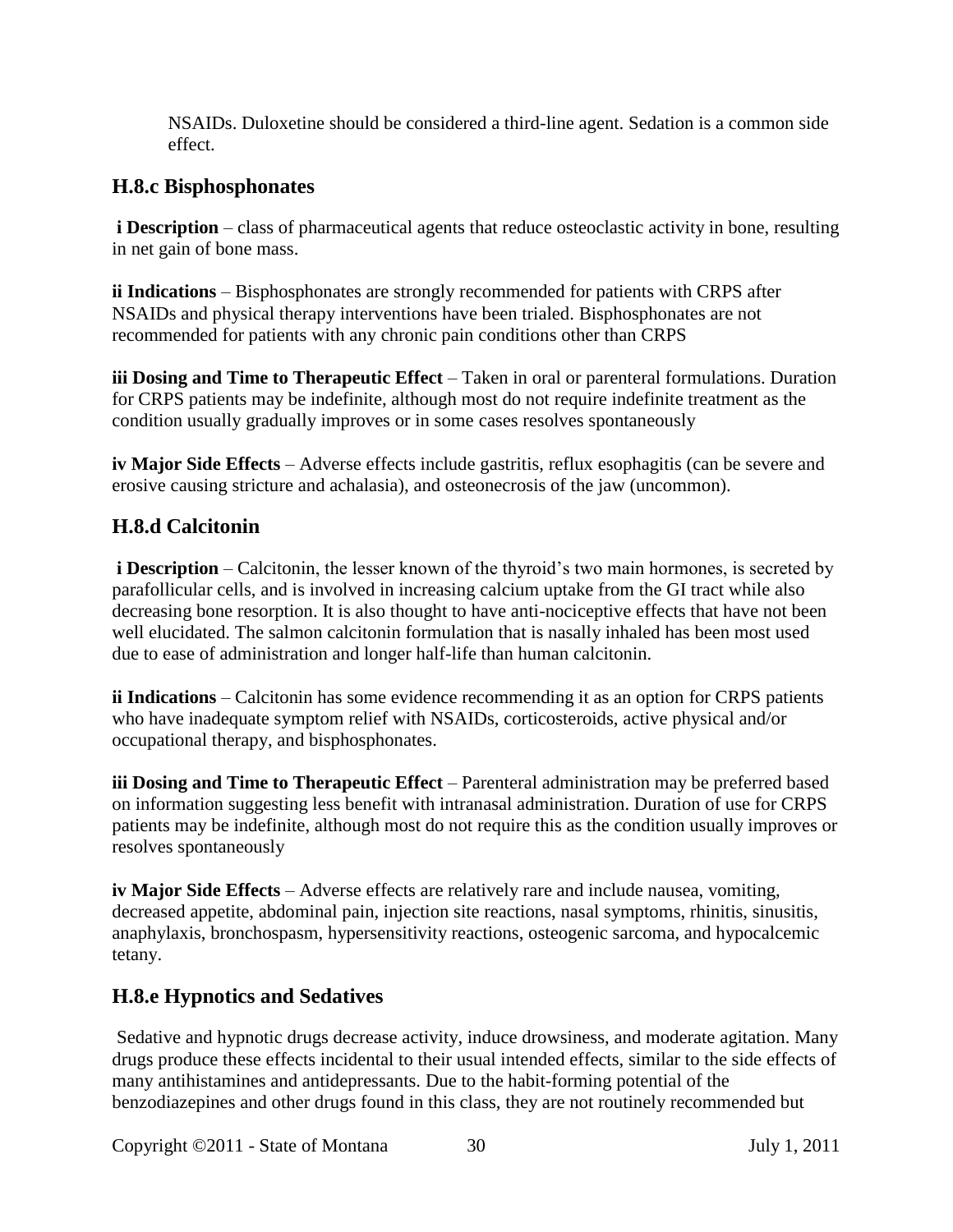may be useful in some patients with chronic pain.

Most insomnia in chronic pain patients should be managed primarily though behavioral interventions with medications as secondary measures (refer to Section H.4 "Disturbances of Sleep" section).

#### **i. Zaleplon (Sonata)**

- 1. Description A nonbenzodiazepine hypnotic.
- 2. Indications Insomnia.
- 3. Dosing and Time to Therapeutic Effect Time of onset is 30 to 60 minutes. Due to rapid elimination, may be taken as little as 4 hours before awakening.
- 4. Major Side Effects Dizziness, dose-related amnesia.
- 5. Drug Interactions Increases sedative effect of other CNS depressant drugs. Use low dose if on cimetidine.
- 6. Recommended Laboratory Monitoring Hepatic function.

#### **ii. Zolpidem (Ambien)**

- 1. Description A nonbenzodiazepine hypnotic, which does not appear to cause rebound insomnia. It has little respiratory depression and insignificant anxiolytic or muscle relaxant activity.
- 2. Indications Short-term use for insomnia
- 3. Time to Produce Therapeutic Effect Onset of action is 30 to 60 minutes
- 4. Major Side Effects Dizziness, dose-related amnesia.
- 5. Drug Interactions Increases sedative effect of other CNS depressant drugs.
- 6. Recommended Laboratory Monitoring Hepatic function.

#### **H.8.f Opioids**

Opioids are the most powerful analgesics. Their use in acute pain and moderate to severe cancer pain is well accepted. Their use in chronic nonmalignant pain, however, is fraught with controversy and lack of scientific research.

Opioids include some of the oldest and most effective drugs used in the control of severe pain. The discovery of opioid receptors and their endogenous peptide ligands has led to an understanding of effects at the binding sites of these naturally occurring substances. Most of their analgesic effects have been attributed to their modification of activity in pain pathways within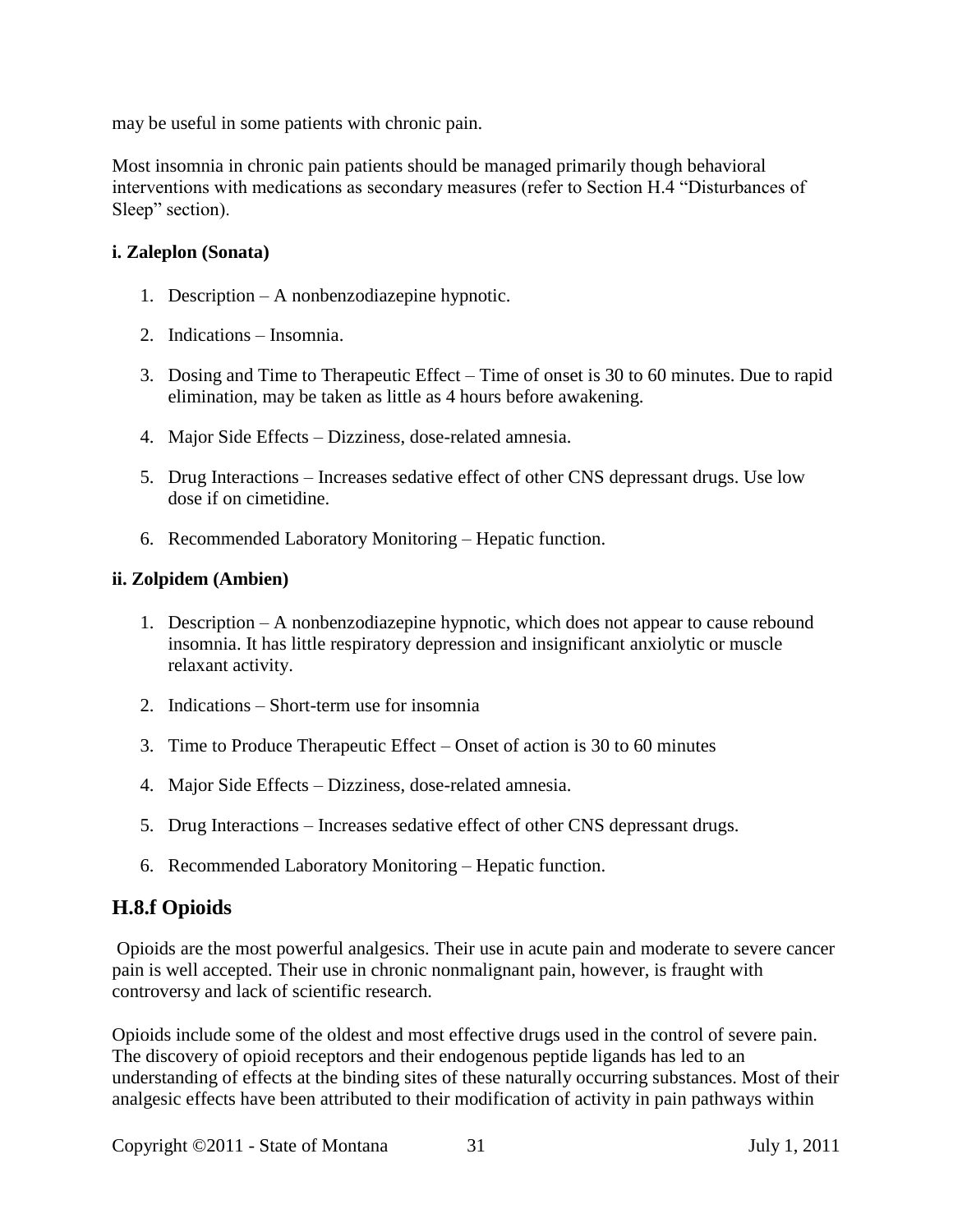the central nervous system; however, it has become evident that they also are active in the peripheral nervous system. Activation of receptors on the peripheral terminals of primary afferent nerves can mediate antinociceptive effects, including inhibition of neuronal excitability and release of inflammatory peptides. Some of their undesirable effects on inhibiting gastrointestinal motility are peripherally mediated by receptors in the bowel wall.

The central nervous system actions of these drugs account for much of their analgesic effect and for many of their other actions, such as respiratory depression, drowsiness, mental clouding, reward effects, and habit formation. With respect to the latter, it is crucial to distinguish between three distinct phenomena: tolerance, dependence, and addiction.

Tolerance refers to a state of adaptation in which exposure to a drug over time causes higher doses of that drug to be required in order to produce the same physiologic effect.

Dependence refers to a set of disturbances in body homeostasis that leads to withdrawal symptoms, which can be produced with abrupt discontinuation, rapid reduction, decreasing blood levels, and /or by administration of an antagonist.

Addiction is a primary, chronic, neurobiologic disease, with genetic, psychological, and environmental factors influencing its development and manifestations. It is a behavioral pattern of drug craving and seeking which leads to a preoccupation with drug procurement and use.

Tolerance and dependence are physiological phenomena, are expected with the continued administration of opioids, and should not deter physicians from their appropriate use.

The use of opioids is well accepted in treating cancer pain, where nociceptive mechanisms are generally present due to ongoing tissue destruction, expected survival may be short, and symptomatic relief is emphasized more than functional outcomes. In chronic non-malignant pain, by contrast, tissue destruction has generally ceased, meaning that central and neuropathic mechanisms frequently overshadow nociceptive processes. Expected survival in chronic pain is relatively long and return to a high level of function is a major goal of treatment. Therefore, approaches to pain developed in the context of malignant pain may not be transferable to chronic non-malignant pain.

In most cases, analgesic treatment should begin with acetaminophen, aspirin, and NSAIDs. While maximum efficacy is modest, they may reduce pain sufficiently to permit adequate function. When these drugs do not satisfactorily reduce pain, opioids for moderate to moderately severe pain may be added to (not substituted for) the less efficacious drugs.

Consultation or referral to a pain specialist should be considered when the pain persists but the underlying tissue pathology is minimal or absent and correlation between the original injury and the severity of impairment is not clear. Consider consultation if suffering and pain behaviors are present and the patient continues to request medication, or when standard treatment measures have not been successful or are not indicated.

**i. General Indications** – There must be a clear understanding that opioids are to be used for a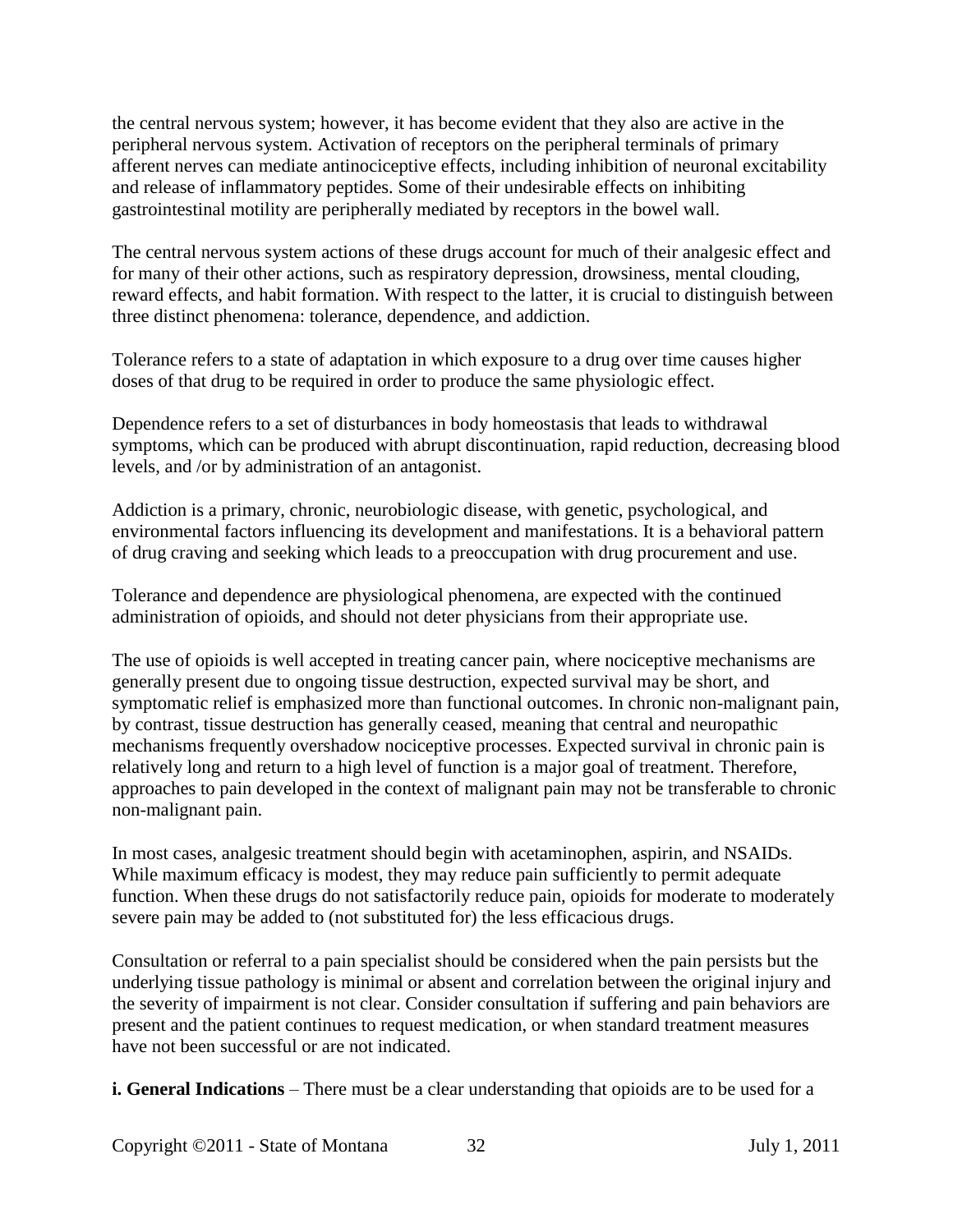limited term in the first instance (see trial indications below), that their use is contingent upon certain obligations or goals being met by the patient, e.g., return to work, and the patient understands that there may be drug screening to ensure compliance.

**ii. Therapeutic Trial Indications** – A therapeutic trial of opioids should not be employed unless the patient has begun a rehabilitation program. Once this criterion has been met, opioids would be indicated when a patient meets the following:

- 1. The failure of pain management alternatives, including active therapies, cognitive behavioral therapy, pain self-management techniques, and other appropriate medical techniques.
- 2. Physical and psychosocial assessment, performed by two specialists with one being the authorized treating physician.
- 3. Informed, written, witnessed consent by the patient.
- 4. In addition, there should be documentation of sustained improvement of pain control and/or functional status, including return to work, with use of opioids. Frequent followup at least every 2 to 4 weeks may be necessary to titrate dosage and assess clinical efficacy.

#### **iii. On-Going, Long-Term Management** – Actions should include:

- 1. Prescriptions from a single practitioner,
- 2. Ongoing review and documentation of pain relief, functional status, appropriate medication use, and side effects,
- 3. Ongoing effort to gain improvement of social and physical function as a result of pain relief,
- 4. Contract detailing reasons for termination of supply, with appropriate tapering of dose,
- 5. Use of random drug screening, as deemed appropriate by the prescribing physician,
- 6. Use of more than two opioids: a long acting opioid for maintenance of pain relief and a short acting opioid for limited rescue use when pain exceeds the routine level. If more than two opioids are prescribed for long-term use of a second opinion from specialist who is Board Certified in Neurology, Psychiatry, Physical Medicine and Rehabilitation, or Anesthesiology with recognized training and/or certification in pharmacological pain management is strongly recommended,
- 7. Use of acetaminophen-containing medications in patients with liver disease should be limited,
- 8. Continuing review of overall situation with regard to nonopioid means of pain control,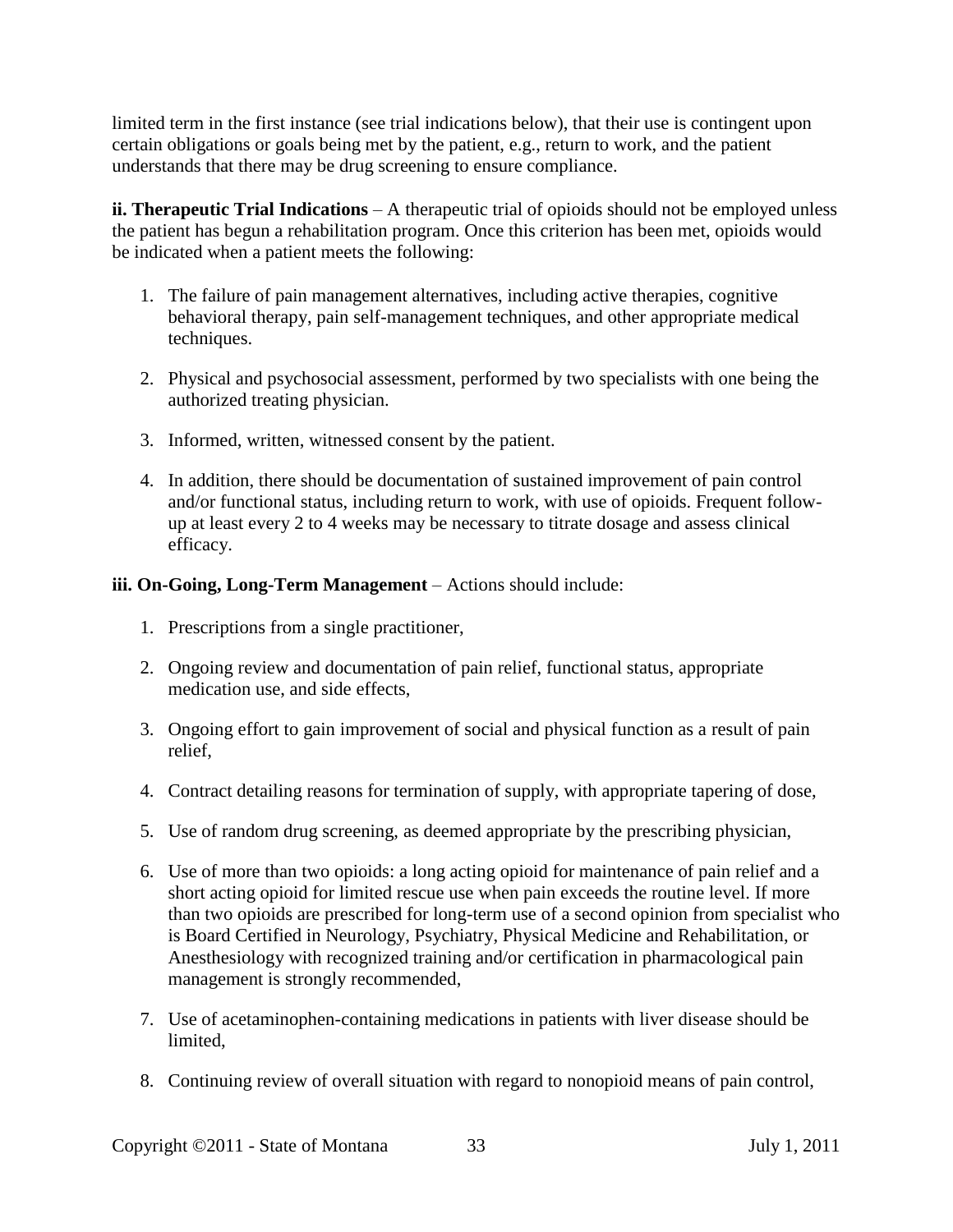9. Inpatient treatment in complex cases. Refer to Interdisciplinary Rehabilitation Programs for detailed information on in-patient criteria.

**iv. Relative Contraindications** – Extreme caution should be used in prescribing controlled substances for workers with one or more "relative contraindications":

- 1. History of alcohol or other substance abuse, or a history of chronic, high-dose benzodiazepine use;
- 2. Off work for more than six months;
- 3. Severe personality disorder

#### **v. General contraindications** –

- 1. Active alcohol or other substance abuse.
- 2. Untreated mood or psychotic disorders (e.g., depression).
- 3. Decreased physical or mental function with continued opioid use.
- 4. Addictive behaviors. Warning signs include:
	- o Preoccupation with drugs;
	- o Refusal to participate in medication taper;
	- o Reporting that nothing but a specific opioid works;
	- o Strong preference for short-acting over long-acting opioids;
	- o Use of multiple prescribers and pharmacies;
	- o Use of street drugs or other patients drugs;
	- o Not taking medications as prescribed;
	- o Loss of medications more than once; and/or
	- o Criminal behaviors to obtain drugs, i.e., forged prescriptions.

**vi. Dosing and Time to Therapeutic Effect** – Oral route is the preferred route of analgesic administration because it is the most convenient and cost-effective method of administration. When patients cannot take medications orally, rectal and transdermal routes should be considered because they are also relatively noninvasive.

**vii. Major Side Effects** – There is great individual variation in susceptibility to opioid-induced side effects and clinicians should monitor for these potential side effects. Common initial side effects include nausea, vomiting, drowsiness, unsteadiness, and confusion. Occasional side

Copyright ©2011 - State of Montana 34 July 1, 2011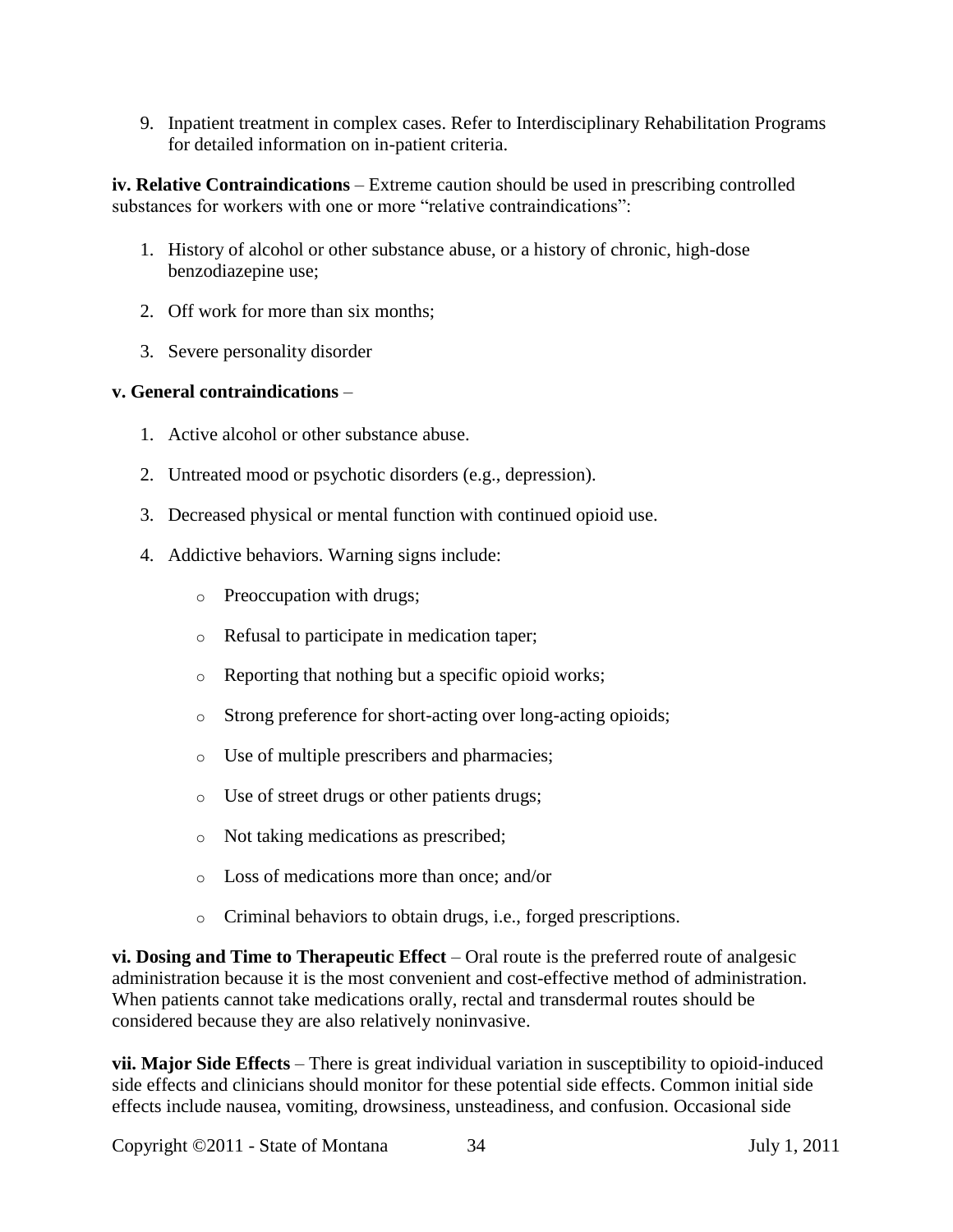effects include dry mouth, sweating, pruritus, hallucinations, and myoclonus. Rare side effects include respiratory depression and psychological dependence. Constipation and nausea/vomiting are common problems associated with long-term opioid administration and should be anticipated, treated prophylactically, and monitored constantly.

**viii. Drug Interactions** – Patients receiving opioid agonists should not be given a mixed agonistantagonist (pentazocine [Talwin], butorphanol [Stadol]) because doing so may precipitate a withdrawal syndrome and increase pain.

**ix. Recommended Laboratory Monitoring – Primary laboratory monitoring is recommended** for acetaminophen/aspirin/ibuprofen combinations (renal and liver function, blood dyscrasias). May perform urine and or blood drug screen if suspect use of other narcotics or lack of compliance with full medication regimen.

**x. Patient Physician Contracts** – All patients on chronic opioids should have an informed, written, witnessed consent. The contract should discuss side effects of opioids, results of use in pregnancy, inability to refill lost or missing medication, withdrawal symptoms, requirement for drug testing, and necessity of tapering.

**xi. Potentiating Agents** – Some medications appear to potentiate the analgesic effects of opioids. Dextromethorphan is available as a nonopioid non-prescription antitussive agent in numerous cough and cold remedies. It antagonizes n-methyl-d-aspartate receptors involved in central sensitization of pain pathways. It may exert some morphine sparing effects in patients taking morphine, but its activity as an analgesic in neuropathic pain is likely to be weak. It is well tolerated in most patients. Because the patient profiles that might predict response to dextromethorphan are undefined, its use in chronic pain must be empirically tried on an individual basis. Diphenhydramine and hydroxyzine (atarax, vistaril) are antihistamines, which act at H 1 receptors to alleviate allergic symptoms and produce somnolence. Diphenhydramine is a component of some non-prescription sleeping preparations. Their use in potentiating the effects of analgesic drugs is not clearly defined, but it may be used empirically for this purpose.

## **H.8.g Topical Drug Delivery**

**i. Description** – Topical medications, such as ketamine and capsaicin, may be an alternative treatment for neuropathic disorders and is an acceptable form of treatment in selected patients although there is no literature addressing its use in patients with CRPS.

**ii. Indications** – Pain. Patient selection must be rigorous to select those patients with the highest probability of compliance.

**iii. Dosing and Time to Therapeutic Effect** – It is necessary that all topical agents be used with strict instructions for application as well as maximum number of applications per day to obtain the desired benefit and avoid potential toxicity.

**iv. Side Effects** – Localized skin reactions may occur, depending on drug.

## **H.8.h Vitamin C**

Copyright ©2011 - State of Montana 35 July 1, 2011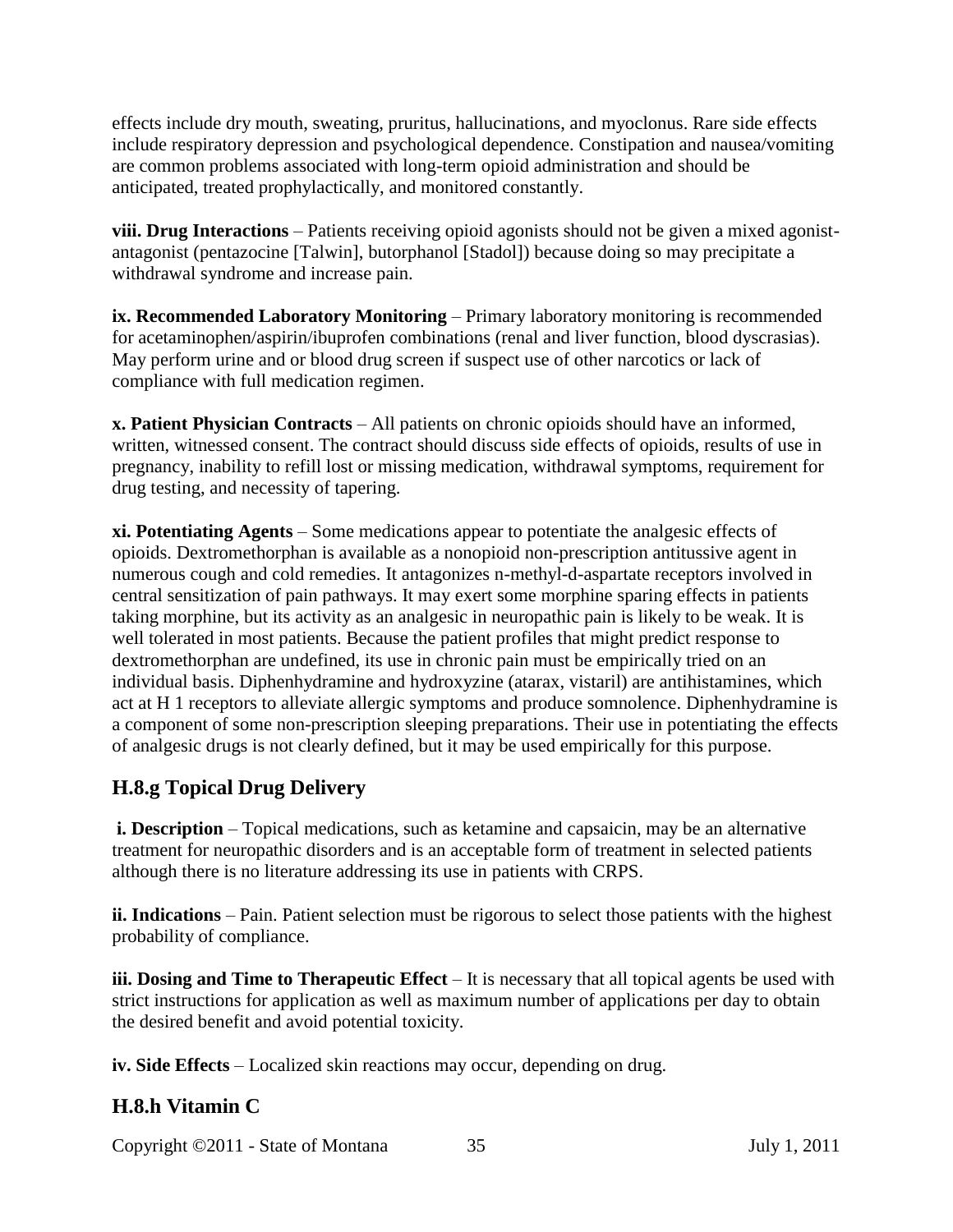- 1. Indications CRPS patients with wrist fractures, other extremity trauma, or at high risk prior to surgery (i.e., surgical release for Dupuytren's Contracture).
- 2. Major Contraindications –
- 3. Dosing and Time to Therapeutic Effect 500mg a day beginning on the day of the fracture or surgery and continued for 50 days.
- 4. Major Side Effects vitamin C is not invasive, has low adverse effects, and is low cost
- 5. Drug Interactions –.
- 6. Recommended Laboratory Monitoring –

#### **H.8.i Other Agents**

#### **i. Tramadol (Ultram)**

- 1. Description An opioid partial agonist that is generally well tolerated, does not cause GI ulceration, or exacerbate hypertension or congestive heart failure.
- 2. Indications Mild to moderate pain relief. This drug has been shown to provide pain relief equivalent to that of commonly prescribed NSAIDs.
- 3. Contraindications Use cautiously in patients who have a history of seizures or who are taking medication that may lower the seizure threshold, such as monoamine oxidase (MAO) inhibitors, selective serotonin reuptake inhibitors (SSRIs), and tricyclic antidepressants (TCAs). Not recommended in those with prior opioid addiction.
- 4. Side Effects May cause impaired alertness or nausea. This medication has physically addictive properties and withdrawal may follow abrupt discontinuation.
- 5. Drug Interactions Narcotics, sedating medications.
- 6. Recommended Laboratory Monitoring Renal and hepatic function.

**ii. Agents** not listed which may be useful in the treatment of CRPS and SMP include propranolol, nifedipine and short-term oral steroids, during the acute phase of the disease. Although propranolol and nifedipine, are used in practice, at this time there is a lack of welldesigned studies to support their effectiveness compared to placebo. In individual patients, they may be effective.

#### <span id="page-36-0"></span>**H.9 Orthotics/Prosthetics/Equipment**

Devices and adaptive equipment may be necessary in order to reduce impairment and disability, to facilitate medical recovery, to avoid re-aggravation of the injury, and to maintain maximum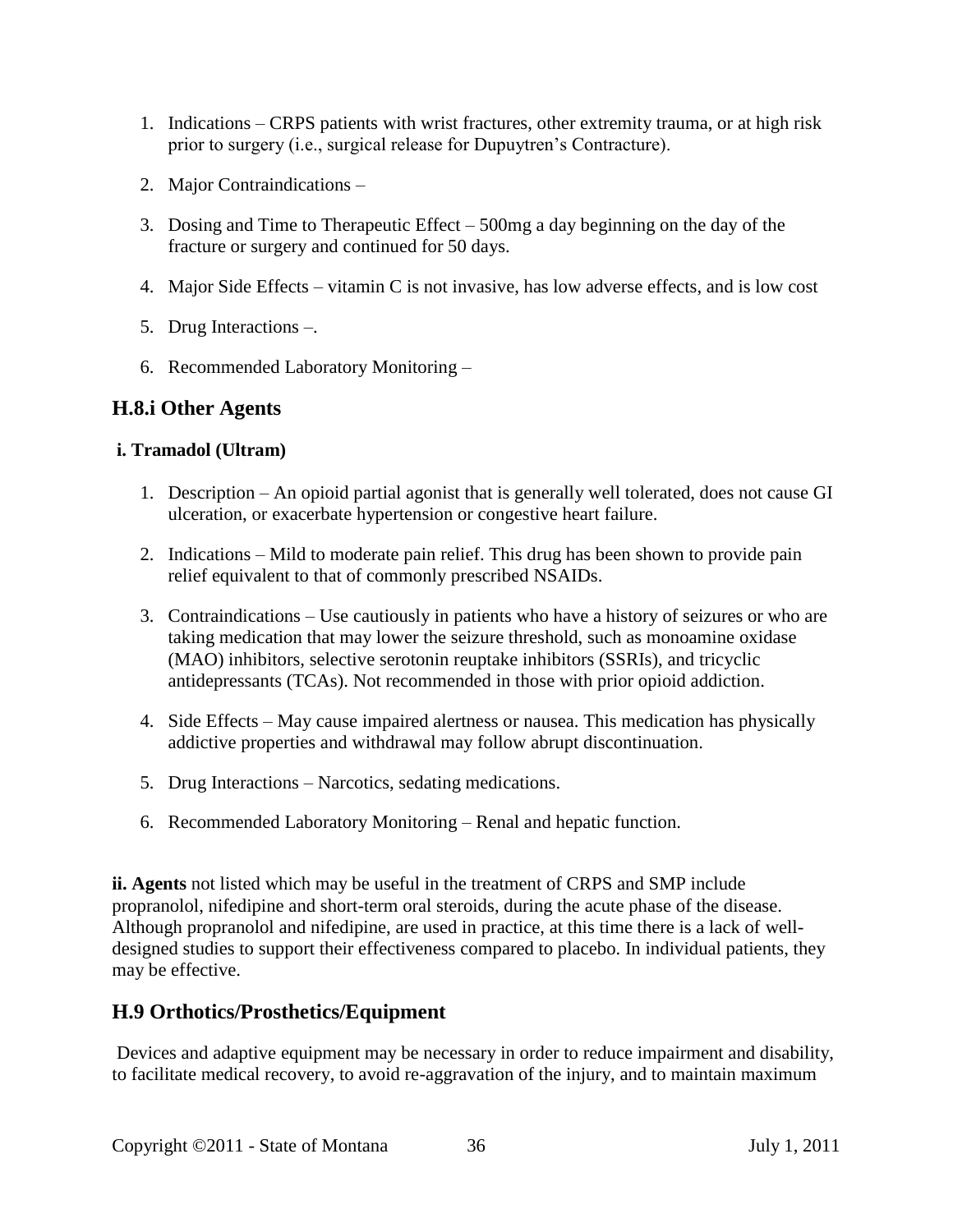medical improvement. Refer to the Department's Chronic Pain Medical Treatment Guidelines for detailed information on Orthotics/Prosthetics/Equipment.

## <span id="page-37-0"></span>**H.10 Patient Education**

Patients should be educated on their specific injury, assessment findings, and plan of treatment and encouraged to take an active role in establishing functional outcome goals. No treatment plan is complete without addressing issues of individual and/or group patient education as a means of prolonging the beneficial effects of rehabilitation, as well as facilitating selfmanagement of symptoms and prevention of secondary disability. There is good evidence that patient education in self-management of asthma, anticoagulation, and other diseases improves appropriate use of medications, increases patient satisfaction with care, and reduces unscheduled physician visits for dealing with complications of treatment.

Patient education is an interactive process that provides an environment where the patient not only acquires knowledge but also gains an understanding of the application of that knowledge. Therefore, patients should be able to describe and/or will need to be educated on:

- 1. The treatment plan;
- 2. Indications for and potential side effects of medications;
- 3. Their home exercise program;
- 4. Expected results of treatment;
- 5. Tests to be performed, the reasons for them and their results;
- 6. Activity restrictions and return-to-work status;
- 7. Home management for exacerbations of pain;
- 8. Procedures for seeking care for exacerbations after office hours;
- 9. Home self-maintenance program;
- 10. Patient responsibility to communicate with all medical providers and the employer; and
- 11. Patient responsibility to keep appointments.

Educational efforts should also extend to family and other support persons, the case manager, the insurer and the employer as indicated to optimize the understanding of the patient and the outcome. Professional translators should be provided for non-English speaking patients to assure optimum communication. All education, teaching, and instruction given to the patient should be documented in the medical record.

Effects of education weaken over time; continuing patient education sessions will be required to maximize the patient's function. The effectiveness of educational efforts can be enhanced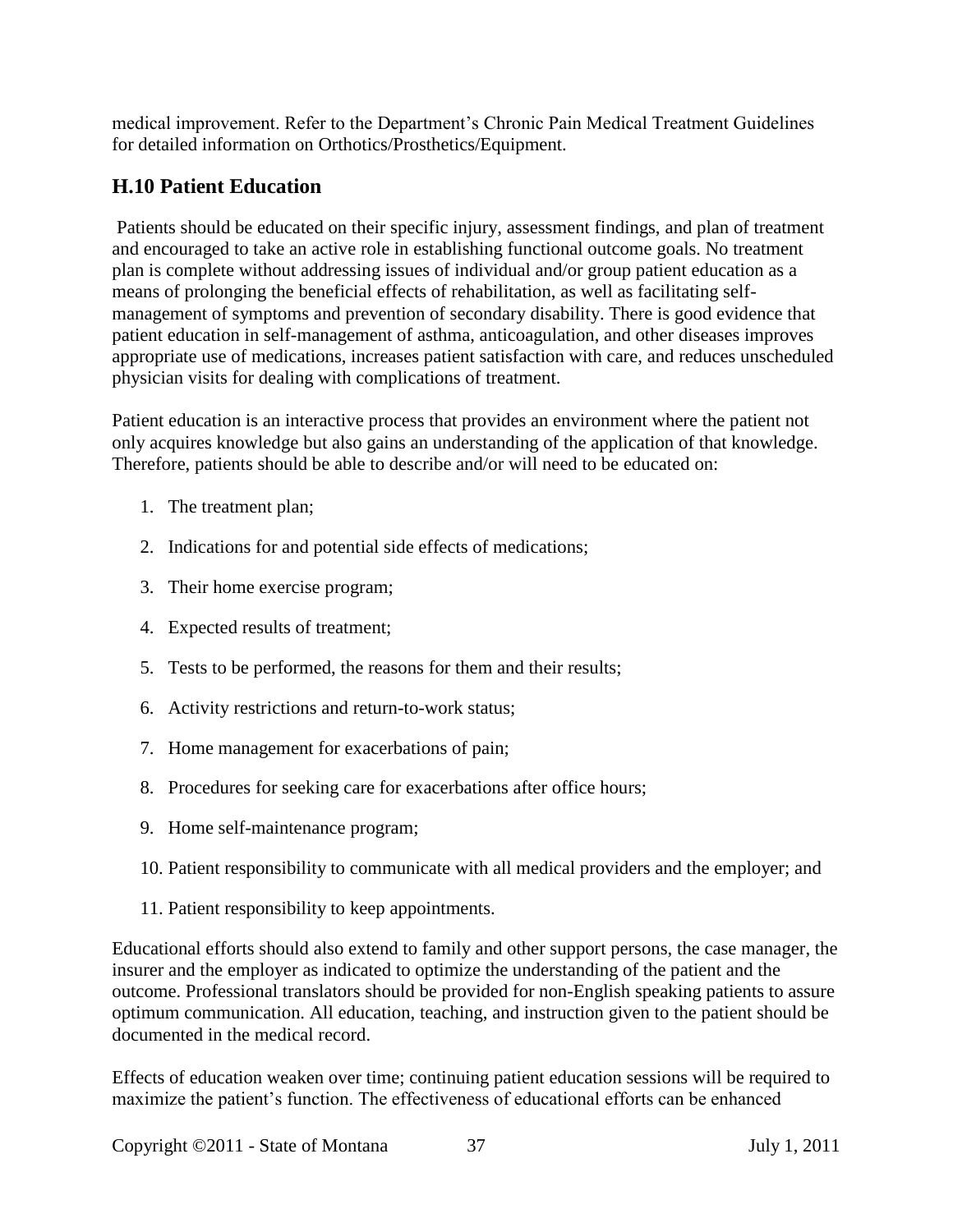through attention to the learning style and receptivity of the patient. Written educational materials may reinforce and prolong the impact of verbal educational efforts. Overall, patient education should emphasize health and wellness, return to work and return to a productive life.

- Time to produce effect: Varies with individual patient
- <span id="page-38-0"></span>• Frequency: At each visit

#### **H.11 Personality/Psychological/Psychosocial Intervention**

Psychosocial treatment is generally accepted, well-established therapeutic and diagnostic procedure with selected use in acute pain problems, but with more widespread use in sub-acute and chronic pain populations. Psychosocial treatment is recommended as an important component in the total management of a patient with chronic pain and should be implemented as soon as the problem is identified.

Once a diagnosis consistent with the standards of the American Psychiatric Association's Diagnostic and Statistical Manual of Mental Disorders (DSM) has been determined, the patient should be evaluated for the potential need for psychiatric medications. Use of any medication to treat a diagnosed condition may be ordered by the authorized treating physician or by the consulting psychiatrist. Visits for management of psychiatric medications are medical in nature and are not a component of psychosocial treatment. Therefore, separate visits for medication management may be necessary, depending upon the patient and medications selected.

The screening or diagnostic workup should have clarified and distinguished between preexisting, aggravated, and or purely causative psychological conditions. Therapeutic and diagnostic modalities include, but are not limited to, individual counseling, and group therapy. Treatment can occur within an individualized model, a multi-disciplinary model, or within a structured pain management program.

Refer to Chronic Pain guideline for detailed information on whom may perform the service and timeframe parameters.

## <span id="page-38-1"></span>**H.12 Restriction of Activities**

Continuation of normal daily activities is the recommendation for chronic pain patients since immobility will negatively affect rehabilitation. Prolonged immobility results in a wide range of deleterious effects, such as a reduction in aerobic capacity and conditioning, loss of muscle strength and flexibility, increased segmental stiffness, promotion of bone demineralization, impaired disc nutrition, and the facilitation of the illness role.

Patients should be educated to the detrimental effects of immobility versus the efficacious use of rest periods. Adequate rest allows the patient to comply with active treatment and benefit from the rehabilitation program. In addition, complete work cessation should be avoided, if possible, since it often further aggravates the pain presentation and promotes disability. Modified return to work is almost always more efficacious and rarely contraindicated in the vast majority of injured workers with chronic pain.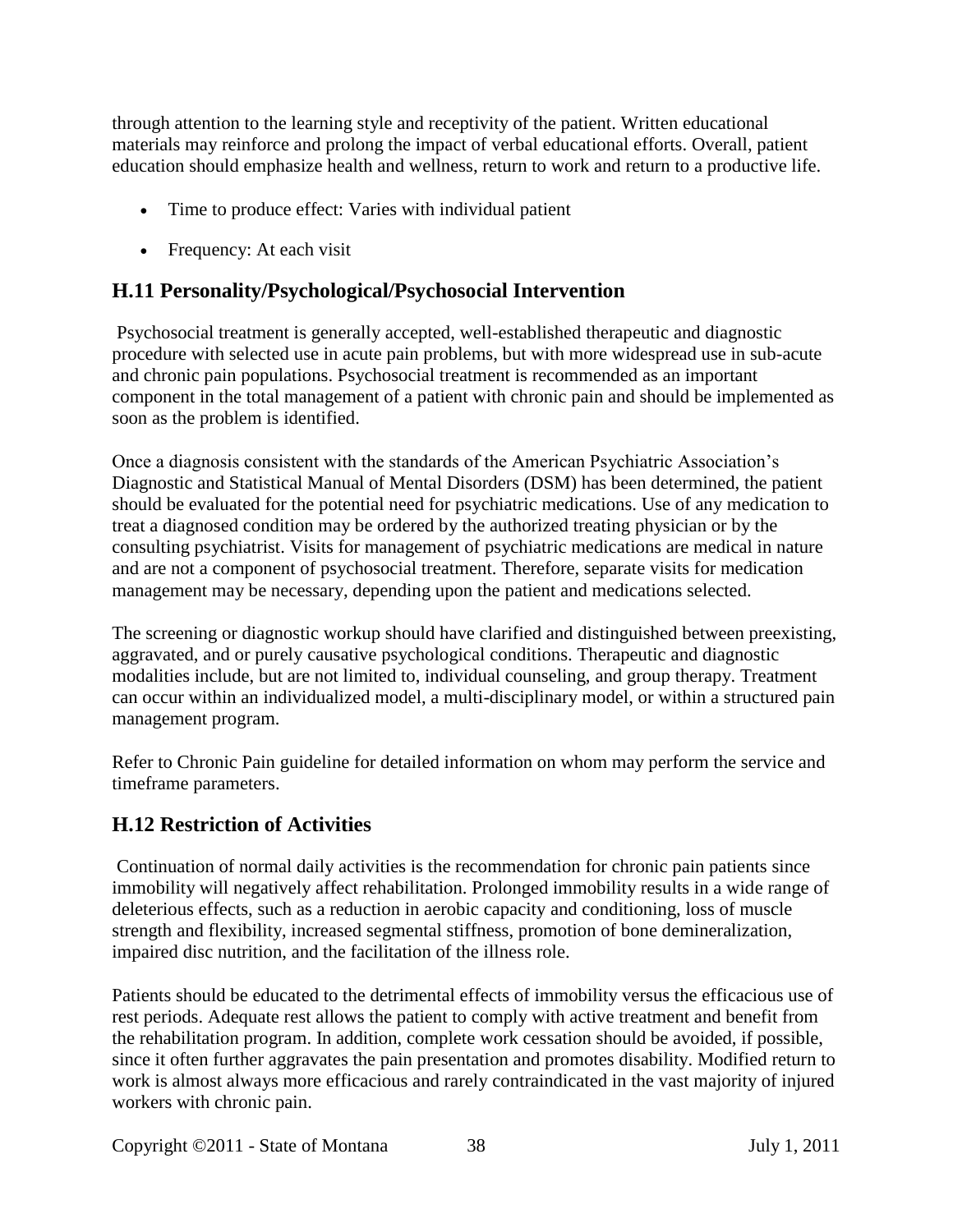#### <span id="page-39-0"></span>**H.13 Return to Work**

Return to Work is one of the major components in chronic pain management. Return to work is a subject that should be addressed by each workers' compensation provider at the first meeting with the injured employee, and be updated at each additional visit. A return to work format should be part of a company's health plan, knowing that return to work can decrease anxiety, reduce the possibility of depression, and reconnect the worker with society.

Because a prolonged period of time off work will decrease the likelihood of return to work, the first weeks of treatment are crucial in preventing and/or reversing chronicity and disability mindset. In complex cases, experienced nurse case managers may be required to assist in return to work. Other services, including psychological evaluation and/or treatment and vocational assistance should be employed.

The following should be considered when attempting to return an injured worker with chronic pain to work.

## **H.13.a Job History Interview**

The authorized treating physician should perform a job history interview at the time of the initial evaluation and before any plan of treatment is established. Documentation should include the workers' job demands, stressors, duties of current job, and duties of job at the time of the initial injury. In addition, cognitive and social issues should be identified and treatment of these issues should be incorporated into the plan of care.

#### **H.13.b Coordination of Care**

Management of the case is a significant part of return to work and may be the responsibility of the authorized treating physician, occupational health nurse, risk manager, or others. Case management is a method of communication between the primary provider, referral providers, insurer, employer and employee. Because case management may be coordinated by a variety of professionals, the case manager should be identified in the medical record.

#### **H.13.c Communication**

Communication is essential between the patient, authorized treating physician, employer and insurer. Employers should be contacted to verify employment status, job duties and demands, and policies regarding injured workers. In addition, availability of temporary and permanent restrictions, for what duration, as well as other placement options should be discussed and documented.

#### **H.13.d Establishment of a Return-To-Work Status**

Return to work for persons with chronic pain should be thought of as therapeutic, assuming that work is not likely to aggravate the basic problem or increase the discomfort. In most cases of chronic pain, the worker may not be currently working or even employed. The goal of return to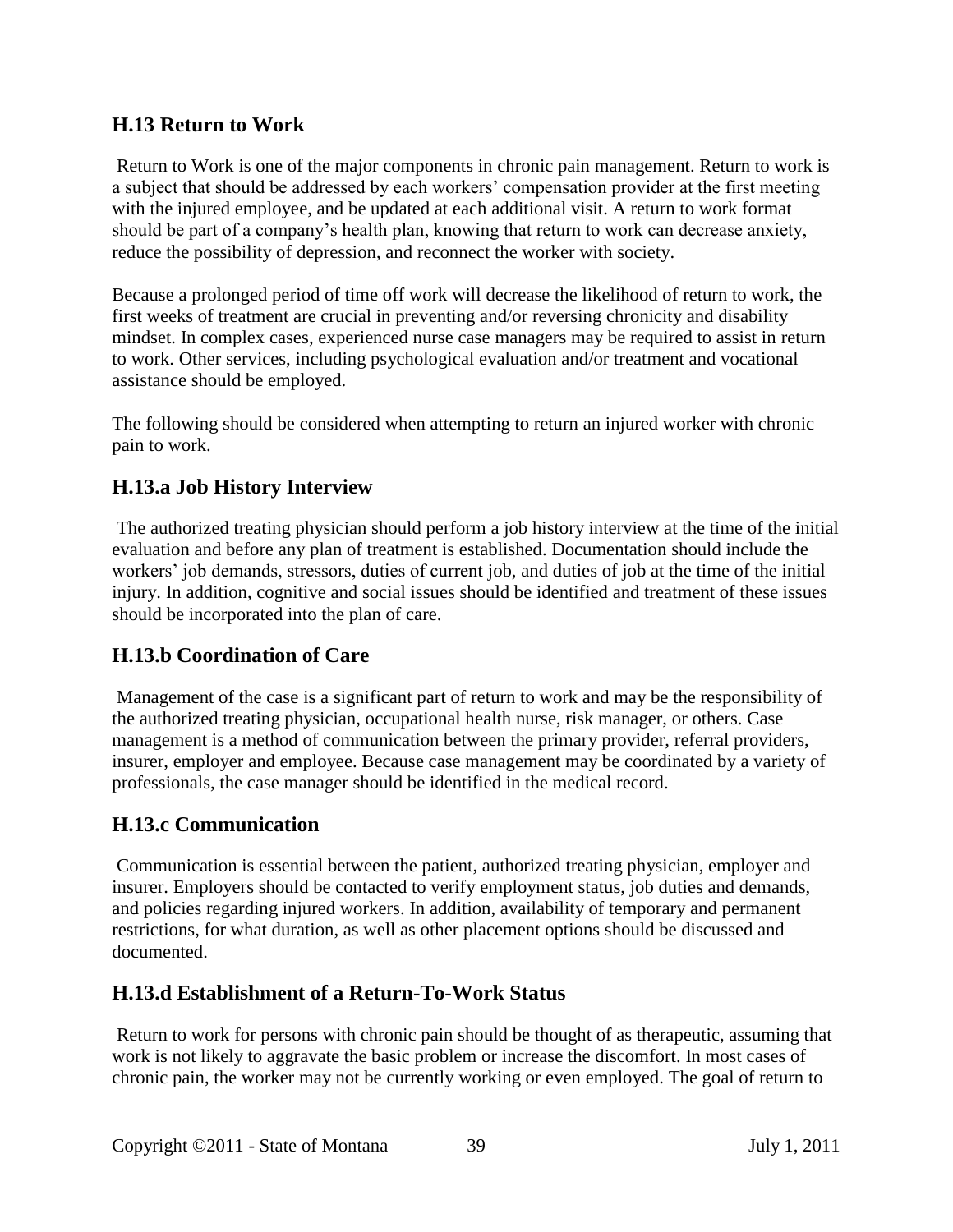work would be to implement a plan of care to return the worker to any level of employment with the current employer or to return them to any type of new employment.

## **H.13.e Establishment of Activity Level Restrictions**

A formal job description for the injured/ill employee who is employed is necessary to identify physical demands at work and assist in the creation of modified duty. A jobsite evaluation may be utilized to identify tasks such as pushing, pulling, lifting, reaching above shoulder level, grasping, pinching, sitting, standing, posture, ambulatory distance and terrain, and if applicable, environment for temperature, air flow, noise and the number of hours that may be worked per day. Work restrictions assigned by the authorized treating physician may be temporary or permanent. The case manager should continue to seek out modified work until restrictions become less cumbersome or as the worker's condition improves or deteriorates.

## **H.13.f Rehabilitation and Return to Work**

As part of rehabilitation, every attempt should be made to simulate work activities so that the authorized treating physician may promote adequate job performance. The use of ergonomic or adaptive equipment, therapeutic breaks, and interventional modalities at work may be necessary to maintain employment.

## **H.13.g Vocational Assistance**

Formal vocational assistance is a generally accepted intervention and can assist disabled persons to return to viable employment. Assisting patients to identify vocational goals will facilitate medical recovery and aid in the maintenance of MMI by (1) increasing motivation towards treatment and (2) alleviating the patient's emotional distress. Chronic pain patients will benefit most if vocational assistance is provided during the interdisciplinary rehabilitation phase of treatment. To assess the patient's vocational capacity, a vocational assessment may be utilized to identify rehabilitation program goals, as well as optimize both patient motivation and utilization of rehabilitation resources.

Employers and employees of small businesses who are diagnosed with chronic pain may not be able to perform any jobs for which openings exist. Temporary employees may fill those slots while the employee functionally improves. Some small businesses hire other workers and if the injured employee returns to the job, the supervisor/owner may have an extra employee. To avoid this, it is suggested that case managers be accessed through their insurer or third party insurers. Case managers may assist with resolution of these problems, as well as assist in finding modified job tasks, or find jobs with reduced hours, etc., depending upon company philosophy and employee needs.

Employers and employees of mid-sized and large businesses are encouraged by the Department to identify modified work within the company that may be available to injured workers with chronic pain who are returning to work with temporary or permanent restrictions. To assist with temporary or permanent placement of the injured worker, it is suggested that a program be implemented that allows the case manager to access descriptions of all jobs within the organization.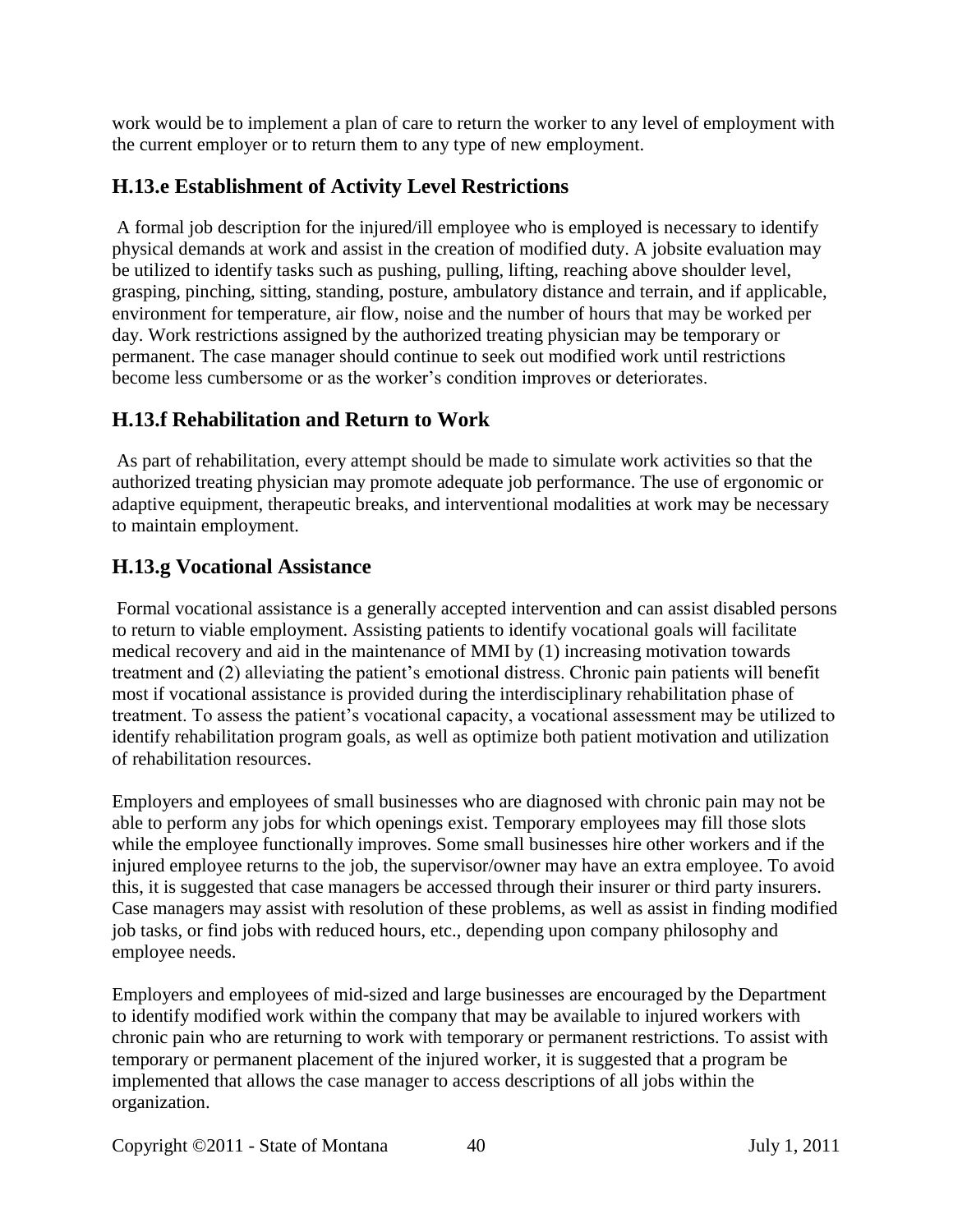## <span id="page-41-0"></span>**H.14 Therapy** - **Active**

Active therapy is based on the philosophy that therapeutic exercise and/or activity are beneficial for restoring flexibility, strength, endurance, function, range of motion, and can alleviate discomfort.

Active therapy requires an internal effort by the individual to complete a specific exercise or task. This form of therapy requires supervision from a therapist or medical provider such as verbal, visual and/or tactile instruction(s). Active therapy is intended to promote independence and self-reliance in managing the physical pain as well as to improve the functional status in regard to the specific diagnosis and general conditioning and well-being. At times, a provider may help stabilize the patient or guide the movement pattern but the energy required to complete the task is predominately executed by the patient.

Patients should be instructed to continue active therapies at home as an extension of the treatment process in order to maintain improvement levels. Home exercise can include exercise with or without mechanical assistance or resistance and functional activities with assistive devices.

Since CRPS and SMP patients frequently have additional myofascial pain generators, other active therapies not listed may be used in treatment. Refer to the Department's Chronic Pain Medical Treatment Guideline for therapies and timeframe parameters not listed. The following active therapies are listed in alphabetical order:

## **H.14.a Activities of Daily Living (ADL)**

Activities of daily living are instruction, active-assisted training, and/or adaptation of activities or equipment to improve a person's capacity in normal daily activities such as self-care, work reintegration training, homemaking and driving.

- Time to produce effect: 4 to 5 treatments
- Frequency: 3 to 5 times per week
- Optimum duration: 4 to 6 weeks
- Maximum duration: 6 weeks

## **H.14.b Aquatic Therapy**

Aquatic Therapy is the implementation of active therapeutic procedures (individual or group) in a swimming or therapeutic pool heated to 88-92 degrees. The water provides a buoyancy force that lessens the amount of force gravity applies to the body, and the pool should be large enough to allow full extremity range of motion and full erect posture. The decreased gravity effect allows the patient to have a mechanical advantage increases the likelihood of successful therapeutic exercise. Multiple limb involvement, weight bearing problems, and vasomotor abnormalities are frequently treated with water exercise. Indications for individuals who may not tolerate active land-based or full weight bearing therapeutic procedures or who require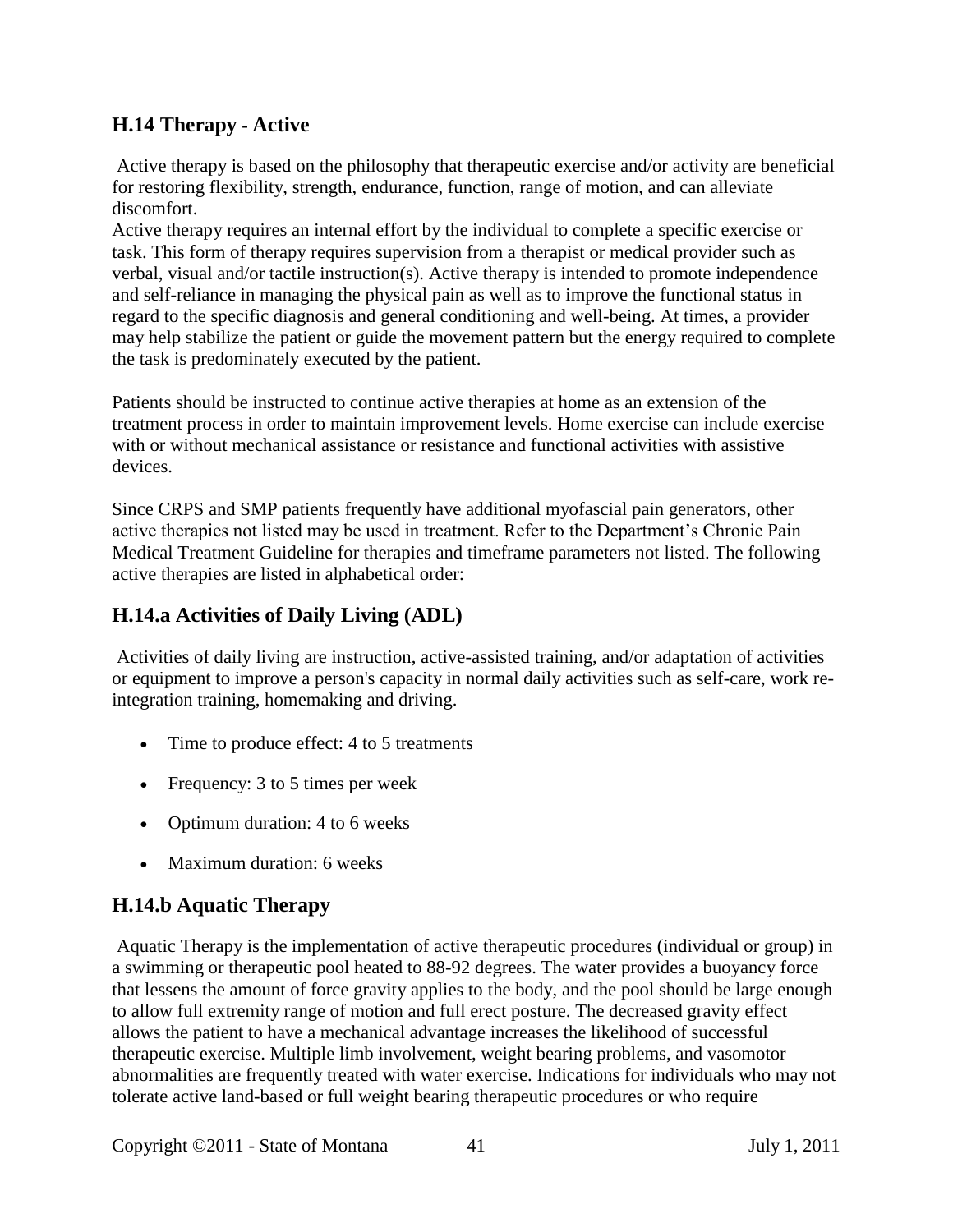augmentation or other therapy. Aquatic vests, belts and other devices can be used to provide stability, balance, buoyancy, and resistance.

- Time to produce effect: 5 to 10 sessions
- Frequency: 1 to 3 times per week
- Optimum duration: 4 to 6 weeks
- Maximum duration: 6 Weeks. Multiple limb involvement may require longer intervention.

## **H.14.c Gait Training**

Indications include the need to promote normal gait pattern with assistive devices and/or to reduce risk of fall or loss of balance. This may include instruction in safety and proper use of assistive devices and gait instruction on uneven surfaces and steps (with or without railings).

- Time to produce effect: 1 to 6 sessions
- Frequency: 1 to 3 times per week
- Optimum duration: 2 weeks. Could be needed intermittently as changes in functional status occur.
- Maximum duration: 1 month.

## **H.14.d Motor Imagery Program ("Mirror Therapy")**

Motor Imagery Program ("Mirror Therapy") involves the use of a mirror inside a box to provide visual input from the unaffected hand when moving the affected hand (or foot). In addition to CRPS, this therapy has been used in the rehabilitation of patients with phantom pain and residual pain from cerebrovascular accidents. Mirror therapy is recommended as an option for highly motivated patients with severe and some moderate cases of CRPS who are willing to comply with the treatment.

- Time to produce effect: 6 to 8 treatments
- Frequency: 3 times per week plus home exercises requiring 10 minutes of each waking hour
- Optimum duration: 6 to 8 weeks
- Maximum duration: with ongoing improvements, additional treatments to continue therapy would be indicated in 2-3 week intervals providing continuing objective evidence of ongoing improvement.

#### **H.14.e Neuromuscular Re-education**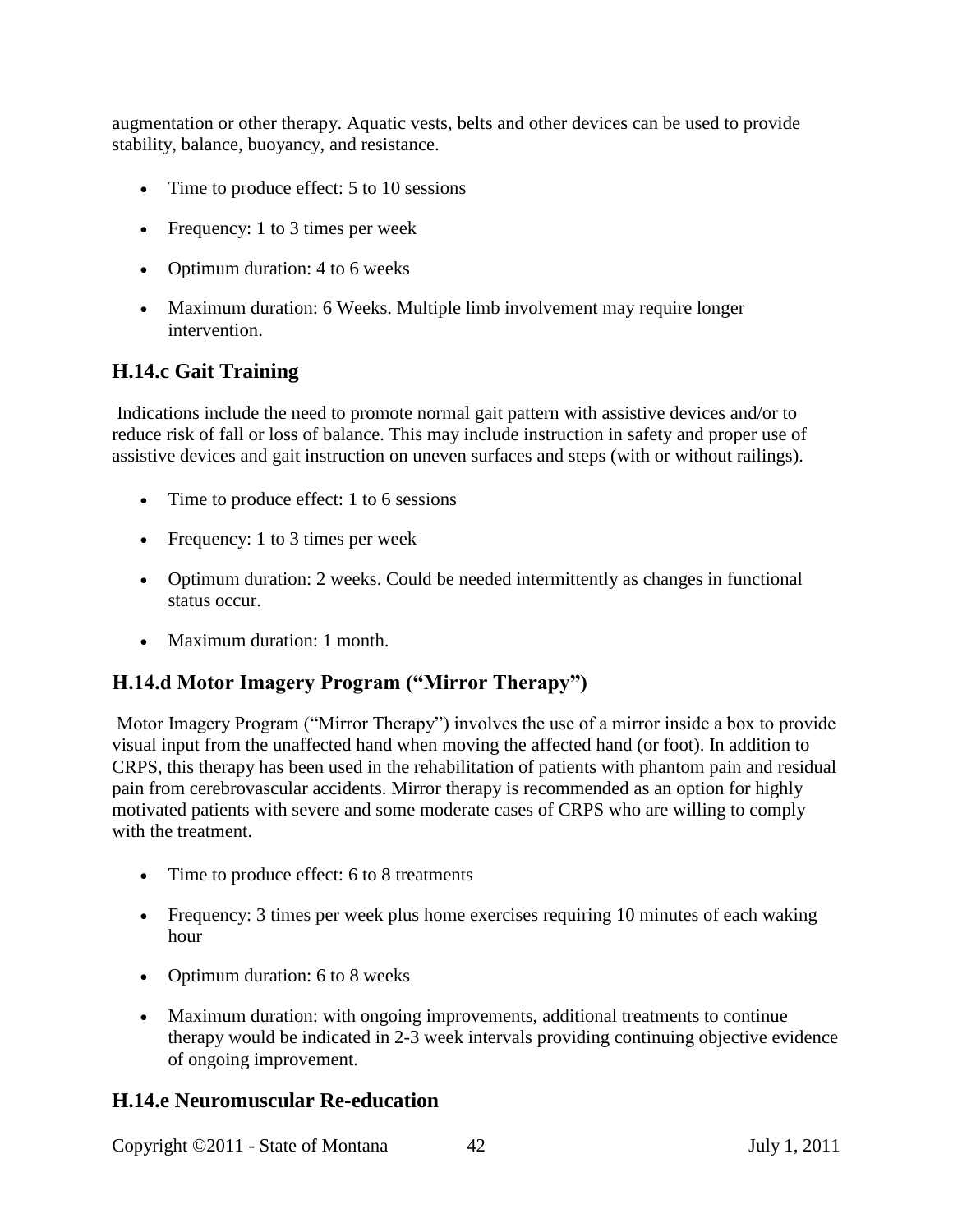Neuromuscular Re-education is the skilled application of exercise with manual, mechanical, or electrical facilitation to enhance strength, movement patterns, neuromuscular response, proprioception, kinesthetic sense, coordination, education of movement, balance, and posture. Indications include the need to promote neuromuscular responses through carefully timed proprioceptive stimuli, to elicit and improve motor activity in patterns similar to normal neurologically developed sequences, and improve neuromotor response with independent control.

- Time to produce effect: 6 treatments
- Frequency: 1 to 3 times per week
- Optimum duration: 4 to 8 weeks
- Maximum Duration: 8 to 12 weeks

#### **H.14.f Stress Loading**

Stress loading is considered a reflex and sensory integration technique involving the application of a compressive load and a carry load. It is carried out in a consistent, progressive manner and integrated as part of a home program. Use of this technique may increase symptoms initially, but symptoms generally subside with program consistency.

- Time to produce effect: 3 weeks
- Frequency: 2 to 3 times per week.
- Optimum duration: 4 to 6 weeks and concurrent with an active daily home exercise program.
- Maximum Duration: 6 to 10 weeks

## **H.14.g Therapeutic Exercise**

Therapeutic Exercise with or without mechanical assistance or resistance, may include isoinertial, isotonic, isometric and isokinetic types of exercises. Stress loading exercises are recommended. Indications include the need for cardiovascular fitness, reduced edema, improved muscle strength, improved connective tissue strength and integrity, increased bone density, promotion of circulation to enhance soft tissue healing, improvement of muscle recruitment, increased range of motion and are used to promote normal movement patterns. This can also include, alternative and complementary exercise movement therapy. Therapeutic exercise programs should be tissue specific to the injury and address general functional deficits as identified in the diagnosis and clinical assessment. Patients should be instructed in and receive a home exercise program that progresses as their functional status improves. Upon discharge, the patient would be independent in the performance of the home exercise program and would have been educated in the importance of continuing such a program. Educational goals would be to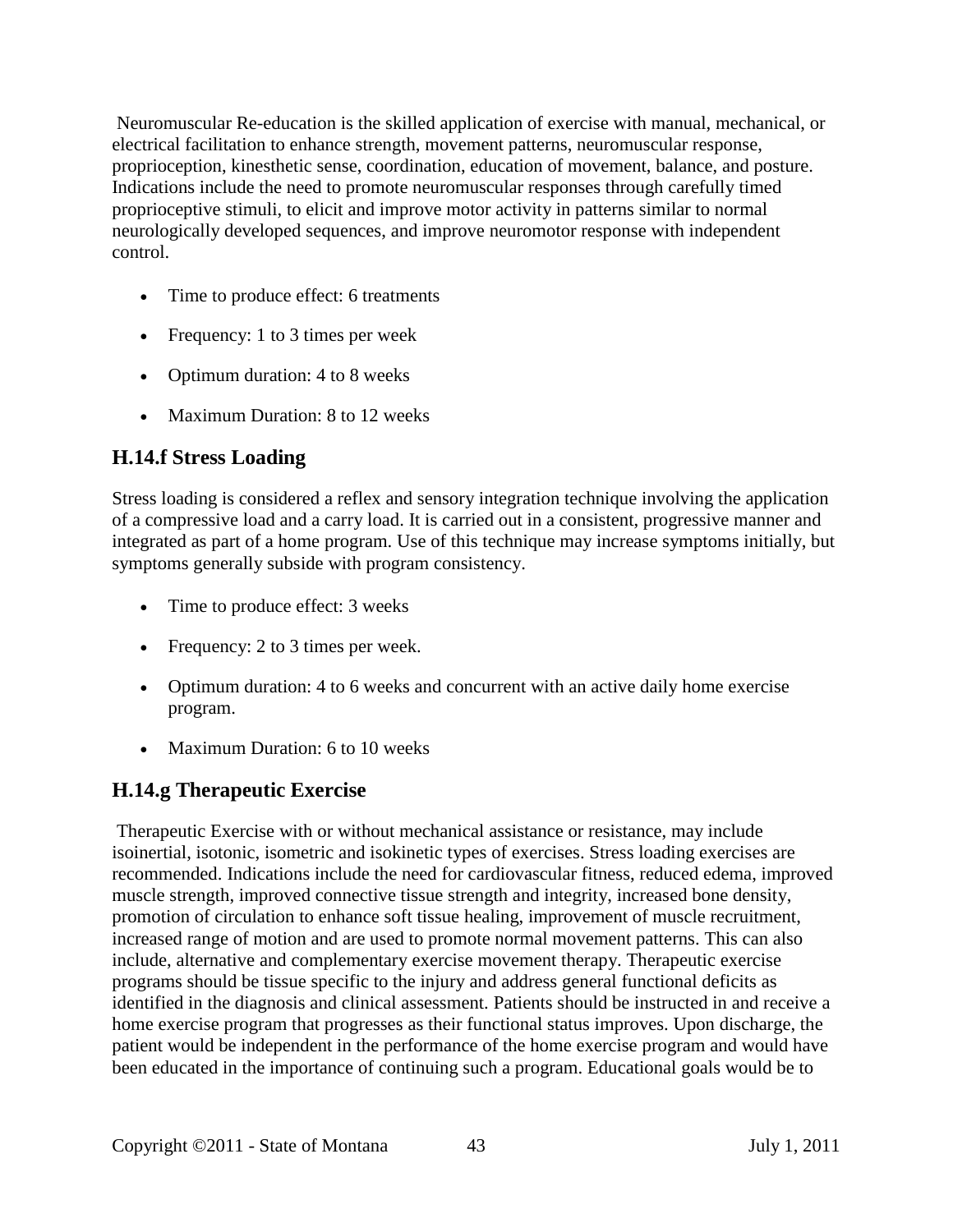maintain or further improve function and to minimize the risk for aggravation of symptoms in the future.

- Time to produce effect: 3 weeks
- Frequency: 1 to 3 times per week
- Optimum duration: 4 to 8 weeks and concurrent with an active daily home exercise program.
- Maximum Duration: 8 to 12 weeks of therapist oversight. Home exercise should continue indefinitely.

#### <span id="page-44-0"></span>**H.15 Therapy** - **Passive**

Most of the following passive therapies and modalities are generally accepted methods of care for a variety of work-related injuries. Passive therapy includes those treatment modalities that do not require energy expenditure on the part of the patient. They are principally effective during the early phases of treatment and are directed at controlling symptoms such as pain, inflammation and swelling and to improve the rate of healing soft tissue injuries. They should be used adjunctively with active therapies to help control swelling, pain and inflammation during the rehabilitation process. They may be used intermittently as a therapist deems appropriate, or regularly if there are specific goals with objectively measured functional improvements during treatment.

Factors such as exacerbation of symptoms, re-injury, interrupted continuity of care, and comorbidities may extend durations of care. Having specific goals with objectively measured functional improvement during treatment can support extended durations of care. It is recommended that if after 6 to 8 visits no treatment effect is observed, alternative treatment interventions, further diagnostic studies or further consultations should be pursued.

Since CRPS and SMP patients frequently have additional myofascial pain generators, other passive therapies not listed may be used in treatment. Refer to the Department's Chronic Pain Disorder Medical Treatment Guideline's for therapies and timeframe parameters not listed. The following passive therapies are listed in alphabetical order:

#### **H.15.a Continuous Passive Motion (CPM)**

Continuous Passive Motion (CPM) is rarely indicated in CRPS but may occasionally be warranted if the patient shows signs of contracture despite active therapy.

- Time to produce effect: 4 to 6 treatments
- Frequency: Varies, between 2 to 3 times per day and 1 time per week.
- Optimum duration: 4 treatments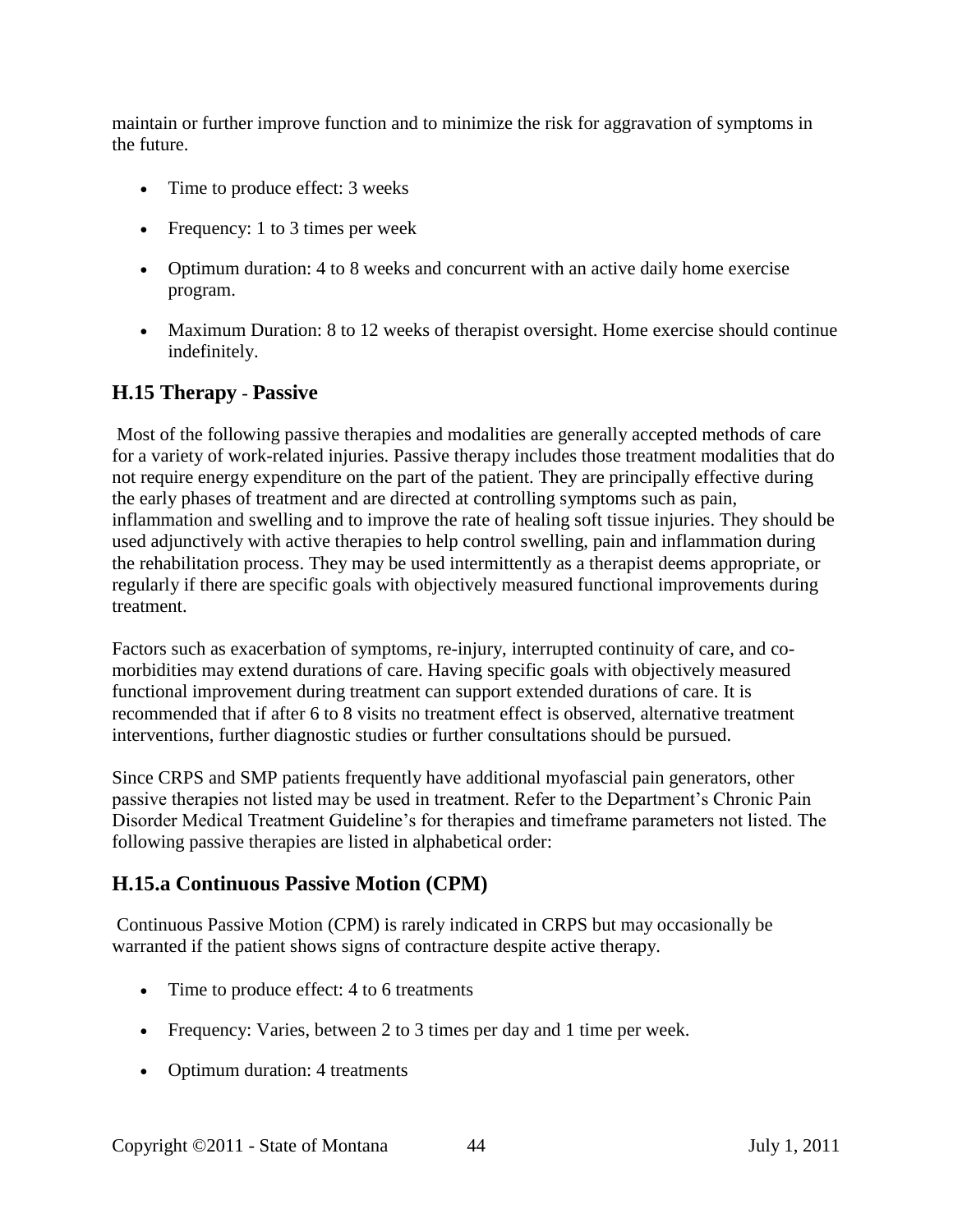• Maximum duration: 6 treatments. Provide home unit with improvement.

## **H.15.b Fluidotherapy**

Used primarily for desensitization and to facilitate increased active range of motion. Thermal heat conduction and convection is advantageous for vasodilation, muscle relaxation, and preparation for stress and activity (exercise).

- Time to produce effect: 3 treatments
- Frequency: 3 times per week
- Optimum duration: 2 months
- Maximum duration: 2 months as a primary therapy or intermittently as an adjunct therapy to other procedures.

## **H.15.c Orthotics/Splinting**

Static splinting is discouraged. Dynamic splinting may occasionally be useful in controlling proximal hypertonicity or for other concurrent pain generators.

- Time to produce effect: 1 week
- Frequency: varies depending upon application
- Optimum duration: 1 month
- Maximum duration: 2 months

## **H.15.d Paraffin Bath**

Indications include the need to enhance collagen extensibility before stretching, reduce muscle guarding, and to prepare for functional restoration activities.

- Time to produce effect: 1 to 2 treatments
- Frequency: 1 to 3 times per week as an adjunct treatment to other procedures. May use daily if available at home
- Optimum duration: 2 weeks
- Maximum duration: 3 to 4 weeks. If effective, purchase home unit.

## **H.15.e Desensitization**

Desensitization is accomplished through sensory integration techniques. Concurrent desensitization techniques are generally accepted as a treatment for CRPS. Home techniques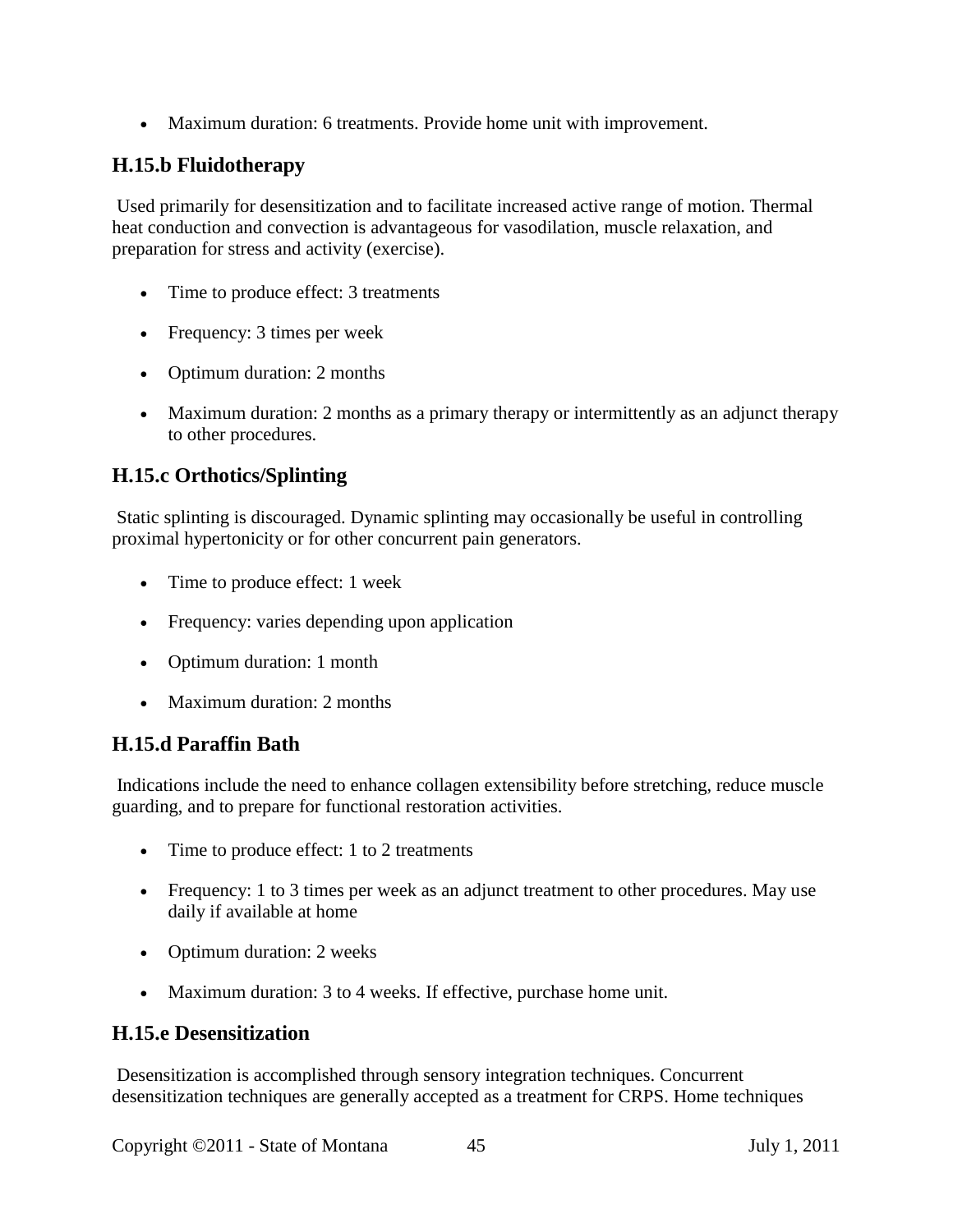using soft cloths of various textures, massage, and vibrators may be beneficial in reducing allodynia and similar sensory abnormalities.

- Time to produce effect: 6 treatments
- Frequency: 3 times per week and concurrent with home exercise program
- Optimum duration: 3 weeks with reinforcement of home program
- Maximum duration: 1 month.

#### **H.15.f Superficial Heat Therapy**

Superficial heat is a thermal agent applied to raise the body tissue temperature. It is indicated before exercise to elevate the pain threshold, alleviate muscle spasm, and promote increased movement. Heat packs can be used at home as an extension of therapy in the clinic setting.

- Time to produce effect: Immediate
- Frequency: 1 to 3 times per week
- Optimum duration: 2 weeks as primary or intermittently as an adjunct to other therapeutic procedures
- Maximum duration: 2 weeks. Home use as a primary modality may continue at the providers' discretion.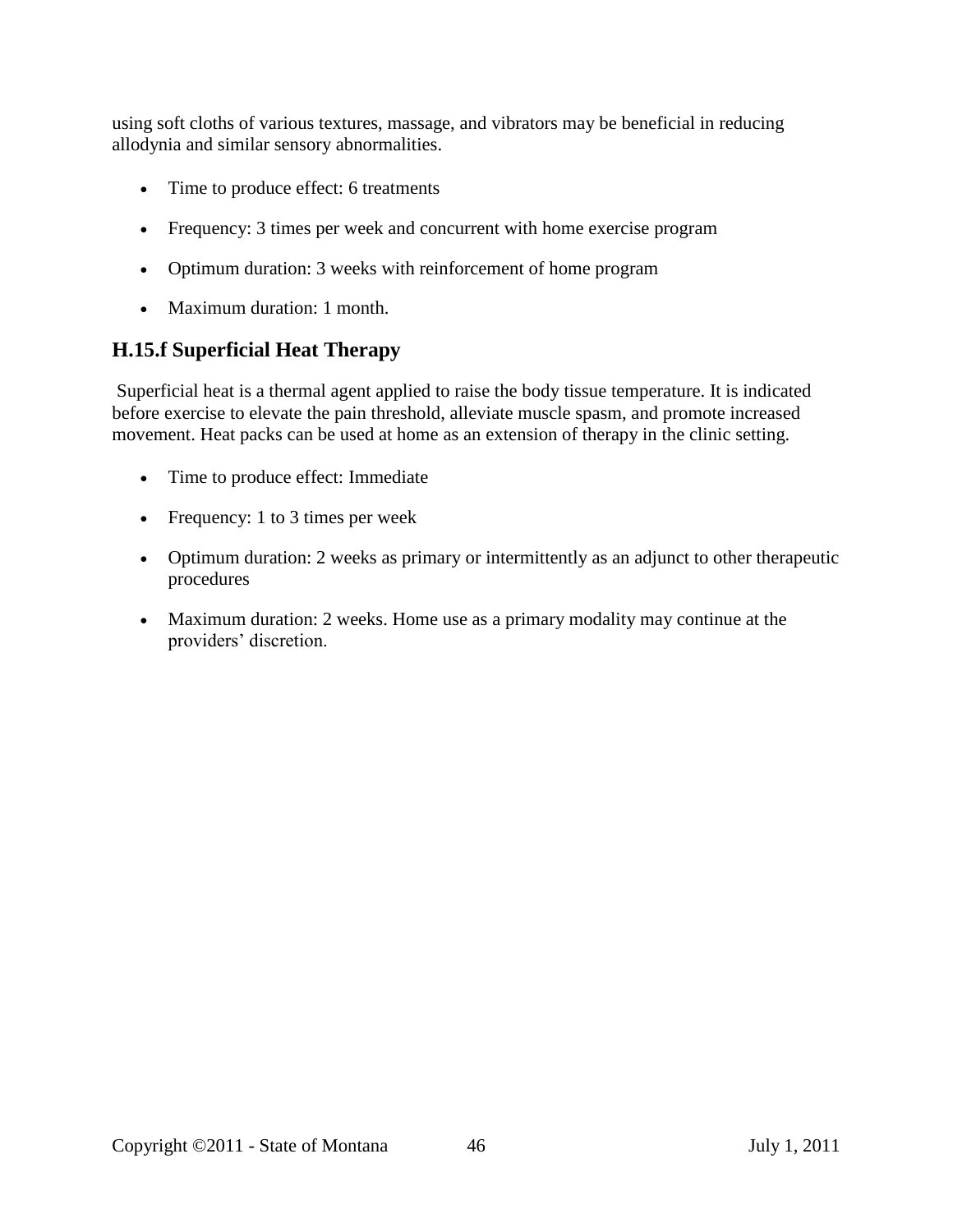# <span id="page-47-0"></span>**I. Therapeutic Procedures - Operative**

When considering operative intervention in chronic pain management, the treating physician must carefully consider the inherent risk and benefit of the procedure. All operative intervention should be based on a positive correlation with clinical findings, the clinical course, and diagnostic tests. A comprehensive assessment of these factors should have led to a specific diagnosis with positive identification of the pathologic conditions(s). Surgical procedures are seldom meant to be curative and would be employed in conjunction with other treatment modalities for maximum functional benefit. Functional benefit should be objectively measured and includes the following:

- Return to work or maintaining work status
- Fewer restrictions at work or performing activities of daily living (ADL).
- Decrease in usage of medications
- Measurable functional gains, such as increased range of motion or documented increase in strength.

Education of the patient should include the proposed goals of the surgery, expected gains, risks or complications, and alternative treatment.

**1. INTRATHECAL DRUG DELIVERY** This mode of therapy delivers small doses of medications directly into the cerebrospinal fluid. Refer to the Chronic Pain Guideline for detailed information and recommendations for its use in CRPS patients with chronic pain.

**2. NEUROSTIMULATION** is the delivery of low-voltage electrical stimulation to the spinal cord or peripheral nerves to inhibit or block the sensation of pain. Refer to the Chronic Pain Guideline for detailed information and recommendations for its use in CRPS patients with chronic pain.

#### **3. SYMPATHECTOMY**

**Description** – Destruction of part of the sympathetic nervous system, which is not generally accepted or widely used. Long-term success with this pain relief treatment is poor. This procedure requires prior authorization.

**Indications** – Single extremity CRPS-I or SMP; distal pain only (should not be done if the proximal extremity is involved). Local anesthetic Stellate Ganglion Block or Lumbar Sympathetic Block consistently gives 90 to 100 percent relief each time a technically good block is performed (with measured rise in temperature). The procedure may be considered for individuals who have limited duration of relief from blocks. Permanent neurological complications are common.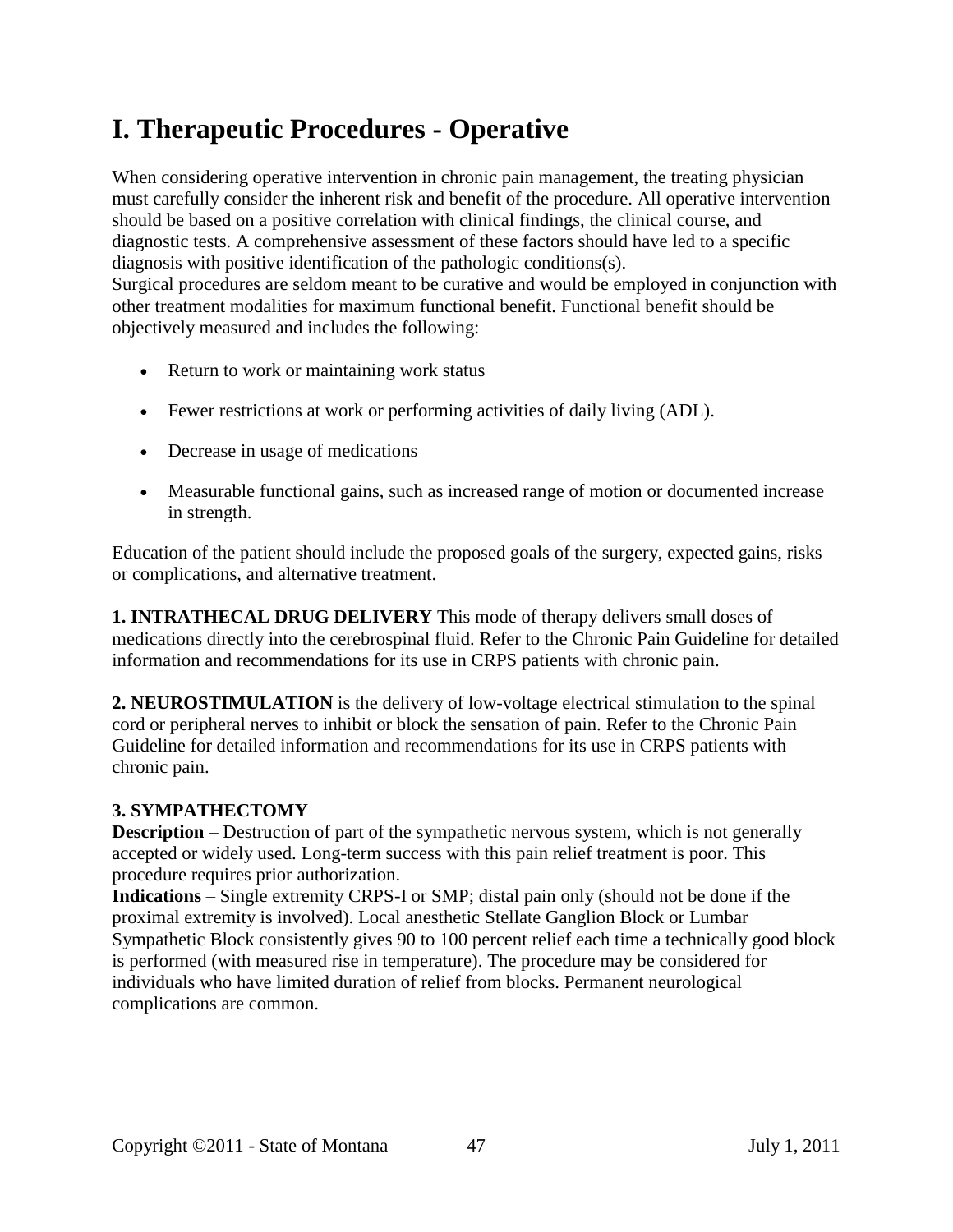# <span id="page-48-0"></span>**J. Maintenance Management**

Successful management of chronic pain conditions results in fewer relapses requiring intense medical care. Failure to address long-term management as part of the overall treatment program may lead to higher costs and greater dependence on the health care system. Management of CRPS and SMP continues after the patient has met the definition of maximum medical improvement (MMI). MMI is declared when a patient's condition has plateaued and the authorized treating physician believes no further medical intervention is likely to result in improved function. When the patient has reached MMI, a physician must describe in detail the maintenance treatment.

Maintenance care in CRPS and SMP requires a close working relationship between the carrier, the providers, and the patient. Providers and patients have an obligation to design a cost effective, medically appropriate program that is predictable and allows the carrier to set aside appropriate reserves. Carriers and adjusters have an obligation to assure that medical providers can plan medically appropriate programs. A designated primary physician for maintenance team management is recommended.

Maintenance Care will be based on principles of patient self-management. When developing a maintenance plan of care, the patient, physician and insurer should attempt to meet the following goals:

- Maximal independence will be achieved through the use of home exercise programs or exercise programs requiring special facilities (e.g., pool, health club) and educational programs;
- Modalities will emphasize self management and self-applied treatment;
- Management of pain or injury exacerbations will emphasize initiation of active therapy techniques and may occasionally require anesthetic injection blocks.
- Dependence on treatment provided by practitioners other than the authorized treating physician will be minimized;
- Periodic reassessment of the patient's condition will occur as appropriate.
- Patients will understand that failure to comply with the elements of the self-management program or therapeutic plan of care may affect consideration of other interventions.

Specific Maintenance Interventions and Parameters

#### **J.1 Home Exercise programs and Exercise Equipment**

Most patients have the ability to participate in a home exercise program after completion of a supervised exercise rehabilitation program. Programs should incorporate an exercise prescription including the continuation of an age-adjusted and diagnosis-specific program for aerobic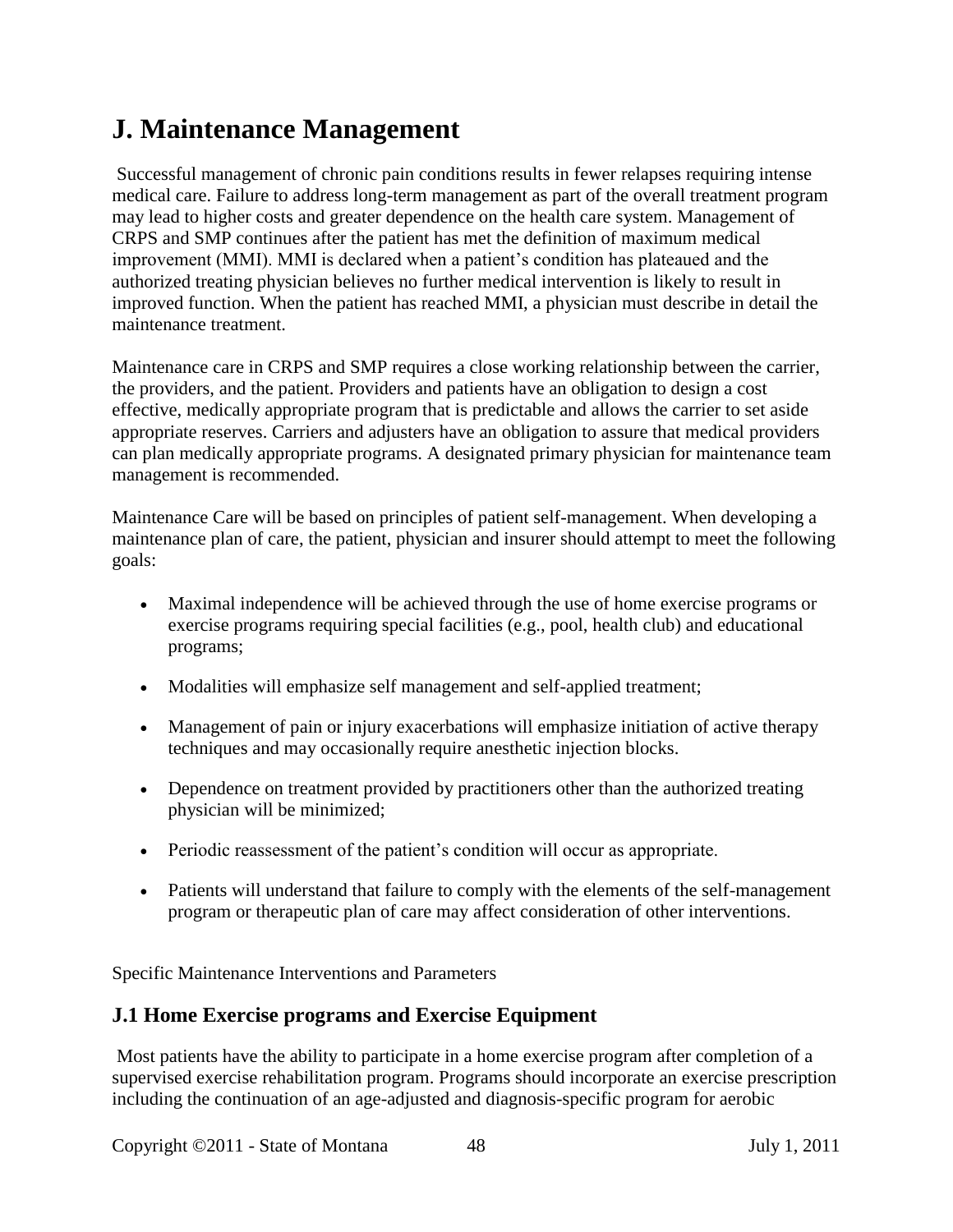conditioning, flexibility, stabilization, and strength. Some patients may benefit from the purchase or rental of equipment to maintain a home exercise program. Determination for the need of home equipment should be based on medical necessity to maintain MMI, compliance with an independent exercise program, and reasonable cost. Before the purchase or long-term rental of equipment, the patient should be able to demonstrate the proper use and effectiveness of the equipment. Effectiveness of equipment should be evaluated on its ability to improve or maintain functional areas related to activities of daily living or work activity. Occasionally, compliance evaluations may be made through a 4-week membership at a facility offering similar equipment. Home exercise programs are most effective when done 3 to 5 times a week.

## **J.2 Exercise Programs Requiring Special Facilities**

Some patients may have higher compliance with an independent exercise program at a health club versus participation in a home program. All exercise programs completed through a health club facility should focus on the same parameters of an age-adjusted and diagnosis-specific program for aerobic conditioning, flexibility, stabilization, and strength. Selection of health club facilities should be limited to those able to track attendance and utilization, and provide records available for physician and insurer review. Prior to purchasing a membership, a therapist and or exercise specialist who has treated the patient may visit the facility with the patient to assure proper use of the equipment.

- Frequency: 2 to 3 times per week.
- Optimal Duration: 1 to 3 months.
- Maximum Maintenance duration: 3 months. Continuation beyond 3 months should be based on functional benefit and patient compliance. Health club membership should not extend beyond 3 months if attendance drops below 2 times per week on a regular basis.

## **J.3 Patient Education Management**

Educational classes, sessions, or programs may be necessary to reinforce self-management techniques. This may be performed as formal or informal programs, either group or individual.

• Maintenance duration: 2 to 6 educational sessions during one 12-month period.

## **J.4 Psychological Management**

An ideal maintenance program will emphasize management options implemented in the following order: (a) individual self-management (pain control, relaxation and stress management, etc.), (b) group counseling, (c) individual counseling by a psychologist or psychiatrist and (d) inpatient treatment. Aggravation of the injury may require more intense psychological treatment to restore the patient to baseline. In those cases, use treatments and timeframe parameters listed in the Biofeedback and Psychological Evaluation or Intervention sections.

• Maintenance duration: 6 to 10 visits during one 12-month period.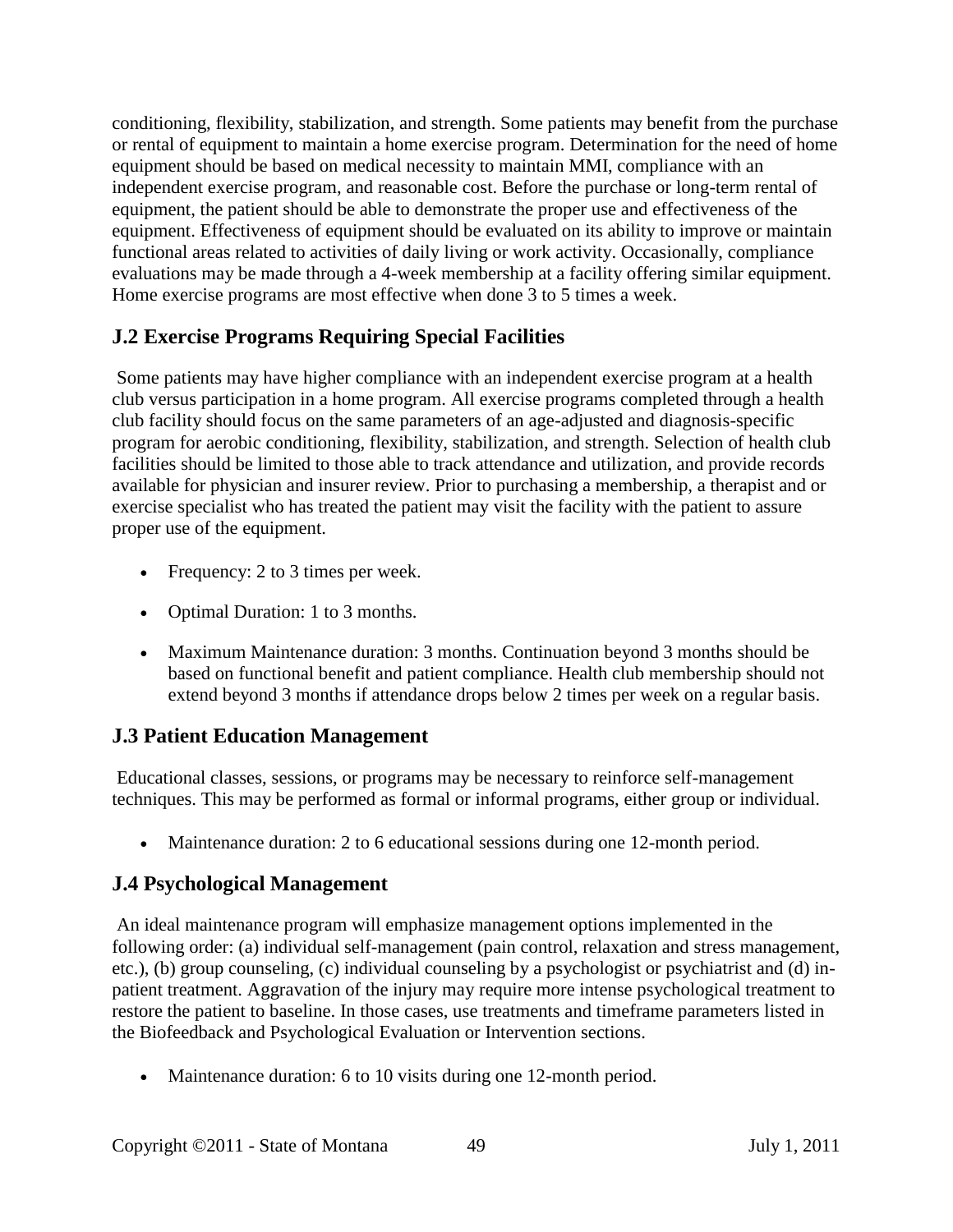#### **J.5 Non-narcotic Medication Management**

In some cases, self-management of pain and injury exacerbations can be handled with medications, such as those listed in Section H.7, Medication Section. Physicians must follow patients who are on any chronic medication or prescription regimen for efficacy and side effects. Laboratory or other testing may be appropriate to monitor medication effects on organ function.

• Maintenance duration: Usually, four medication reviews within a 12-month period. Frequency depends on the medications prescribed. Laboratory and other monitoring as appropriate.

#### **J.6 Narcotic Medication Management**

As compared with other pain syndromes, there may be a role for chronic augmentation of the maintenance program with narcotic medications. In selected cases, scheduled medications may prove to be the most cost effective means of insuring the highest function and quality of life; however, inappropriate selection of these patients may result in a high degree of iatrogenic illness. A patient should have met the criteria in opioids section of these guidelines before beginning maintenance narcotics. Laboratory or other testing may be appropriate to monitor medication effects on organ function. The following management is suggested for maintenance narcotics:

- 1. The medications should be clearly linked to improvement of function, not just pain control. All follow up visits should document the patient's ability to perform routine functions satisfactorily. Examples include the abilities to: perform work tasks, drive safely, pay bills or perform basic math operations, remain alert for 10 hours, or participate in normal family and social activities. If the patient is not maintaining reasonable levels of activity the patient should usually be tapered from the narcotic and tried on a different long-acting opioid.
- 2. A low dose narcotic medication regimen should be defined, which may minimally increase or decrease over time. Dosages will need to be adjusted based on side effects of the medication and objective function of the patient. A patient may frequently be maintained on additional non-narcotic medications to control side effects, treat mood disorders, or control neuropathic pain; however, only one long-acting narcotic and one short-acting narcotic for rescue use should be prescribed in most cases.
- 3. All patients on chronic narcotic medication dosages need to sign an appropriate narcotic contract with their physician for prescribing the narcotics.
- 4. The patient must understand that continuation of the medication is contingent on their cooperation with the maintenance program. Use of non-prescribed drugs may result in tapering of the medication. The clinician may order random drug testing when deemed appropriate to monitor medication compliance.
- 5. Patients on chronic narcotic medication dosages must receive them through one prescribing physician.